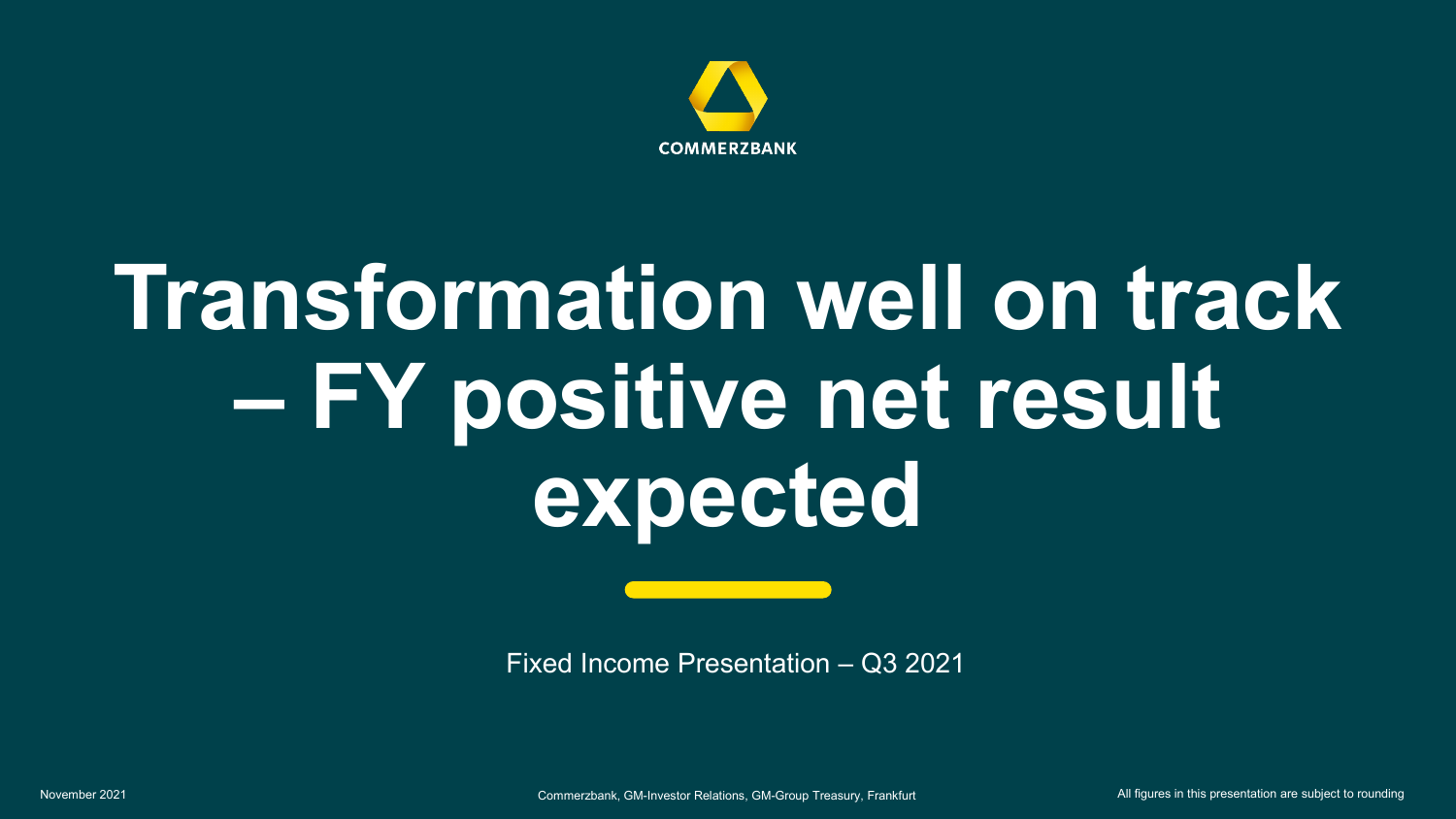These written materials and the information contained herein are not being issued and may not be distributed in Canada, Japan or Australia.

### **Disclaimer**

This document has been created and published by the Corporates Clients division of Commerzbank AG, Frankfurt/Main or the group companies mentioned in the document ("Commerzbank"). Commerzbank Corporates Clients is the investment banking division of Commerzbank, integrating research, debt, equities, interest rates and foreign exchange.

This is a financial promotion/marketing communication (together "communication"). It is not "investment research" or "financial analysis" as these terms are defined in applicable regulations and has not been prepared by a analyst. The views in this communication may differ from the published views of Commerzbank Corporates Clients Research Department and the communication has been prepared separately of such department. This communication may contain short term trading ideas. Any returns or future expectations referred to are not intended to forecast or predict future events. Any prices provided herein (other than those that are identified as historical) are indicative only, and do not represent firm quotes as to either size or price. This communication is for information purposes only. The descriptions of the products and ideas featured in this document do not comprehensive descriptions. The information contained herein does not constitute the provision of investment advice. It is not intended to be nor should it be construed as an offer or solicitation to acquire, or dispose of financial instruments and/or securities mentioned in this communication and will not form the basis or a part of any contract.

Potential counterparties/distributors should review independently and/or obtain independent professional advice and draw their own conclusions regarding the suitability/appropriateness of any transaction including the econ benefit and risks and the legal, regulatory, credit, tax and accounting aspects in relation to their particular circumstances. Levels, bases and relief from taxation may change from time to time.

Any information in this communication is based on data obtained from sources believed by Commerzbank to be reliable, but no representations, quarantees or warranties are made by Commerzbank with regard to the accuracy, completeness or suitability of the data. Commerzbank has not performed any independent review or due diligence of publicly available information regarding an unaffiliated referenced asset or index.

The past performance of financial instruments is not indicative of future results. No assurance can be given that any financial instrument or issuer described herein would yield favourable investment results. This communic intended solely for distribution to professional clients and/or eligible counterparties of Commerzbank. It is not intended to be distributed to retail clients or potential retail clients. Neither Commerzbank nor any of its officers or employees accepts any responsibility or liability whatsoever for any expense, loss or damages arising out of or in any way connected with the use of all or any part of this communication.

Commerzbank and/or its principals or employees may have a long or short position or may transact in financial instrument(s) and/or securities referred to herein or may trade in such financial instruments with other custome principal basis. The information may have been discussed between various Commerzbank personnel and such personnel may have already acted on the basis of this information (including trading for Commerzbank's own account or communication of the information to other customers of Commerzbank). Commerzbank may act as a market maker in the financial instruments or companies discussed herein and may also perform or seek to perform investment banking services for those companies. If an actual secondary market does not exist after an offering, you may not be able to sell the security at a price above or below what you paid initially at the offering. Commerzbank obligated to provide, can be above or below the offer price based on market factors at that point in time. Debt securities issued by Commerzbank or its affiliates are unsecured obligations and any payment on the security i the credit risk of the issuing entity. Any changes to our credit rating may have a positive or adverse impact on the security. If we were to default on our payment obligations, you may not receive amounts owed to you and o entire investment.

The offer price of our securities will exceed the estimated value when the value was provided, as determined by Commerzbank's pricing models, which incorporates numerous factors that may include our creditworthiness, marke conditions as well as other applicable factors. These pricing models are proprietary and predicated partly on certain assumptions about future events that can be correct or not. The difference between the estimated value a price is based on factors that can include underwriter discount, commission and expenses involving marketing. No part of this communication may be reproduced, distributed or transmitted in any manner without prior written permission of Commerzbank. This communication or the manner of its distribution may be restricted by law or regulation in certain countries. Persons into whose possession this document may come are required to inform thems about, and to observe, any such restriction. By accepting this communication, a recipient hereof agrees to be bound by the foregoing limitations.

This document has been approved for distribution in the US under applicable US law by Commerz Markets LLC ("CMLLC"), a wholly owned subsidiary of Commerzbank AG and a US registered broker-dealer. Any securities transaction by US persons must be effected with CMLLC. Under applicable US law, information regarding clients of CMLLC may be distributed to other companies within the Commerzbank group. This report is intended for distrib in the United States solely to "institutional investors" and "major U.S. institutional investors," as defined in Rule 15a-6 under the Securities Exchange Act of 1934. CMLLC is a member of FINRA and SIPC. Banking services i will be provided by Commerzbank AG, New York Branch. Securities activities in the US are conducted through CMLLC and swap transaction with Commerzbank AG. Commerzbank AG is not a member of SIPC and is a provisionally registered swap dealer with the CFTC. Any derivatives transaction with US persons must be effected in accordance with the provisions of the Dodd-Frank Wall Street Reform and Consumer Protection Act. Some products or services may be unavailable in the United States.

Copyright © Commerzbank 2021. All rights reserved.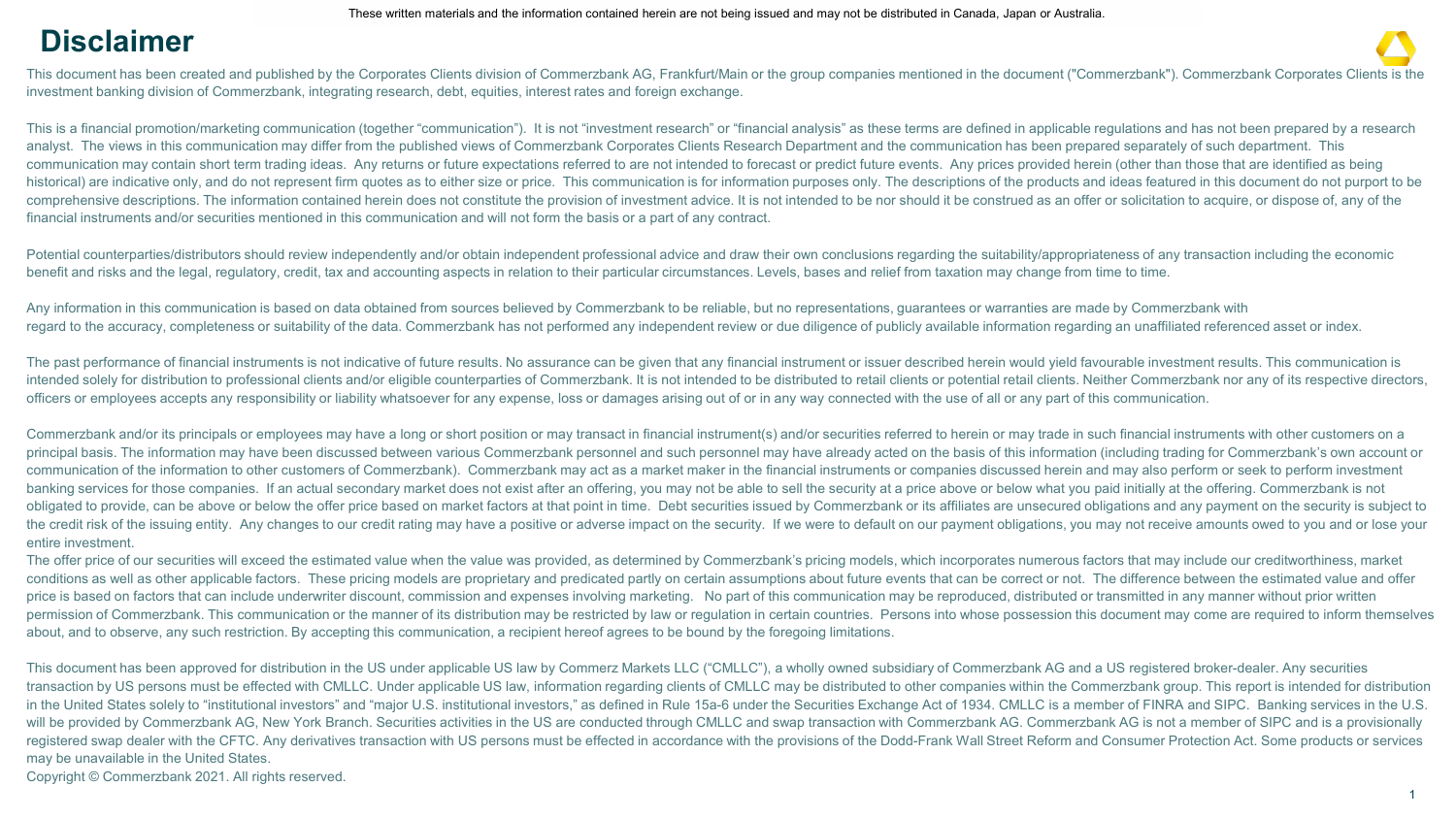# **Strategy 2024**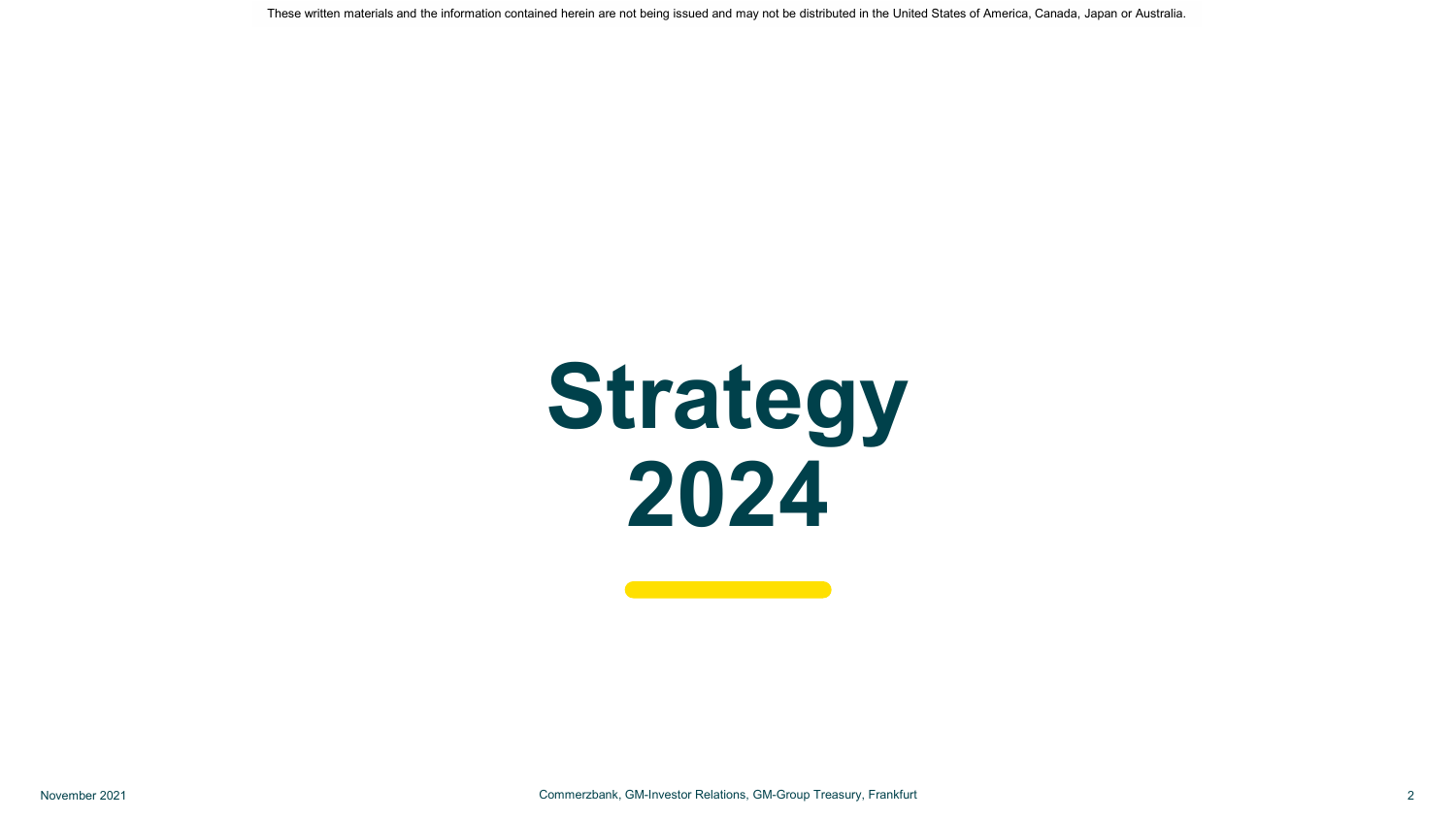# **Transformation progress in line with plan after 9M**

Transformation milestones on track

Development of transformation KPI largely in line with plan

Revenues of €6.4bn 3.3% above previous year

Low risk result of  $E257m - FY$  guidance improved to  $\leq E700m$ 

Costs of €5.1bn in line with FY target of €6.5bn (excluding €200m write-off in Q2)

Good operating result of €1bn and net result of €9m despite restructuring charges

Capital with CET1 ratio at 13.5% better than planned

### **Delivery at or above original expectation**

✓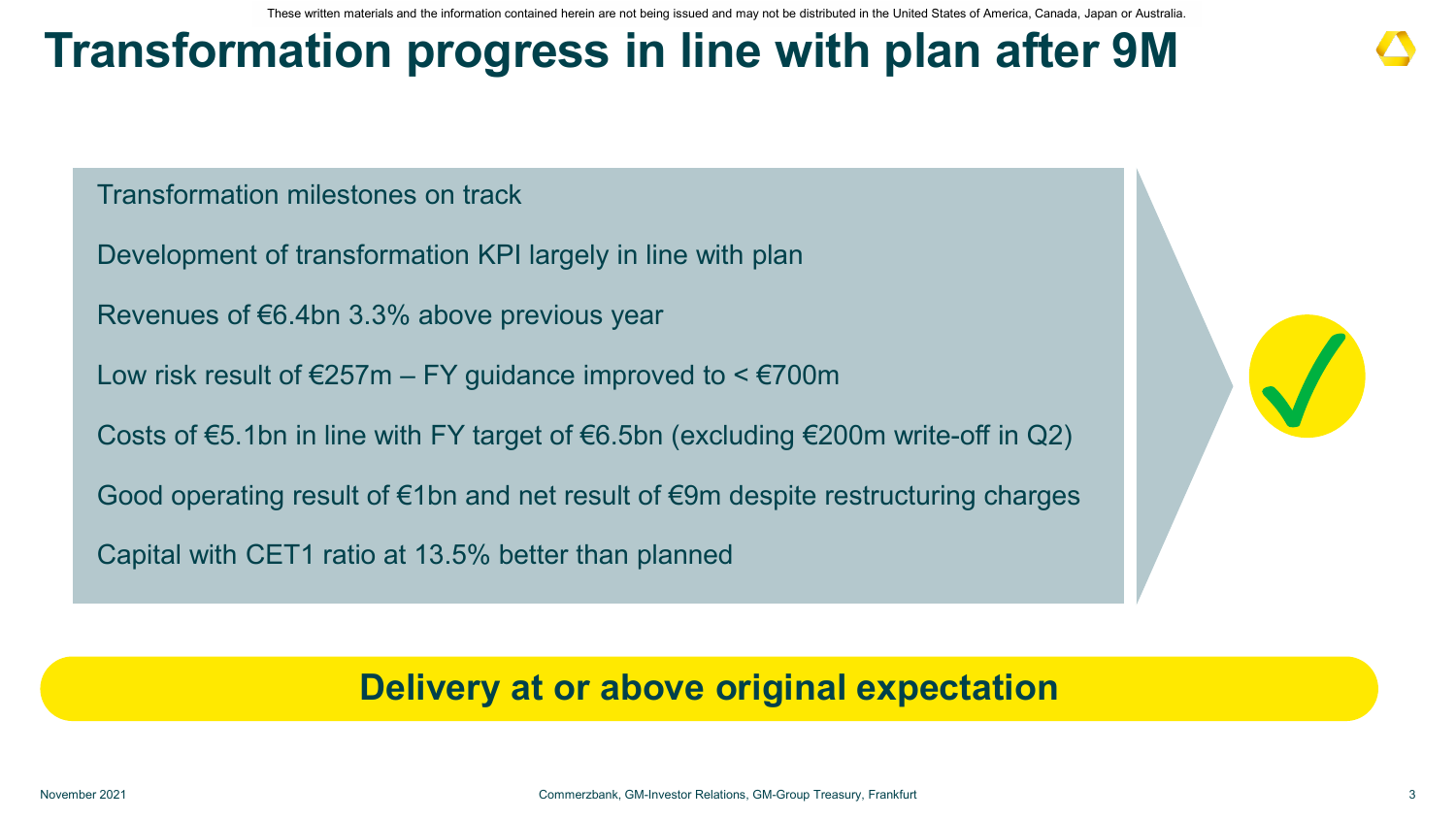### **Good achievements in all strategic dimensions**

### **Customer-centric Digital**

Confirmed as leading trade finance bank by German corporates Launch of centralised advisory centres for private customers

€1.2bn green mortgages in Q3 – already more than  $\frac{1}{4}$  of new mortgages



Ranked as safest online bank in 2021 in Germany

Go live of digital signature in CC

Revenues from deposits stabilised by active deposit management and increased deposit pricing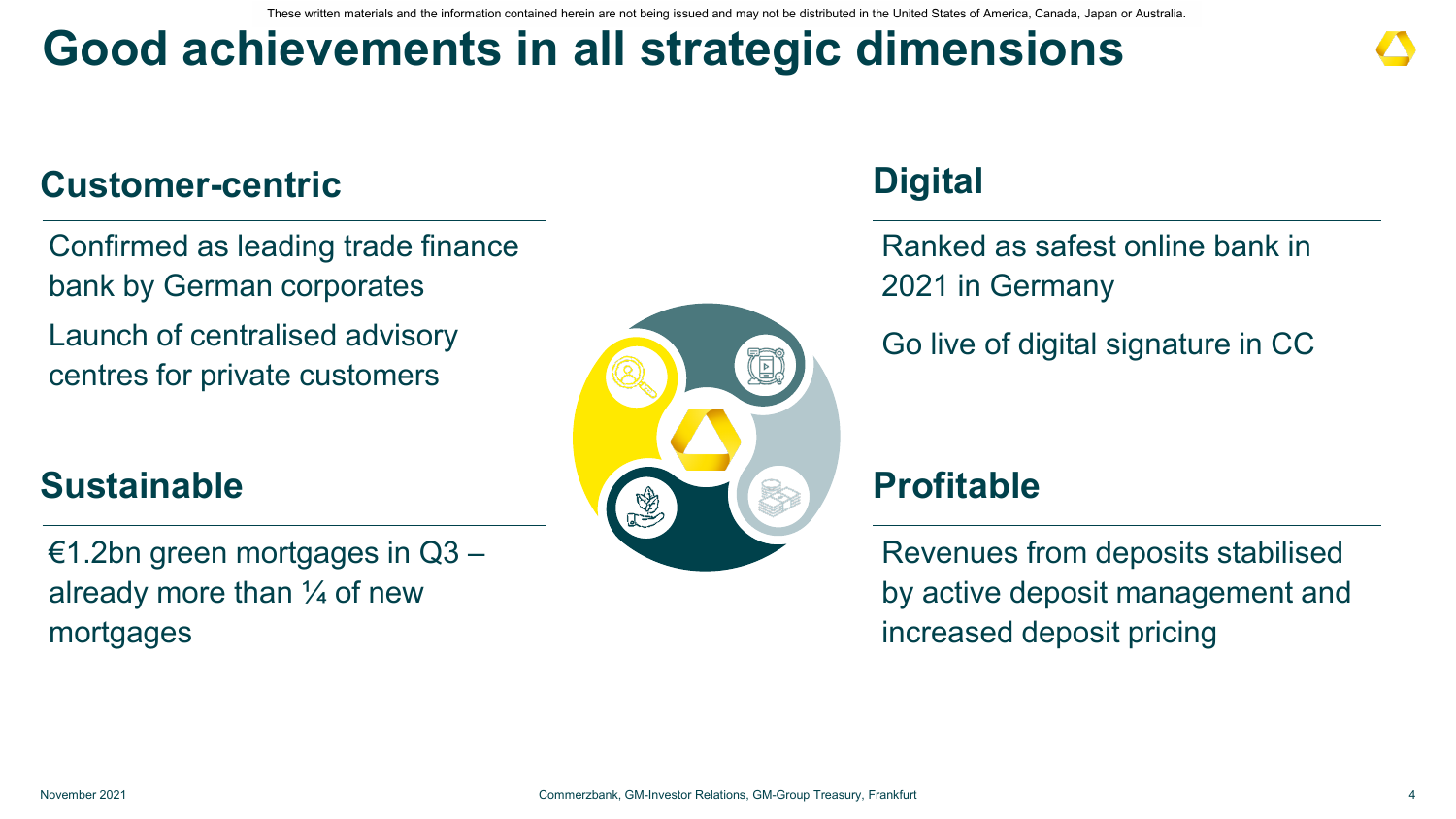# **Half-way mark in personnel reduction already reached**

**Gross FTE reduction**

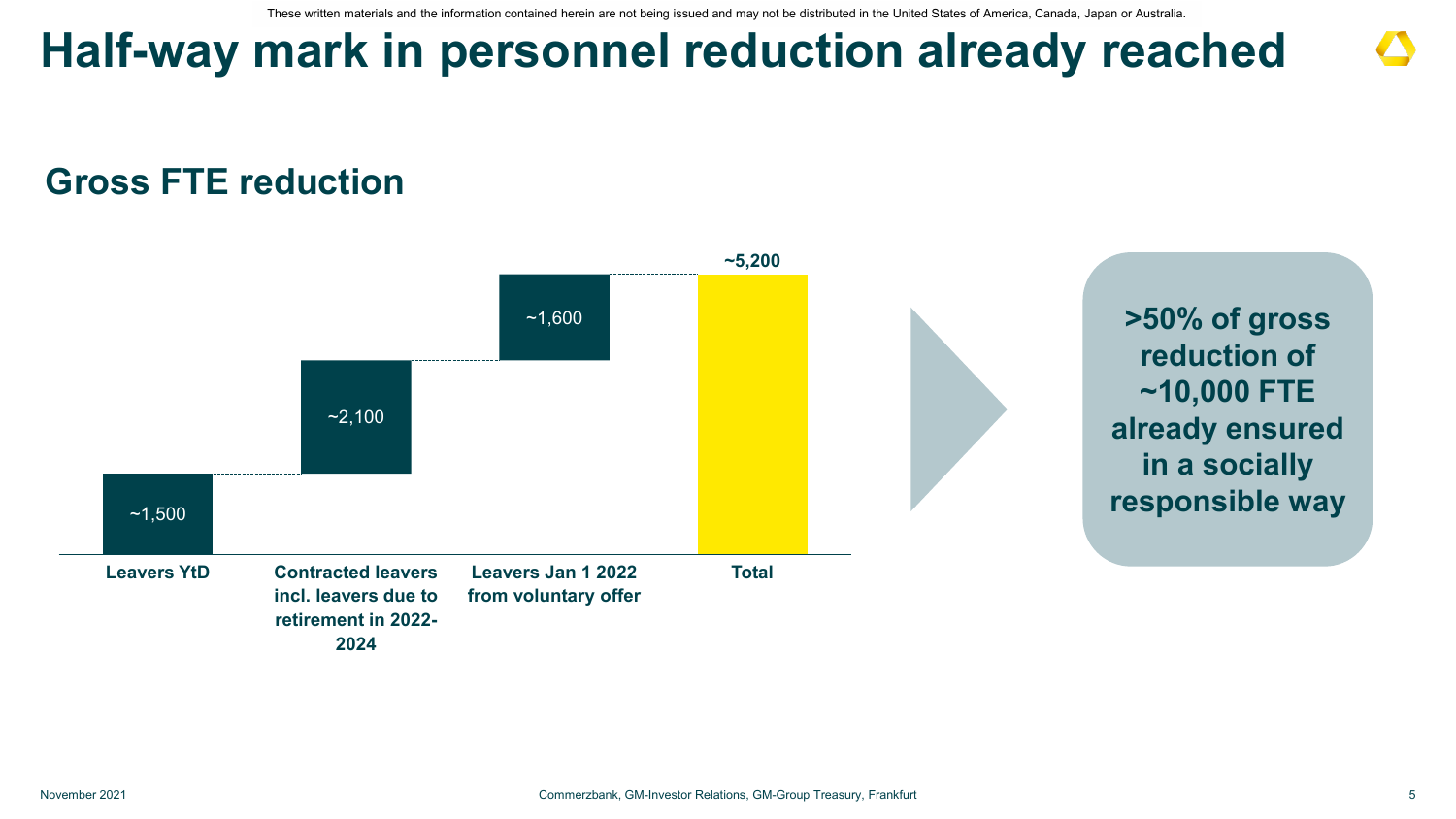# **Key transformation KPIs ahead of plan**



#### **PSBC** Customer and revenue churn so far lower than expected despite accelerated branch closures and pricing initiatives **CC** Credit Risk Weighted Assets with efficiency <3% improved from 31% to 30% ✓ ✓ ✓

### **Operations & Head Office**

IT capacity in nearshoring locations increased to  $18\% - \frac{1}{3}$  of planned increase already realised

### **Strategy implementation agenda 2021 on track**

**Highlights**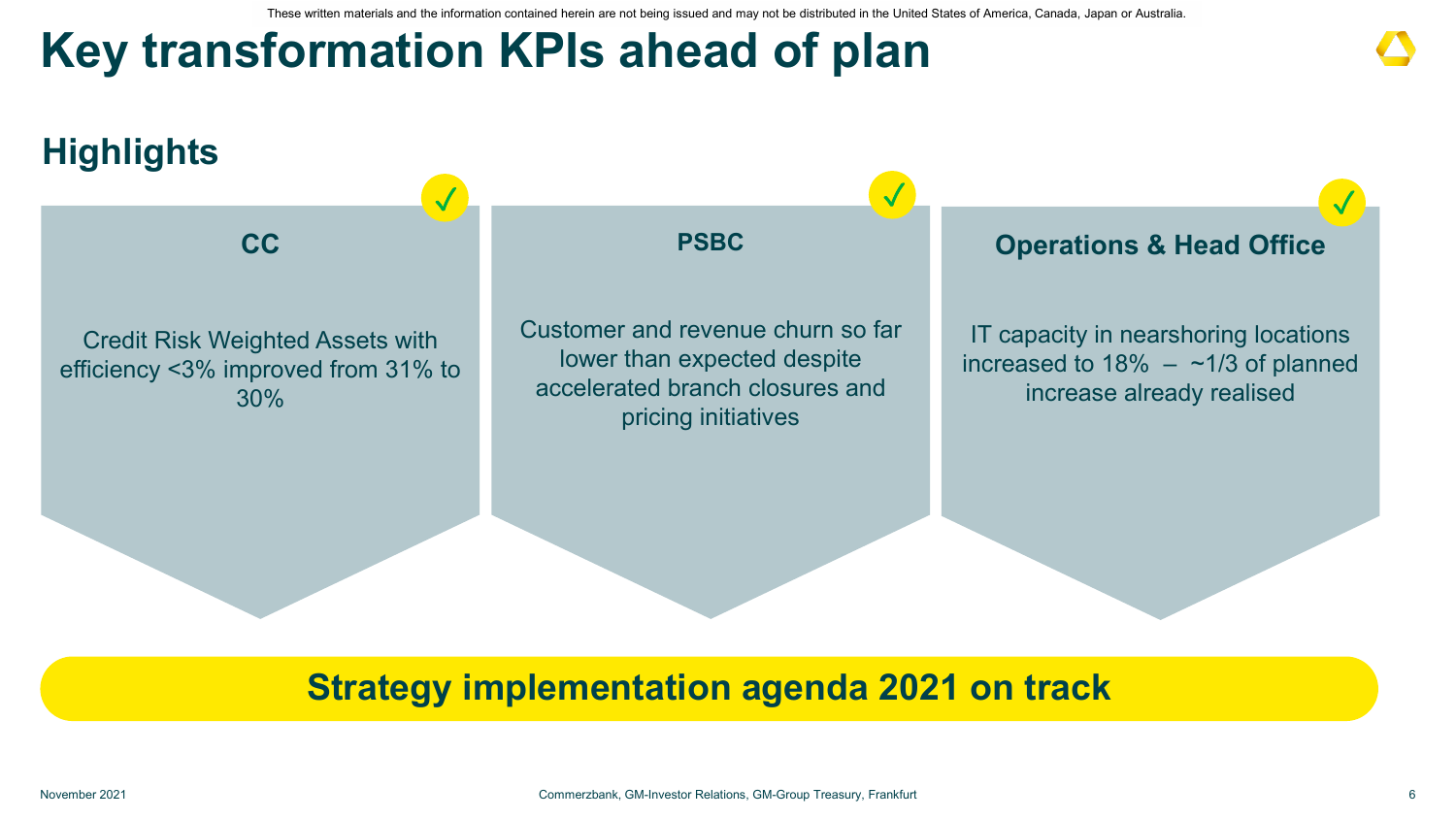# **Q3 2021 Financial Results**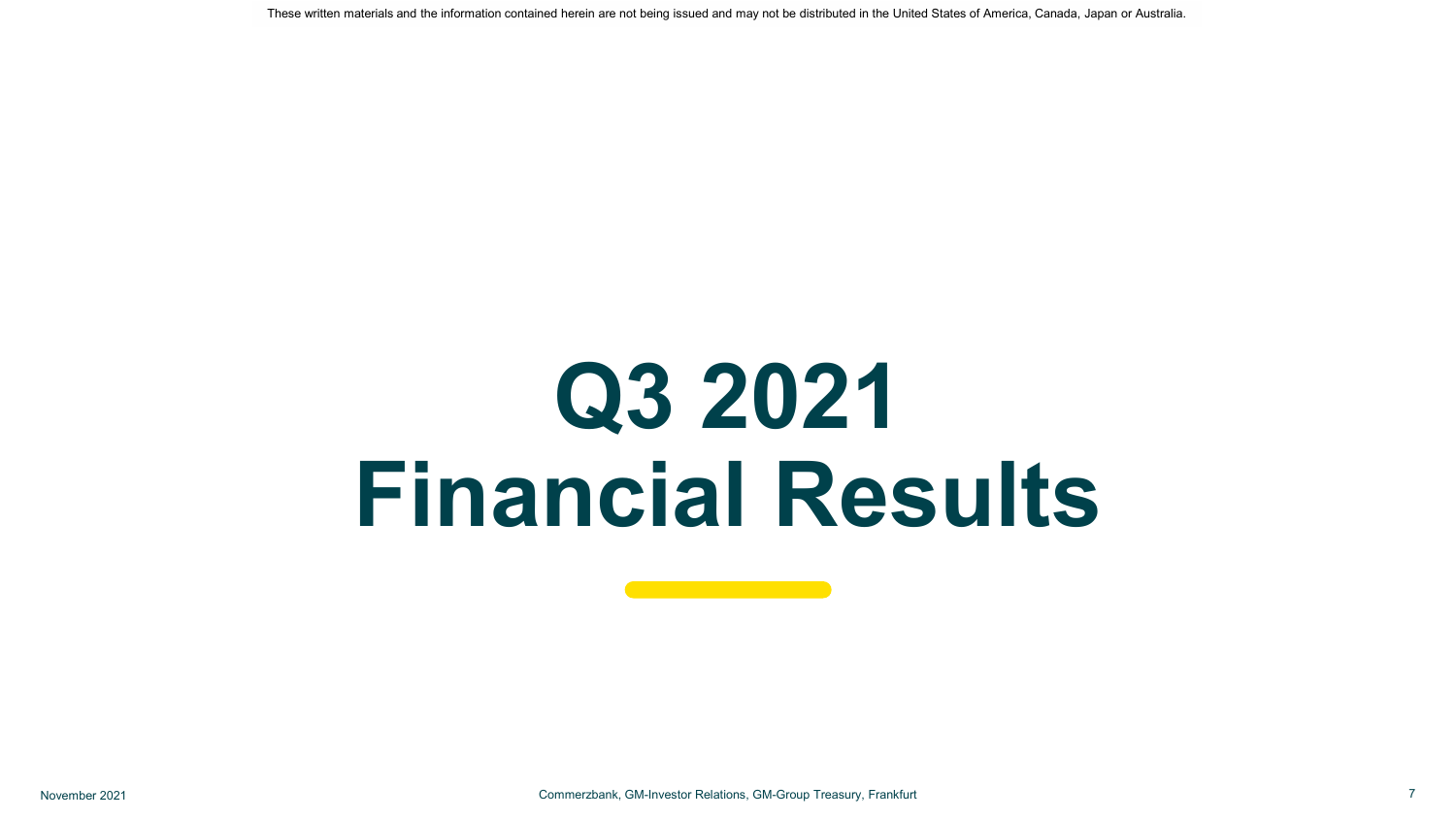# **Q3 with good operating performance**

Operating result of €472m in Q3 and €1,042m YtD

Net result of €403m includes booking of €76m restructuring charges

Stable underlying NII QoQ as expected

Increase in underlying NCI by 7% YoY

Increase in provisions for CHF mortgages by €95m to €472m

Costs of €1,513m in line with target

Low risk result of €22m confirms high asset quality

Overall level of Top Level Adjustment (TLA) nearly unchanged at €496m

> NPE ratio stable at 0.8%

Strong CET1 ratio at 13.5%

Buffer to MDA further improved to  $~10bp$ 

### **Financials developing in line with strategy**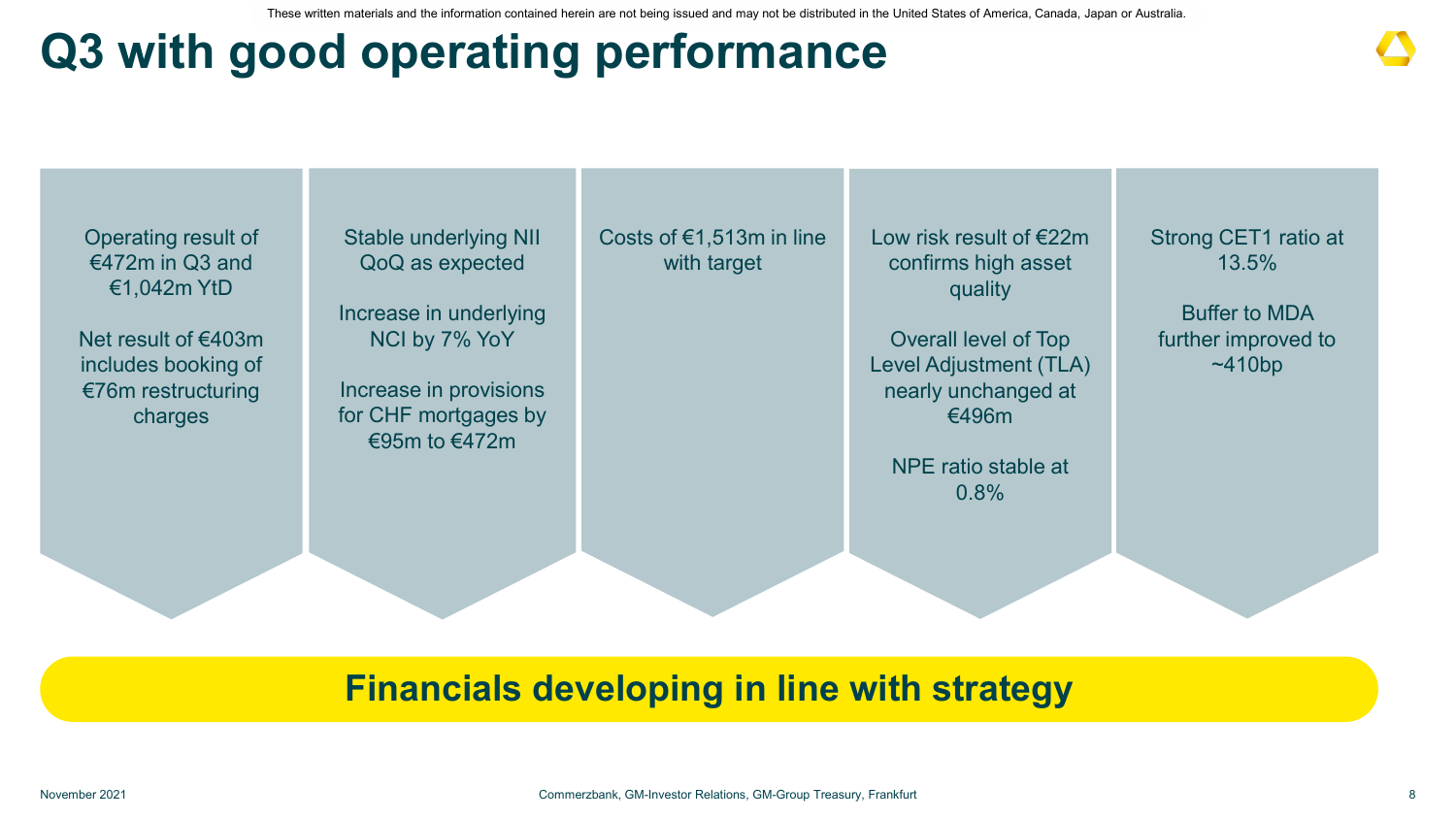# **Strong operating result and CET1 ratio in first 9 months**



1) Consolidated result attributable to Commerzbank shareholders and investors in additional equity components

2) Capital reduced by potential (fully discretionary) AT1 coupons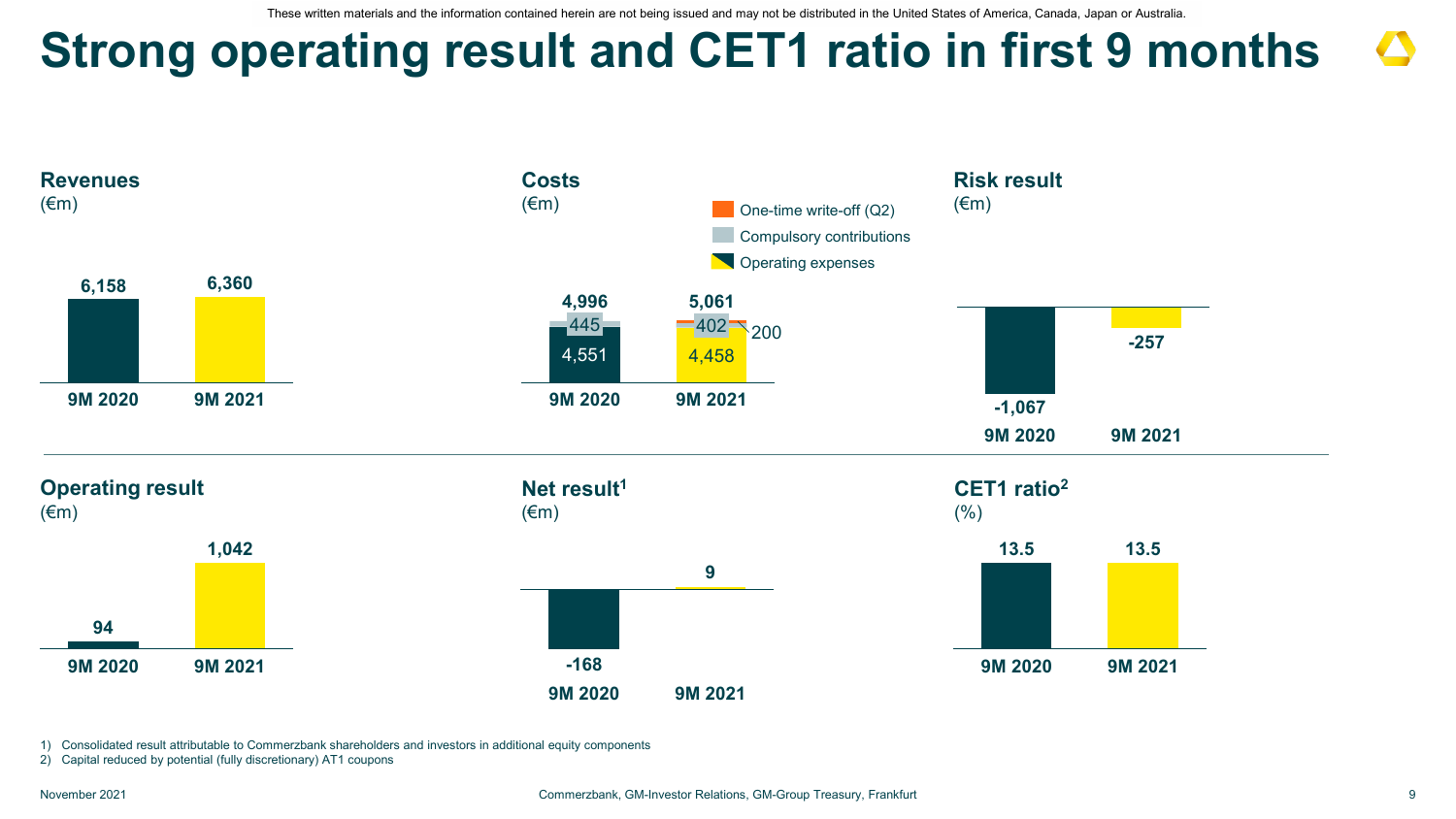### **Group with solid revenues and improved risk result**

#### **Group operating result** (€m)



#### **Group P&L**

| in $\epsilon$ m                          | Q3 2020 | Q2 2021 | Q3 2021 | 9M 2020  | <b>9M 2021</b> |
|------------------------------------------|---------|---------|---------|----------|----------------|
| <b>Revenues</b>                          | 2,033   | 1,862   | 2,006   | 6,158    | 6,360          |
| <b>Exceptional items</b>                 | $-62$   | $-22$   | $-9$    | $-239$   | 153            |
| Revenues excl. exceptional items         | 2,095   | 1,884   | 2,015   | 6,397    | 6,207          |
| o/w Net interest income                  | 1,226   | 1.131   | 1.146   | 3.841    | 3,406          |
| o/w Net commission income                | 813     | 860     | 873     | 2.482    | 2,692          |
| o/w Net fair value result                | 117     | 115     | 129     | 146      | 537            |
| o/w Other income                         | $-61$   | $-222$  | $-132$  | $-73$    | $-428$         |
| <b>Risk result</b>                       | $-272$  | $-87$   | $-22$   | $-1.067$ | $-257$         |
| Operating expenses                       | 1,521   | 1.704   | 1,485   | 4.551    | 4.658          |
| Compulsory contributions                 | 72      | 39      | 27      | 445      | 402            |
| <b>Operating result</b>                  | 168     | 32      | 472     | 94       | 1,042          |
| Restructuring expenses                   | 201     | 511     | 76      | 201      | 1,052          |
| Pre-tax profit discontinued operations   | $-11$   |         |         | 40       |                |
| Pre-tax profit Commerzbank Group         | $-43$   | $-478$  | 396     | $-67$    | $-10$          |
| Taxes on income                          | 3       | 40      | $-6$    | 65       | $-49$          |
| Minority interests                       | 15      | 8       | $-1$    | 36       | 30             |
| <b>Net result</b>                        | $-60$   | $-527$  | 403     | $-168$   | 9              |
| CIR (excl. compulsory contributions) (%) | 74.8    | 91.5    | 74 O    | 73.9     | 73.2           |
| CIR (incl. compulsory contributions) (%) | 78.3    | 93.6    | 75.4    | 81.1     | 79.6           |
| Net RoTE $(\% )$                         | -1.5    | $-9.3$  | 5.8     | $-1.2$   | $-0.7$         |
| Operating RoCET (%)                      | 2.7     | 0.5     | 7.9     | 0.5      | 5.8            |

#### **Highlights Q3**

YoY increase in operating result driven by solid revenues and lower risk result

Restructuring charges increased by €76m to €1,052m with ~€90m still to be booked until YE 2022 Revenues from customer business on track

NFV in line with previous quarters

Other income mainly reflects provisions for CHF mortgages in Poland

#### Low Q3 tax rate based on 9M pre-tax loss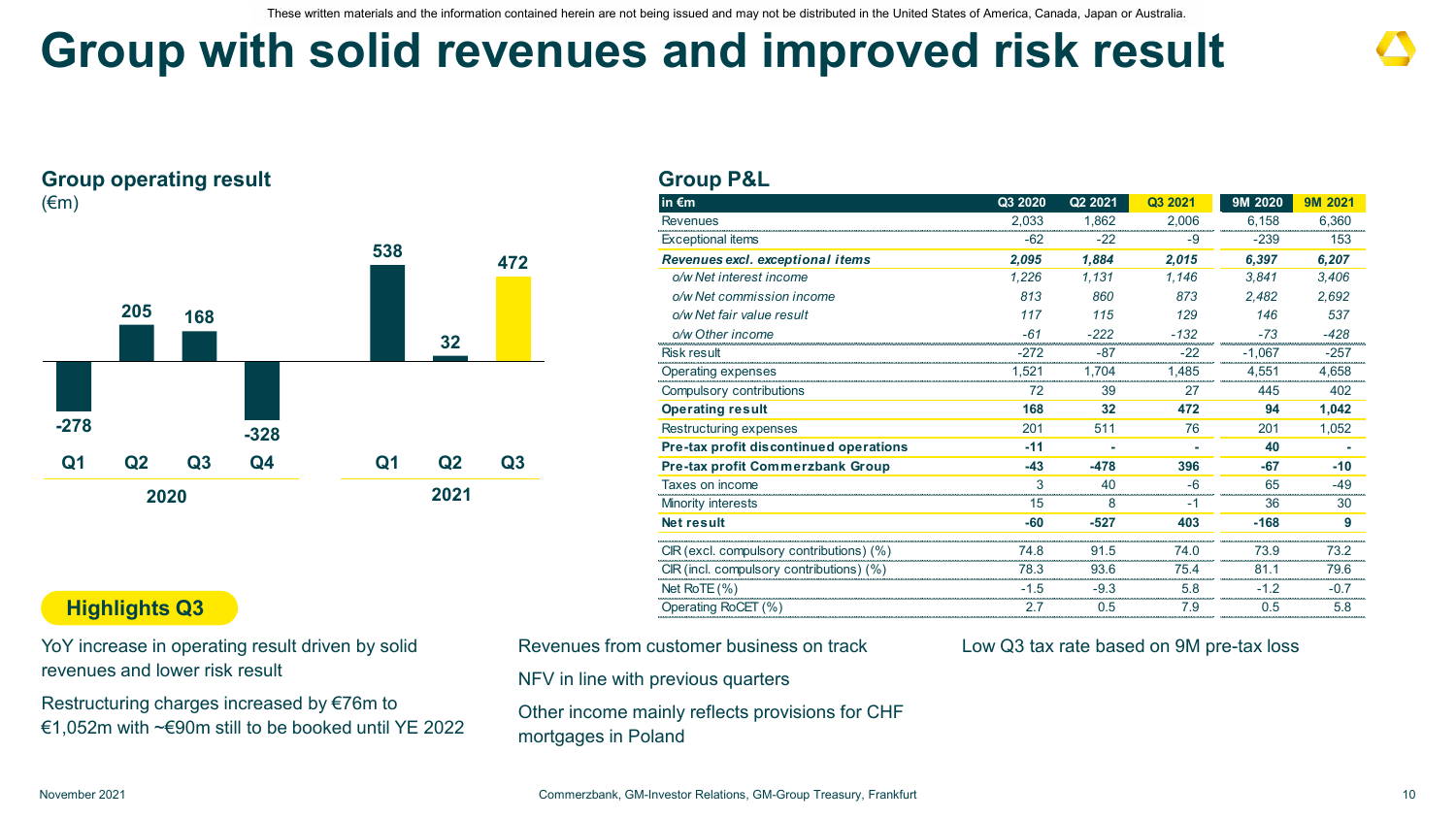## **Resilient loan portfolio**

#### **Risk result**  $(\epsilon m)$



#### **Risk result divisional split**

| <b>Risk Result in €m</b>                    | Q3 2020 | Q <sub>2</sub> 2021 | Q3 2021 | <b>9M 2020</b> | <b>9M 2021</b> |
|---------------------------------------------|---------|---------------------|---------|----------------|----------------|
| <b>Private and Small Business Customers</b> | $-130$  | $-62$               |         | -444           | $-125$         |
| <b>Corporate Clients</b>                    | $-120$  | 13                  | $-29$   | -575           | -68            |
| <b>Others &amp; Consolidation</b>           | $-22$   | -37                 | 6       | -49            | -63            |
| <b>Group</b>                                | $-272$  | -87                 | $-22$   | $-1,067$       | $-257$         |
| NPE in €bn                                  |         |                     |         |                |                |
| <b>Private and Small Business Customers</b> | 20      | 20                  | 19      | 20             | 19             |
| <b>Corporate Clients</b>                    | 2.3     | 22                  | 22      | 2.3            | 22             |
| <b>Others &amp; Consolidation</b>           | 04      | 0 <sup>2</sup>      | 02      | 04             | 0.2            |
| <b>Group</b>                                | 4.7     | 4.5                 | 4.3     | 4.7            | 4.3            |
| Group NPE ratio (in %)                      | 0 9     | 0 8                 | 0 8     | 0 9            | 08             |
| Group CoR (bps)                             | 29      | 10                  |         | 29             |                |
| Group CoR on Loans (CoRL) (bps)             | 53      | 18                  | 13      | 53             | 13             |

#### **Highlights Q3**

Risk result on a low level with few individual cases NPE ratio stable at 0.8%

After review and inclusion of secondary effects, overall level of TLA nearly unchanged at €496m

Risk result of CC reflects net increase in TLA covering secondary effects of pandemic

In PSBC reduction of TLA in Germany offsets normal run-rate in mBank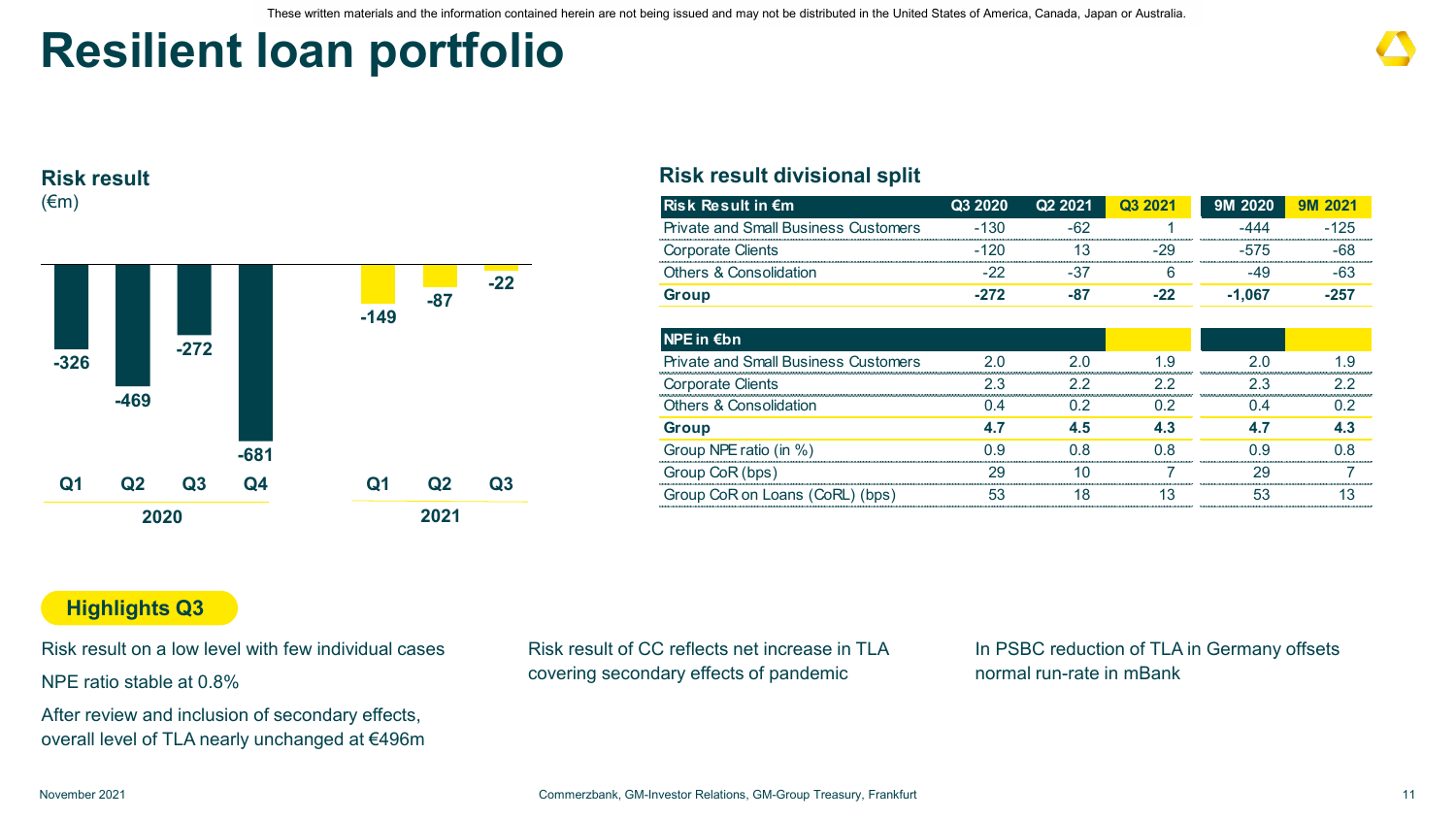### **Robust CET1 ratio of 13.5% and buffer to MDA of ~410bp**

#### **RWA development by risk types** (€bn eop)



#### **Transition of CET1 ratio**  $(% )$



#### **Highlights Q3**

Credit RWA €1bn lower QoQ driven by reduced volumes, rating improvements and increased collateral in Corporate Clients

Increase in operational risk RWA due to switch from internal model to standardised approach formalised in Q4

Reduced market risk RWA from position changes

#### November 2021 Commerzbank, GM-Investor Relations, GM-Group Treasury, Frankfurt

Stable capital in Q3, positive contribution from net result offset by increased regulatory deductions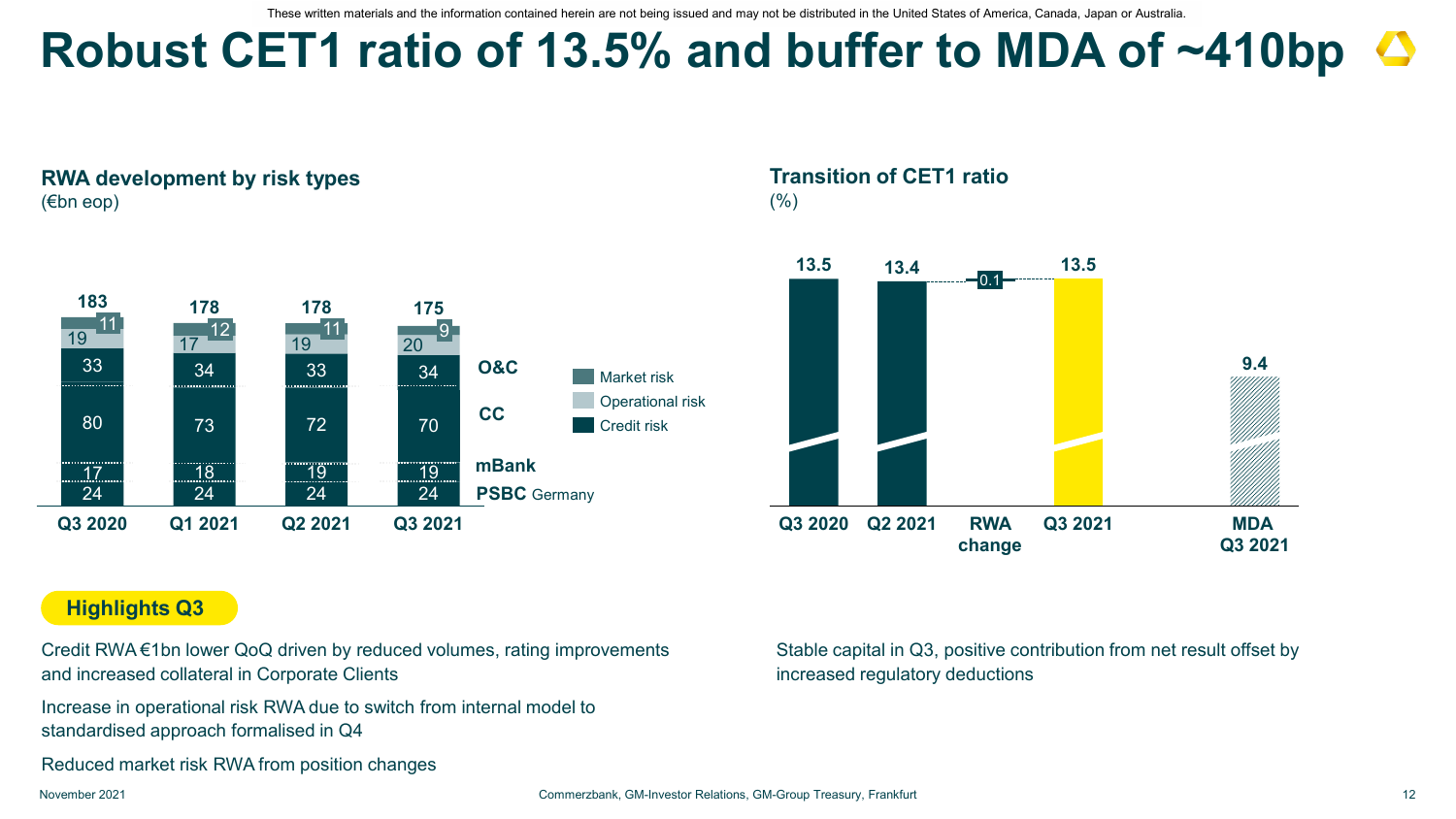### **Improved outlook 2021**

Revenues will exceed those of the previous year

We will achieve operational costs of around €6.5bn – additional €200m one-time write-off in Q2

Based on current development, a risk result <€700m is expected

We expect a positive operating result and a positive net result

A CET1 ratio of around 13.5% is expected

**Note: Expectations are based on the assumption that there is no fundamental change affecting the CHF loan portfolio at mBank**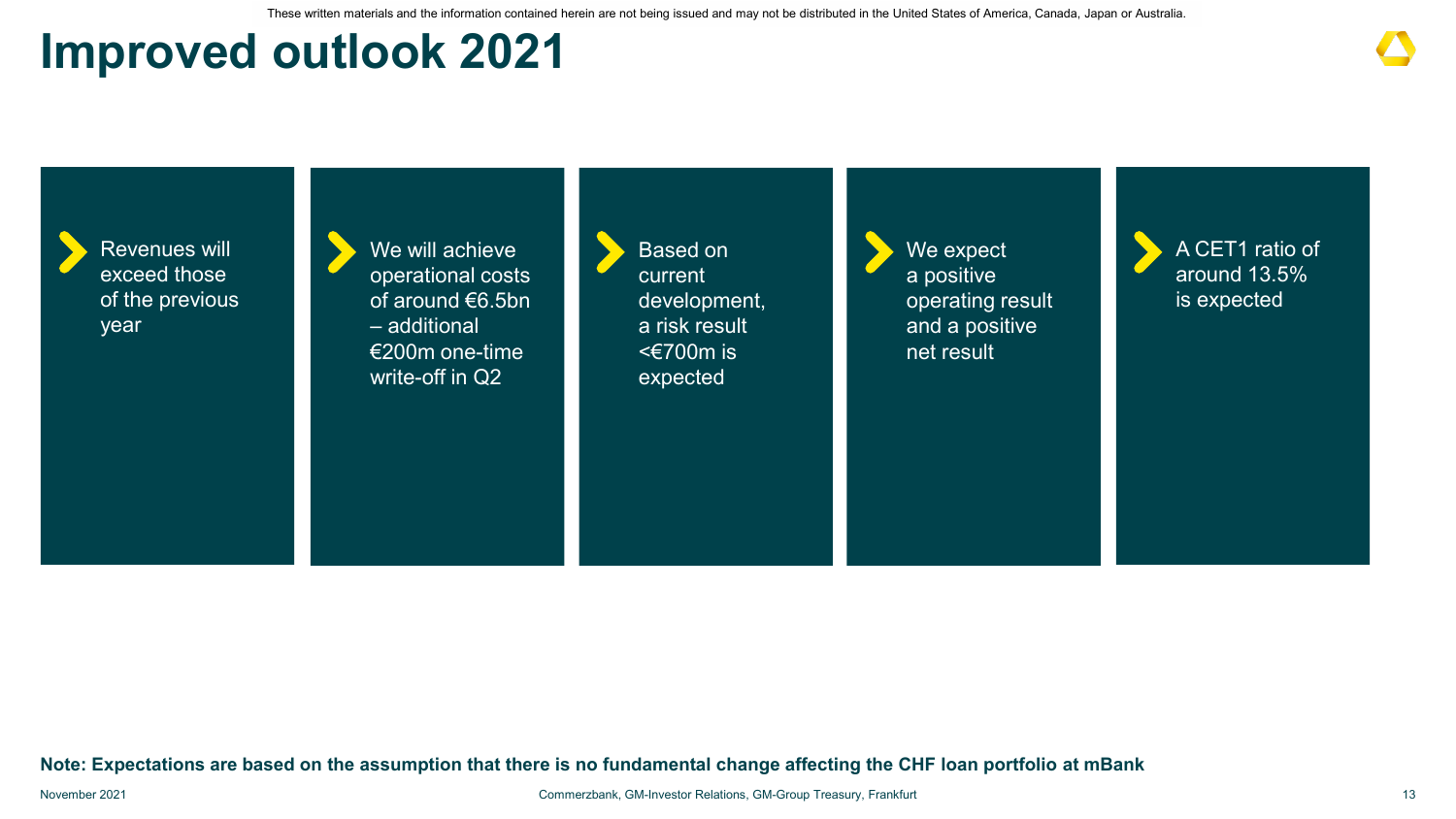# **Funding**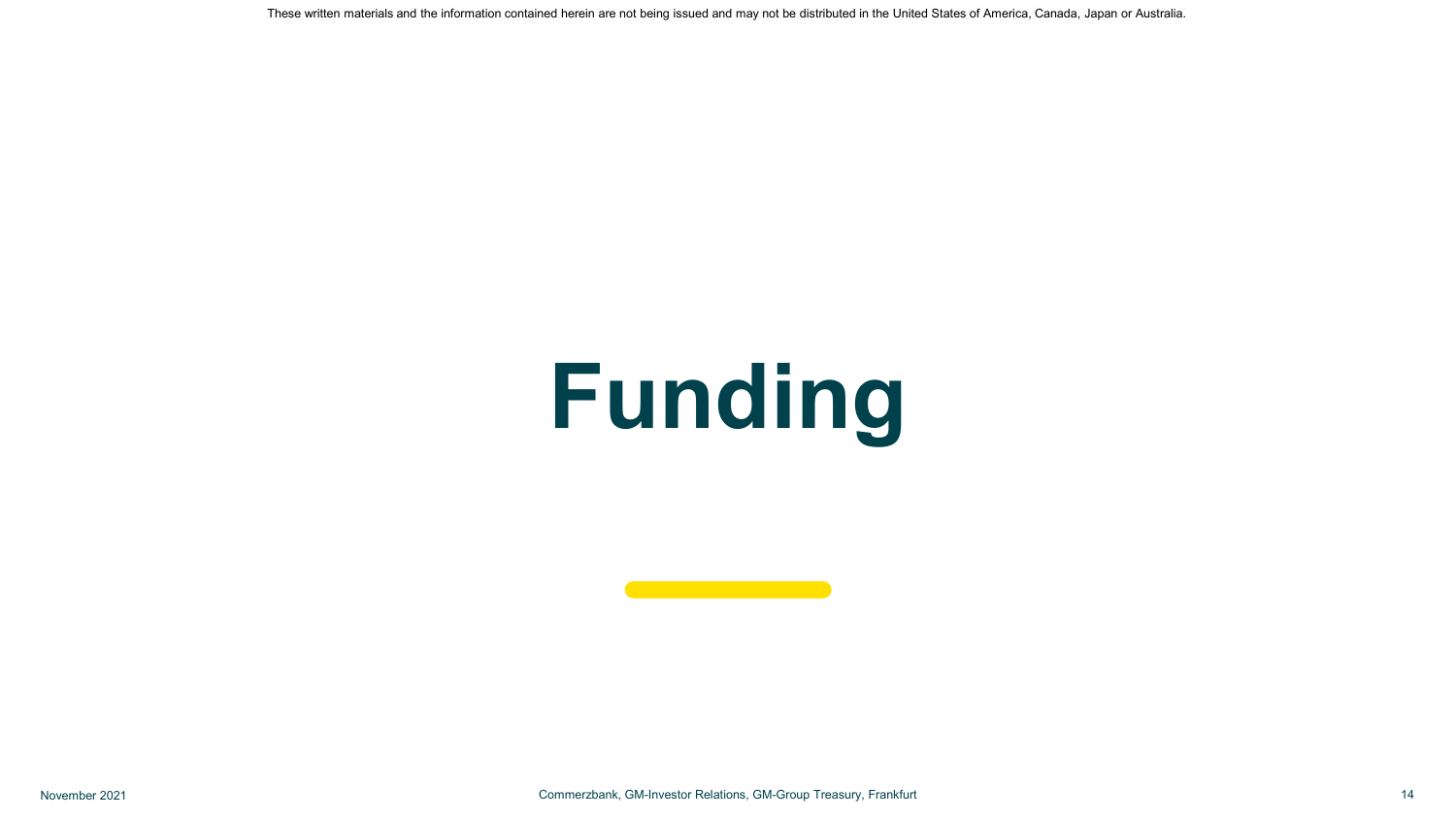# **Capital markets funding – funding plan nearly fulfilled**



#### **Funding structure1** (as of 30 September 2021)



#### **Highlights**

€2.3bn issued in 9M 2021:

- Additional Tier 1 capital:  $€$  500m perp non-call April 2028 (call period starts October 2027) with 4.25% p.a. coupon
- Tier 2:  $€500m$  benchmark transaction 1.375% p.a. 10.25 non-call 5.25 years (call period starts September 2026)
- **Preferred senior: €500m benchmark transaction** with maturity September 2025
- mBank: €500m non-preferred green benchmark transaction 6 years non-call 5 years
- Further funding activities in Oct./Nov.**<sup>2</sup>**: €250m tap of September 2025 preferred senior benchmark, GBP 250m 3Y Preferred Senior Notes and €700m 2Y Preferred Senior Floating Rate Note

#### **Funding plan 2021 below €3bn**

#### **Group issuance activities 9M 2021** (nominal values)



1) Based on balance sheet figures; senior unsecured bonds includes preferred and non-preferred senior bonds

2) not included in figures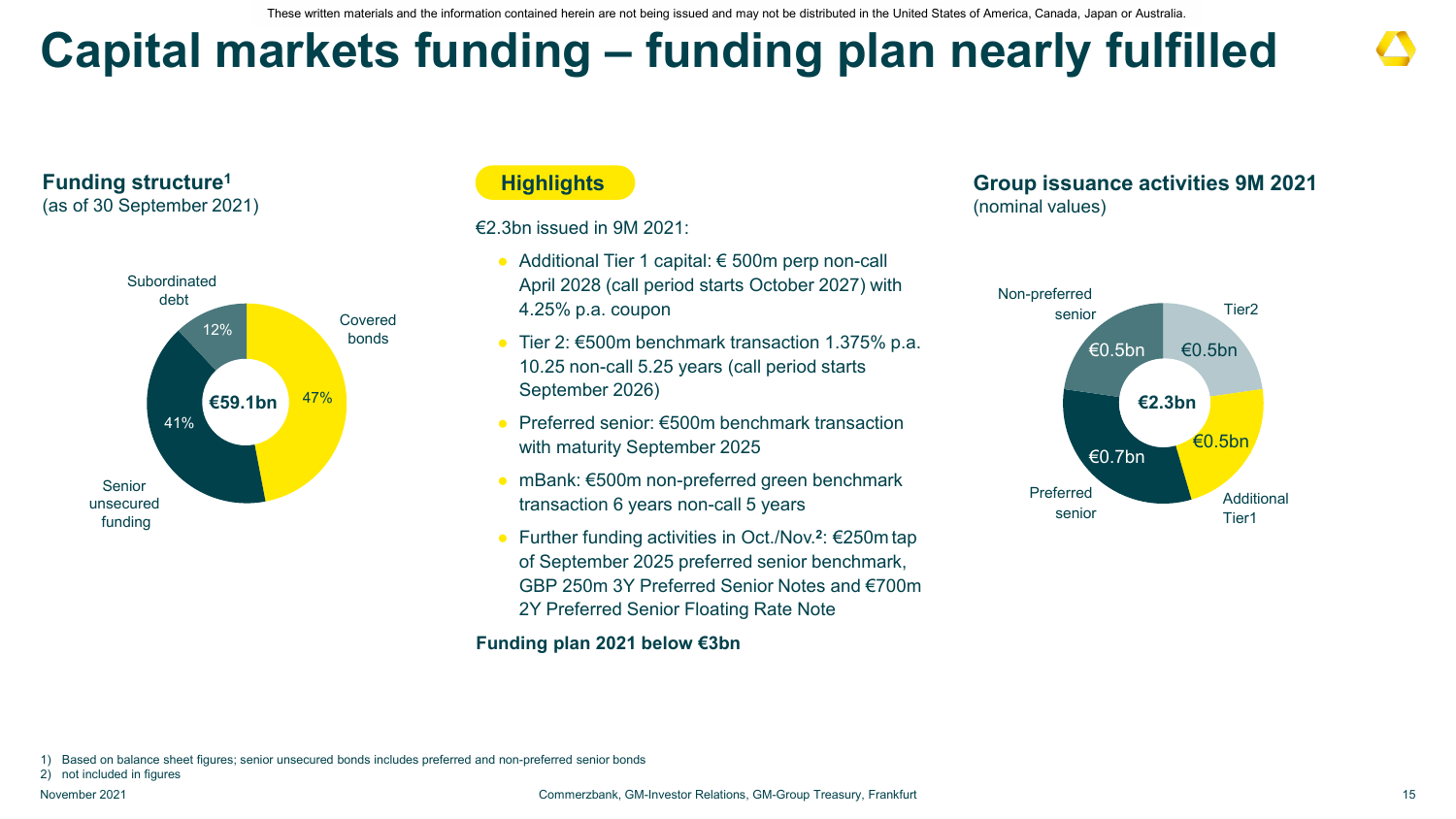# **Capital markets funding plan 2021 below € 3bn**

**New issues activities1 (**€bn)



#### **Details**

- Low funding requirements in 2021 due to participation in ECB's TLTRO III and RWA optimisation under new strategy
- Continued focus on diversification of funding
- 1) Nominal value
- 2) Based on balance sheet figures; senior unsecured bonds includes preferred and non-preferred senior bonds

#### November 2021

Commerzbank, GM-Investor Relations, GM-Group Treasury, Frankfurt 16

#### **Maturities until 20252;**





● Well balanced maturity profile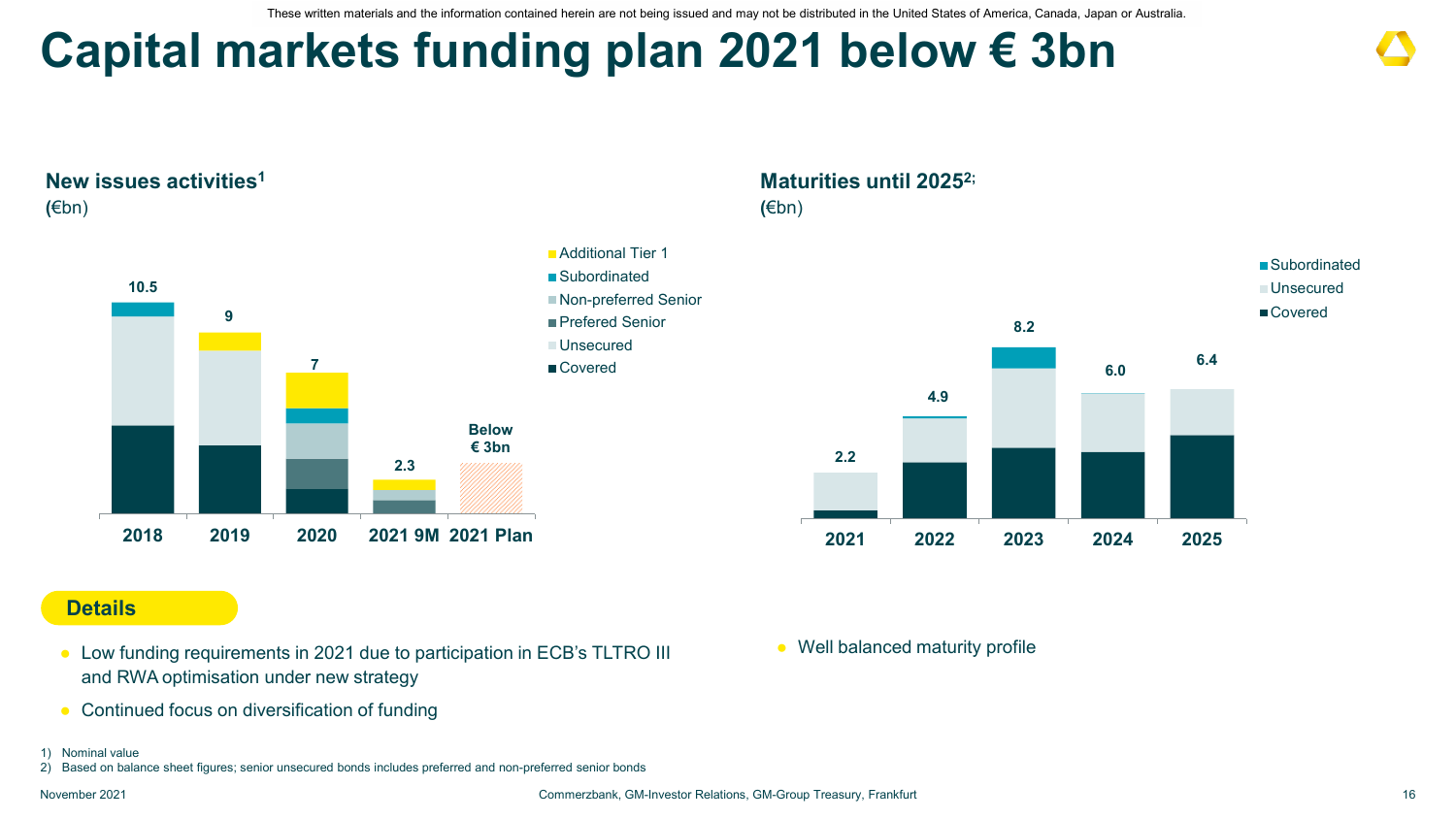### **Comfortable fulfilment of RWA-based MREL requirement**

#### **MREL requirement**

- Based on data as of 30 September 2021, Commerzbank fulfils the MREL RWA requirement<sup>1</sup> of 27.66% with a MREL ratio of 32.1% and the MREL subordination requirement of 15.82% with a ratio of 27.2% of RWA
- At 11.3% the MREL TLOF ratio is below the requirement of 12.01%
- The MRFL subordination TLOF ratio of 9.6% is well above the requirement of 6.87% as of 30 September 2021
- The MREL requirements will in the near future be defined in RWA and leverage exposure terms under the BRRD II and SRMR II framework; currently they are derived from TLOF based requirements
- MREL requirement expected to be rebased on RWA and LRE in Q4 2021



- 1) In February 2020, Commerzbank AG received its current MREL requirement calibrated based on data as of 31 Dec 2017. The resolution approach is a multiple point of entry (MPE) with two separate resolution groups (resolution group A: Commerzbank Group without mBank subgroup; resolution group B: mBank subgroup). The legally binding MREL requirement is currently defined as a percentage of total liabilities and own funds (TLOF) based on data as of 31 Dec 2017.
- 2) Includes amortized amount (regulatory) of Tier 2 instruments with maturity > 1 year
- 3) According to §46f KWG or non-preferred senior by contract
- 4) Non-covered / non-preferred deposits; preferred senior unsecured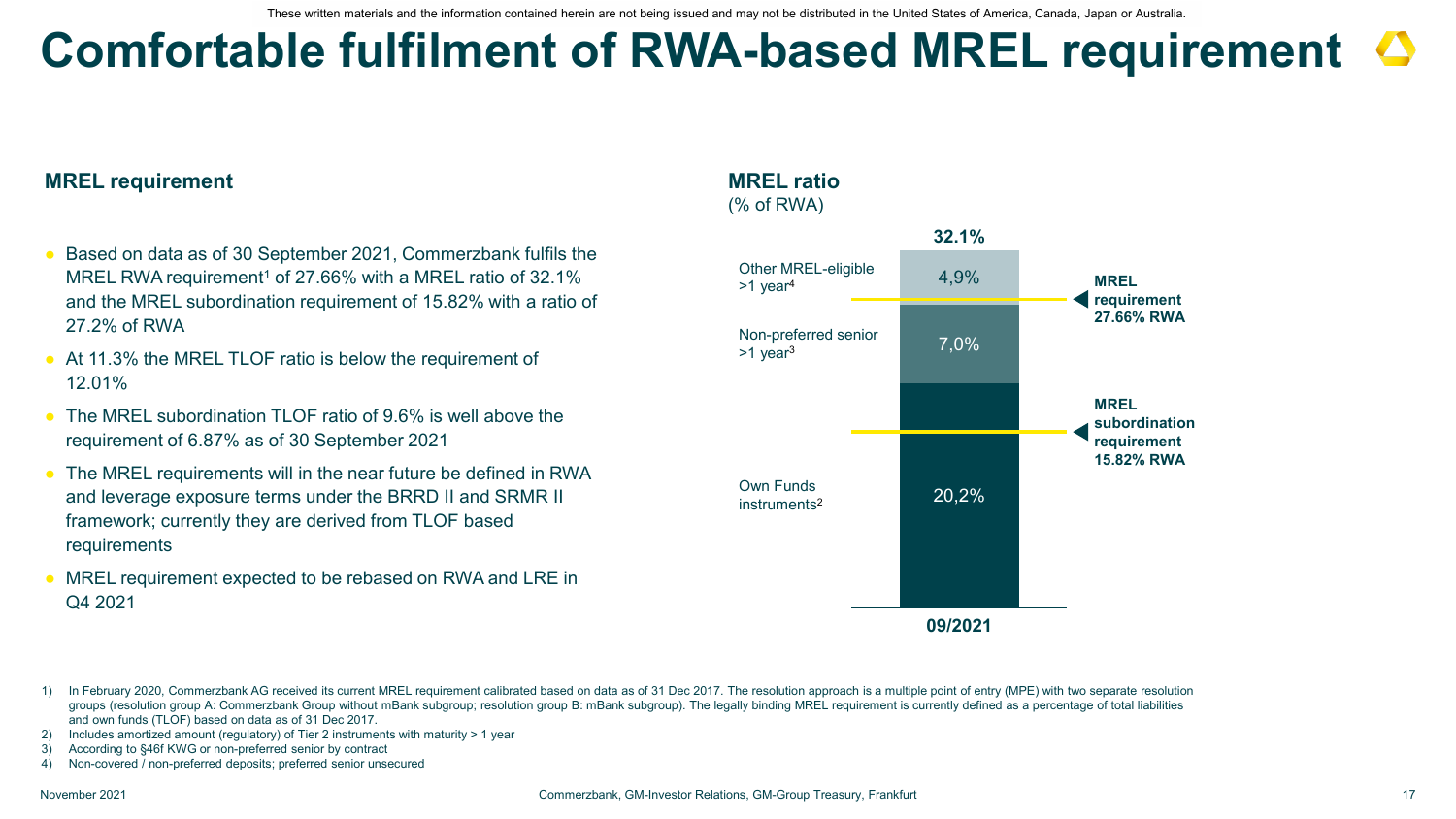### **Commerzbank's current MDA**

#### **Distance to MDA based on SREP requirement (transitional) for Q3 2021**   $(% )$



### **Highlights**

13.51% and SREP requirement for 2021

Further regulatory expirations throughout 2021:

- Regulatory phase-out of  $€226m$  grandfathered AT1 (0.13%<sup>1</sup>) at the beginning of 2022
- Tier 2 expiration of  $\sim \epsilon$ 0.4bn (~0.2%<sup>1</sup>)

AT1 issuance strategy continues in light of economical decisions and in relation to distance to MDA while goal for the Tier 2 layer is ≥ 2.5%

1) Based on RWAs of €175.2bn as of Q3 2021. AT1 requirement of 1.875% and Tier 2 requirement of 2.5%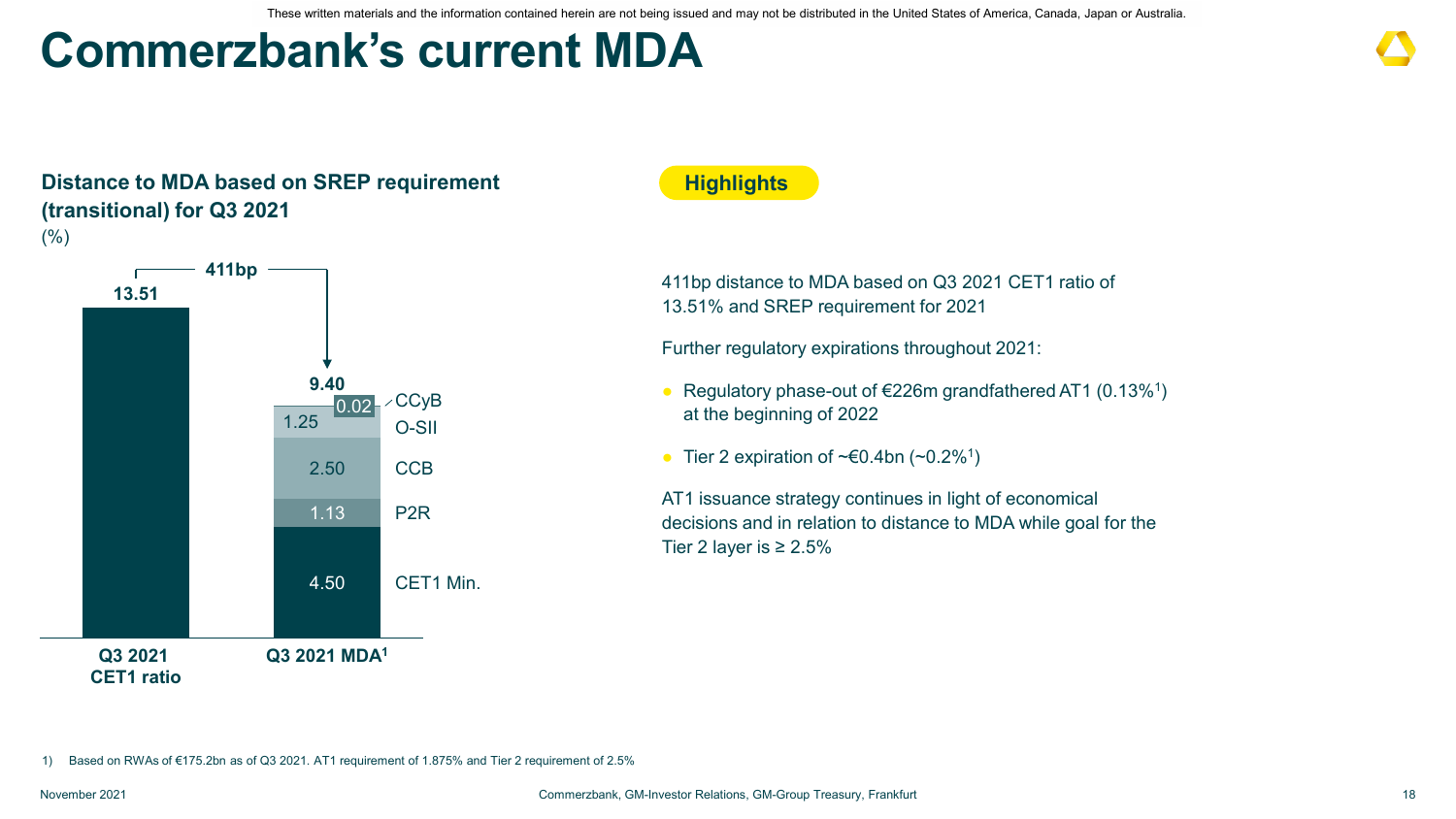# **Mortgage Pfandbrief Cover Pool**





**Overview by size**



| Cover pool details <sup>1</sup>    |               |
|------------------------------------|---------------|
| Total assets:                      | €35.9bn       |
| Cover loans:                       | €34.9bn       |
| <b>Further assets:</b>             | € 1.0bn       |
| • Number of Loans:                 | over 270k     |
| $\bullet\,$ Fixed rated assets:    | 98.4%         |
| • Weighted ave. LTV ratio:         | 52.3%         |
| $\bullet$ Outstanding Pfandbriefe: | €21.9bn       |
| <b>Fixed rated Pfandbriefe:</b>    | 77.1%         |
| • Cover surplus:                   | €14.1bn (60%) |
| Moody's Rating:                    | Ааа           |
|                                    |               |
|                                    |               |

### **Highlights**

- By geography: only German mortgages
- Mortgages by property type: residential 97.7 % commercial 2,3 %
- Approx. ~70% of the mortgages are "owner occupied"
- Highly granular cover pool: 76,6% the loans are €300k or smaller

**1) Commerzbank Disclosures according to Pfandbriefgesetz 30 Septemder 2021 and Internal Reporting 30 September 2021**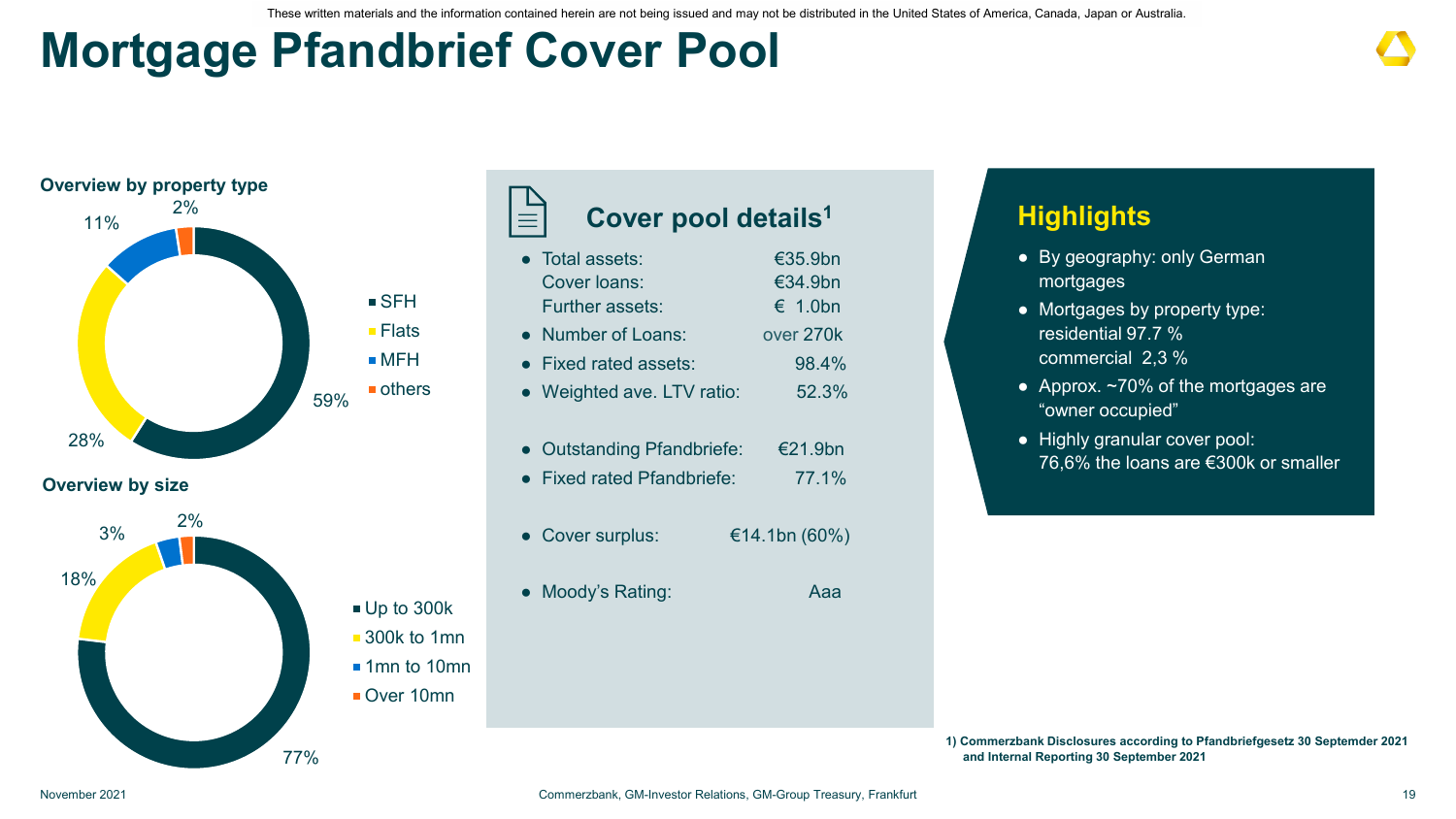### **Public Sector Pfandbrief Pool Details**

 $Euro$ ■ GBP USD CHF





70%

### **Cover pool details1**

| $\bullet$ Total assets:                         | €13.6bn |
|-------------------------------------------------|---------|
| which of export finance loans: $\epsilon$ 2.4bn |         |
| $\bullet$ Fixed rated assets:                   | 72%     |
| • Outstanding Pfandbriefe:                      | €12.1bn |
| • Fixed rated Pfandbriefe:                      | 40%     |
|                                                 |         |

- Cover surplus:  $\epsilon$ 1.5bn (12%)
- Moody's Rating: Aaa

#### **Notable**

- Large portions of the public sector cover pool stem from predecessor institutions
- Beyond legacy assets, Commerzbank utilizes the pool for municipal lending and guaranteed export finance loans

**1) Commerzbank Disclosures according to Pfandbriefgesetz 30 September 2021**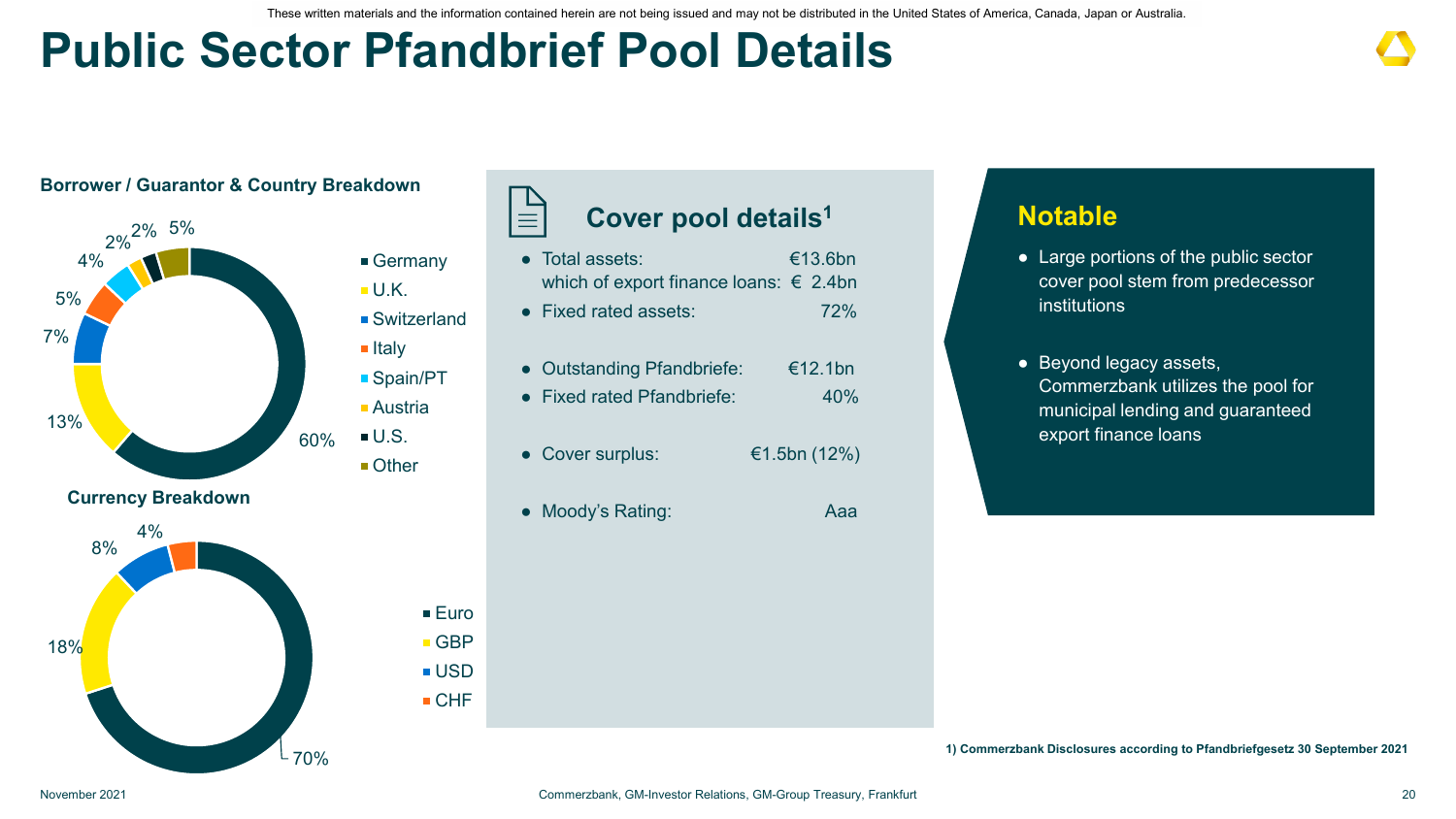### **Rating overview Commerzbank**

| As of 4 November 2021                        | <b>S&amp;P Global</b> | MOODY'S<br><b>INVESTORS SERVICE</b> |  |
|----------------------------------------------|-----------------------|-------------------------------------|--|
| <b>Bank Ratings</b>                          | S&P                   | Moody's                             |  |
| Counterparty Rating/Assessment <sup>1</sup>  | $A -$                 | $A1/ A1$ (cr)                       |  |
| Deposit Rating <sup>2</sup>                  | BBB+ negative         | A1 stable                           |  |
| Issuer Credit Rating (long-term debt)        | BBB+ negative         | A1 negative                         |  |
| Stand-alone Rating (financial strength)      | bbb                   | baa2                                |  |
| Short-term debt                              | $A-2$                 | $P-1$                               |  |
| <b>Product Ratings (unsecured issuances)</b> |                       |                                     |  |
| Preferred senior unsecured debt              | BBB+ negative         | A1 negative                         |  |
| Non-preferred senior unsecured debt          | BBB-                  | Baa2                                |  |
| Subordinated debt (Tier 2)                   | BB+                   | Baa3                                |  |

Additional Tier 1 (AT1) Ba2

#### **Highlights 2021**

No rating changes in 2021 so far S&P Global: Ratings have been confirmed in June 2021 Moody´s: Ratings have been confirmed in July 2021

1) Includes parts of client business (i.e. counterparty for derivatives)

2) Includes corporate and institutional deposits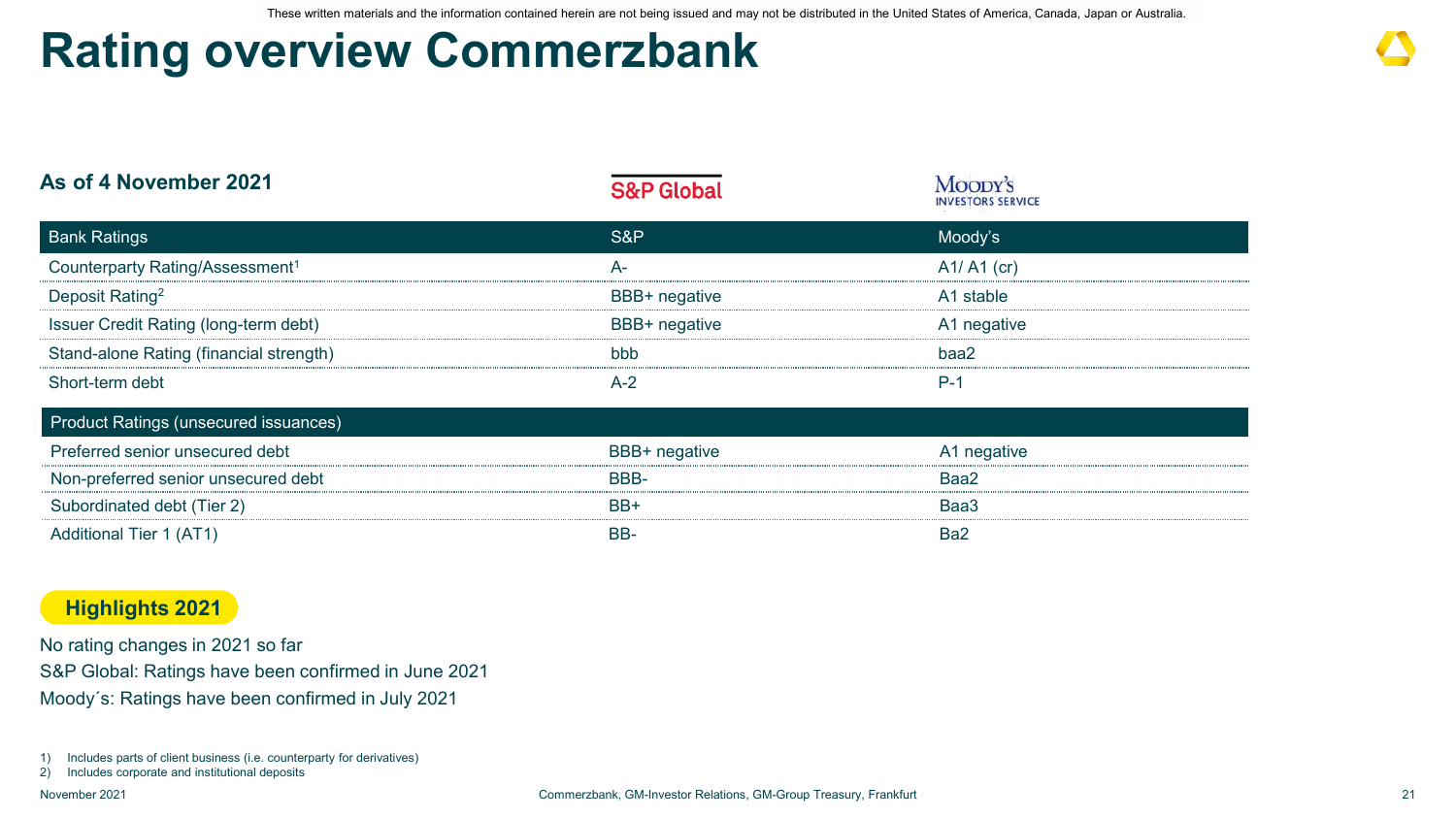### **Above-average ESG ratings prove that we are on the right track**



### **MSCI**

#### **ESG Rating**

- Double A rated in the upper part of the MSCI ESG rating scale
- Above-average positions in terms of private & data security, financial product safety, human capital and financing environmental impact



◔

**SUSTAINALYTICS** 

#### **ESG Risk Rating**

- Commerzbank is at medium risk of experiencing material financial impacts from ESG factors (score of 24.1 / 100 with 0 being the best)
- Very well positioned above industry average on the 1st quantile

**ISS ESGD** 

#### **ESG Corporate Rating**

- Rated in the ISS ESG Prime Segment – top 10% of industry group
- **Excellent ratings** especially in the categories environmental management, corporate governance and business ethics

Corporate E5G Performance Prime **MEDET**<br>ISS ESGI>

ISS)

#### **ESG QualityScores**

10 9 8 7 6 5 4 **3 1**

888

- Commerzbank assigned with low ESG risks by ISS ESG **QualityScores**
- Social QualityScore 1, Environmental Score 2, Governance QualityScore 3



E D C **B** A

#### **Climate Change Rating**

- Commerzbank's rating is above-average of the financial sector (C)
- **Positioned as "Sector** Leader Financials" in DACH region (ranked top 15% of financials in Germany, Austria and Switzerland)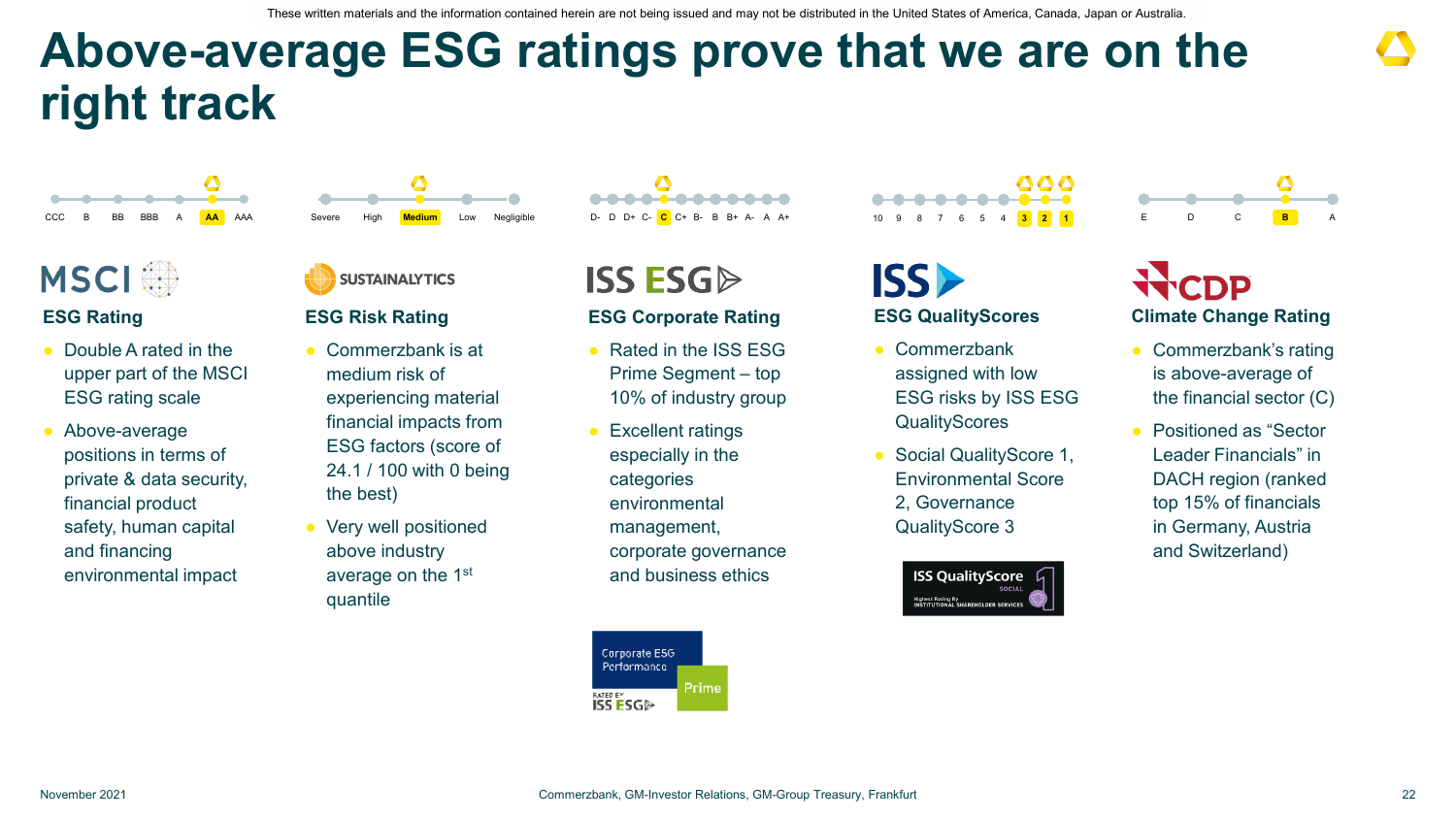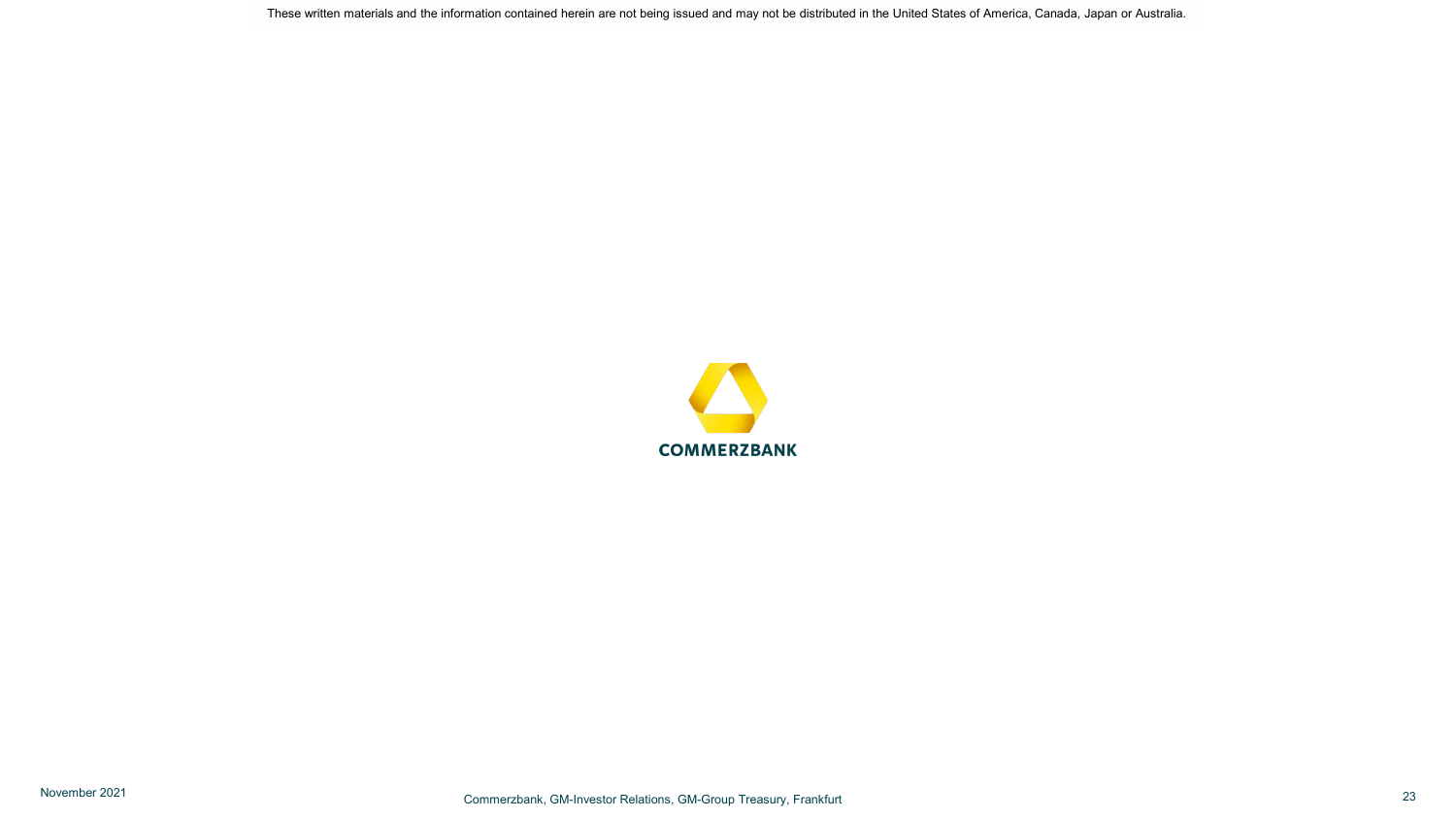# **Appendix**

| 2021 Strategy KPI                                                            | 25    |
|------------------------------------------------------------------------------|-------|
| <b>German economy</b>                                                        | 26    |
| Corona and risk related information                                          |       |
| KfW loan demand                                                              | 27    |
| Commerzbank's risk provisions<br>related to stages                           | 28    |
| Retail, Travel related industries and<br>Automotive & mechanical engineering | 29-31 |
| Residential mortgage business                                                | 32    |

| <b>Corporate responsibility</b> |    |
|---------------------------------|----|
| Renewable energy portfolio      | 33 |
| <b>Commerzbank Group</b>        |    |
| Loan and deposit volumes        | 34 |
| Scenario: NII sensitivity       | 35 |
|                                 |    |

**Capital management** FX impact on CET1 ratio 36

#### **P&L tables**

| <b>Private and Small Business Customers</b><br><b>Corporate Clients</b><br><b>Others &amp; Consolidation</b><br><b>Commerzbank Group</b><br>Commerzbank Financials at a glance | <b>Further Q3 details</b> | $37 - 41$ |
|--------------------------------------------------------------------------------------------------------------------------------------------------------------------------------|---------------------------|-----------|
|                                                                                                                                                                                |                           | 42-43     |
|                                                                                                                                                                                |                           | 44-45     |
|                                                                                                                                                                                |                           | 46        |
|                                                                                                                                                                                |                           | 47        |
|                                                                                                                                                                                |                           | 48        |

| <b>Glossary</b>                          | 49 |
|------------------------------------------|----|
| <b>Contacts &amp; Financial calendar</b> | 50 |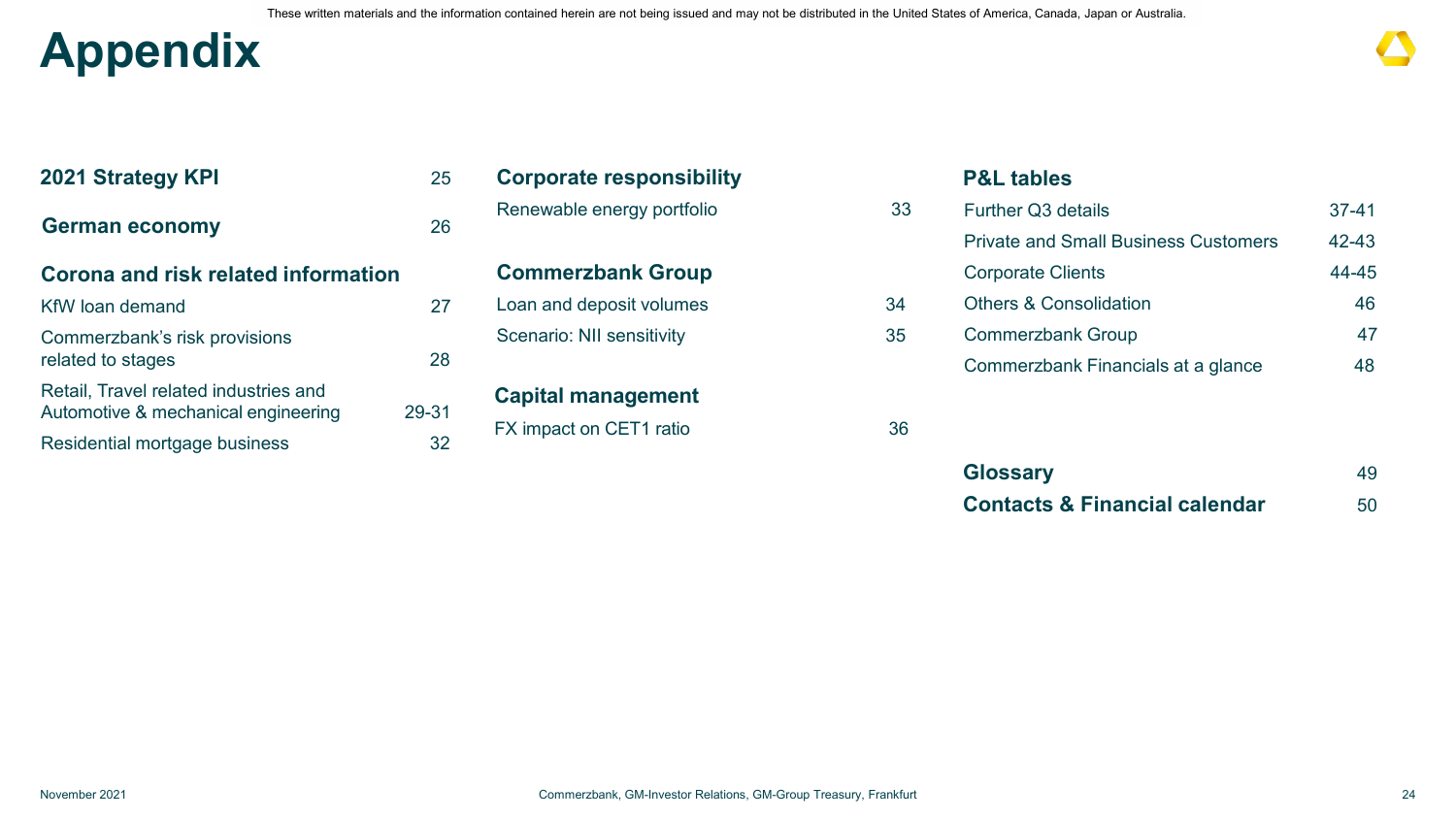# **2021 Strategy KPI**

|                         | <b>KPI</b>                                        | <b>YE 2020</b>                                | Q1 2021                                     | H1 2021                                     | <b>9M 2021</b>              | Target 2021              |
|-------------------------|---------------------------------------------------|-----------------------------------------------|---------------------------------------------|---------------------------------------------|-----------------------------|--------------------------|
|                         | Domestic locations (#)                            | ~800<br>(thereof $~600$ open to<br>customers) | ~800<br>(thereof ~600 open<br>to customers) | ~800<br>(thereof ~600 open<br>to customers) | ~800<br>(550 expect. at YE) | 600                      |
| <b>PSBC</b>             | Active digital banking users (%)                  | 66                                            | 68                                          | 68                                          | 69                          | 67                       |
|                         | Loan and securities volumes<br>$(GER   \epsilon)$ | 290                                           | 307                                         | 319                                         | 325                         | 310                      |
|                         | Net FTE reduction vs. YE 2020 (#)                 |                                               | 257                                         | 414                                         | 493<br>$(-1,700$ locked in) | 1,100                    |
|                         | International locations exited (#)                |                                               | in preparation                              | in preparation                              | $\overline{4}$              | $\mathbf{3}$             |
|                         | Digital banking users activated (%)               |                                               | launch in preparation                       | launch in preparation                       | in preparation              | 10                       |
| <b>CC</b>               | Portfolio with RWA efficiency<br>$<$ 3% (%)       | 34                                            | 33                                          | 31                                          | 30                          | 32                       |
|                         | Net FTE reduction vs. YE 2020 (#)                 |                                               | 105                                         | 145                                         | 244<br>$(*400$ locked in)   | 300                      |
| <b>Operations &amp;</b> | IT capacity in nearshoring locations<br>(% )      | 14                                            | 15                                          | 17                                          | 18                          | 20                       |
|                         | Apps on cloud (%)                                 | 32                                            | 33                                          | 34                                          | 36                          | 50<br>(~6M delayed)      |
| <b>Head Office</b>      | Reduction of external staff (#)                   |                                               |                                             |                                             |                             | Reduction starts in 2022 |
|                         | Net FTE reduction vs. YE 2020 (#)                 |                                               | 276                                         | 232                                         | 293<br>$(-450$ locked in)   | 100                      |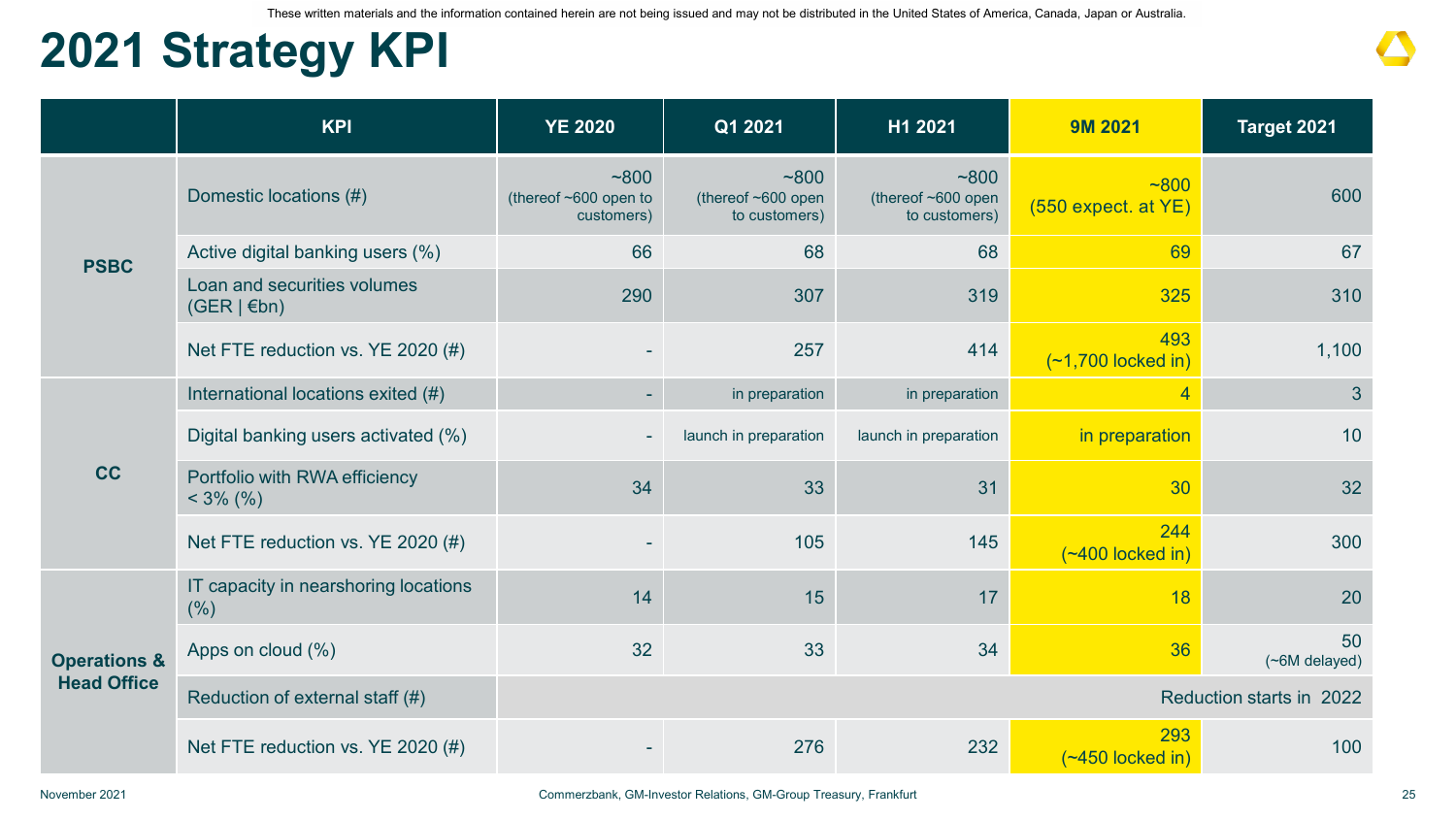### **German economy 2021/2022 – Upswing stutters**





#### **Current development**

The German economy has grown strongly again in the third quarter, as many service sectors continued to benefit from the extensive easing of the Corona restrictions.

By contrast, the economy is being held back by the continuing bottlenecks in supply chains. Because of this, many manufacturers have cut back their production despite a very good order situation.

As a result, many growth forecasts for this year have been lowered. We currently expect real GDP growth of 2.5%.

The situation on the labor market has improved until recently, with many companies creating new jobs again. However, despite a decline in recent months, the seasonally adjusted number of unemployed is still around 250 thousand higher than before the crisis. In addition, there are probably still a good 600 thousand people on short-time work.

#### **Our expectation for 2021 and 2022**

In the final quarter of 2021 and the first quarter of the coming year, the German economy at best is likely to only slightly expand:

- As the recovery is well advanced in many service sectors, the respective growth rates are likely to return to normal. Some sectors are likely to suffer from the infection figures, which are expected to rise again, even though a renewed lockdown is unlikely.
- The bottlenecks in the supply chains are likely to continue to weigh on industrial production.

From the spring of next year we expect the problems in the supply chains to be gradually overcome and infection figures to fall with the warmer temperatures. This should give the economy renewed momentum, especially as monetary and fiscal policy remain largely expansionary. For Germany, we expect growth of 4.8% in 2022.

One risk factor is the further development in China. Demand there is likely to weaken further in view of tighter monetary policy, thus slowing industrial activity worldwide.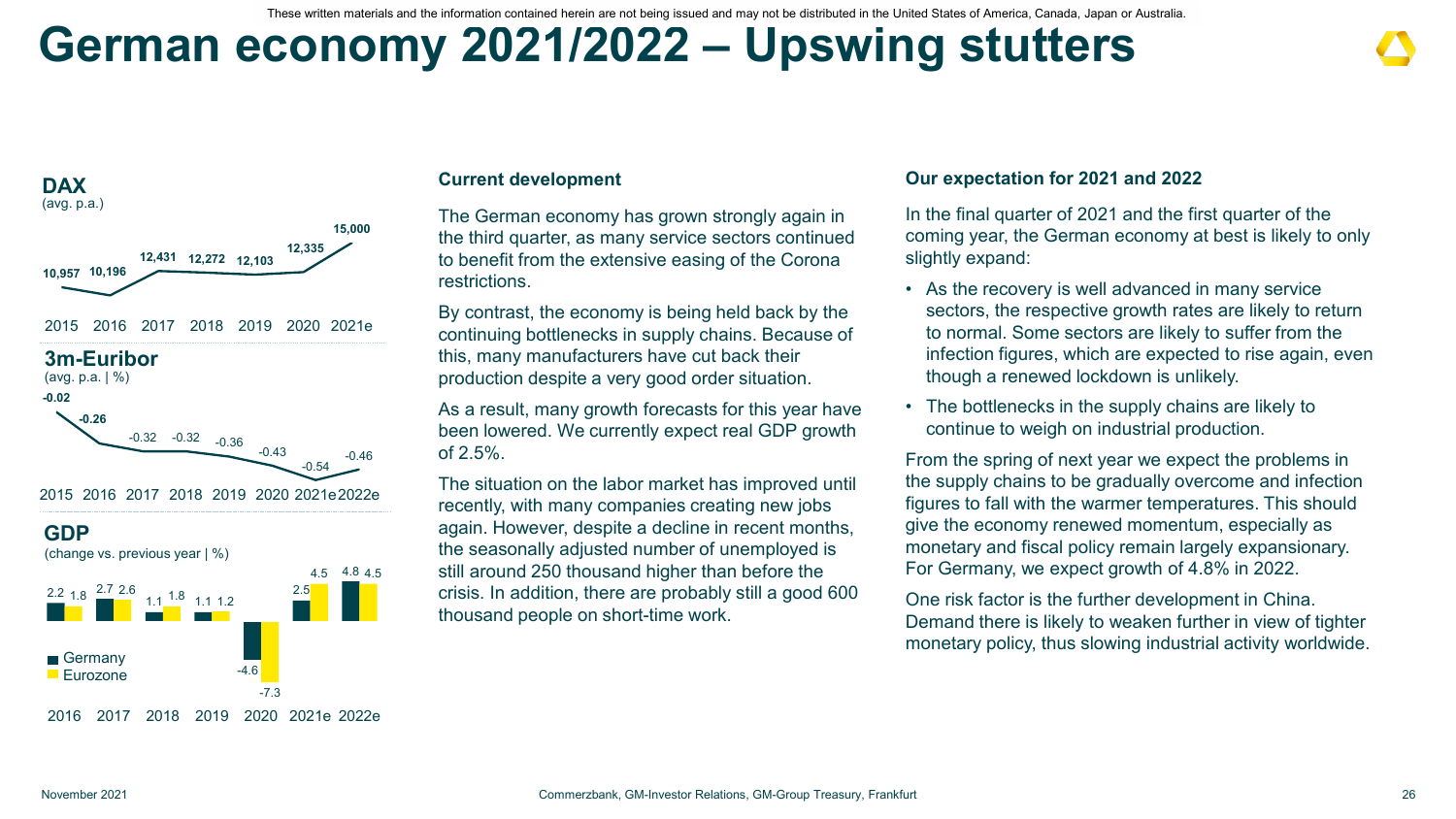### **Continued moderate demand for KfW loans by customers**

#### **Government guaranteed loans**

(€bn Germany)





#### **Highlights Q3**

In Q3 continued moderate drawings of small business customers in PSBC for KfW loans

No increase in drawings in CC Application for new KfW loans possible until 31 December 2021

1) CBK share of KfW direct syndicated loans without CBK risk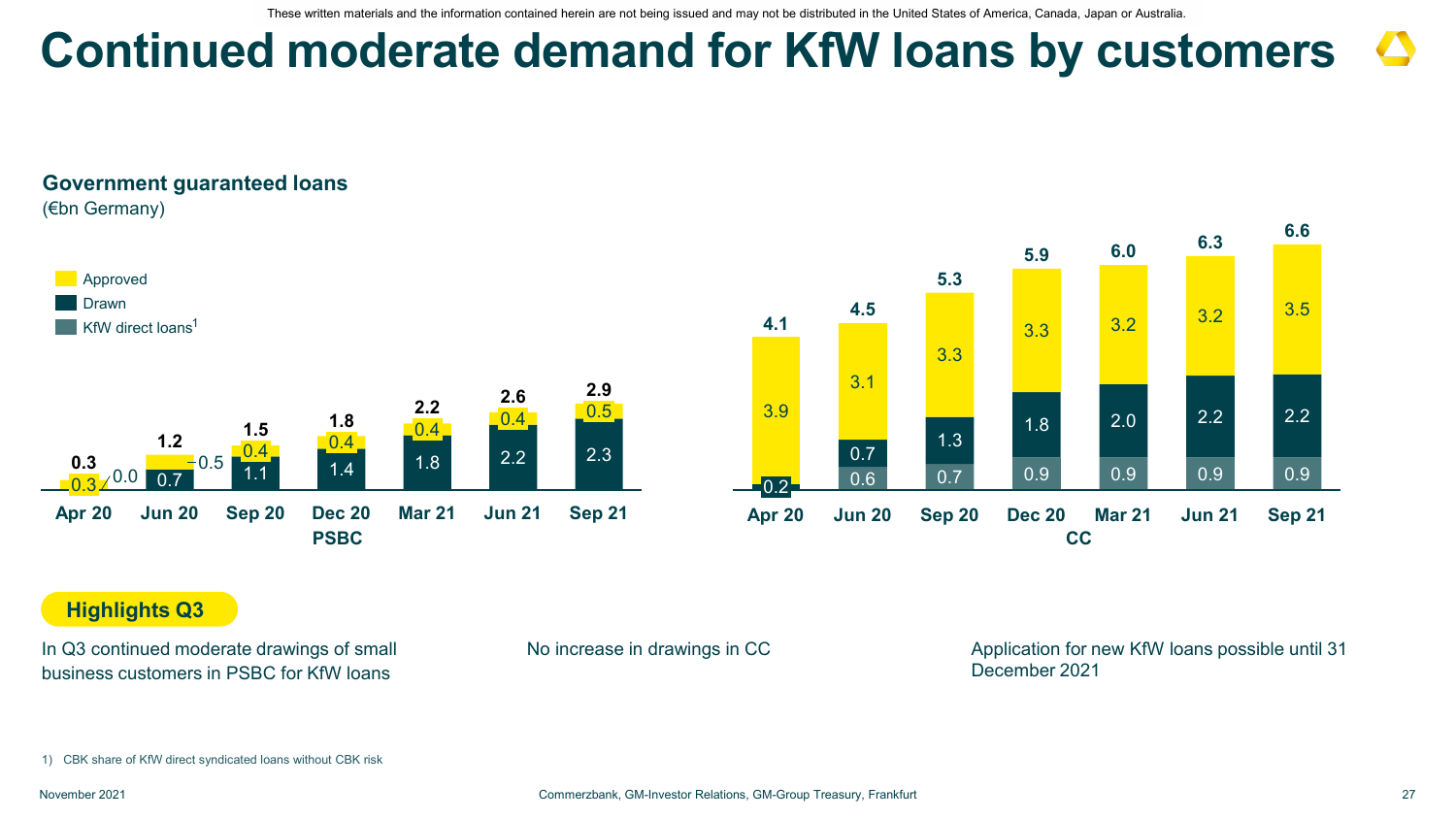### **Risk coverage nearly stable in all stages**

#### **Exposure1**

(€bn, excluding mBank)



#### **Risk provisions**



#### (€m, excluding mBank)

#### **Highlights Q3**

Increase of exposure in Q3 2021 mainly in stage 1

Risk provision slightly decreased in Q3 2021

After review and inclusion of secondary effects, overall level of TLA nearly unchanged at €496m

TLA increases the effective coverage of our credit portfolio mainly in stage 2

1) Exposure at Default relevant for IFRS 9 accounting (on- and off-balance exposures in the accounting categories AC and FVOCI)

2) Note: TLA is not assigned to stages, hence it is not included in the coverage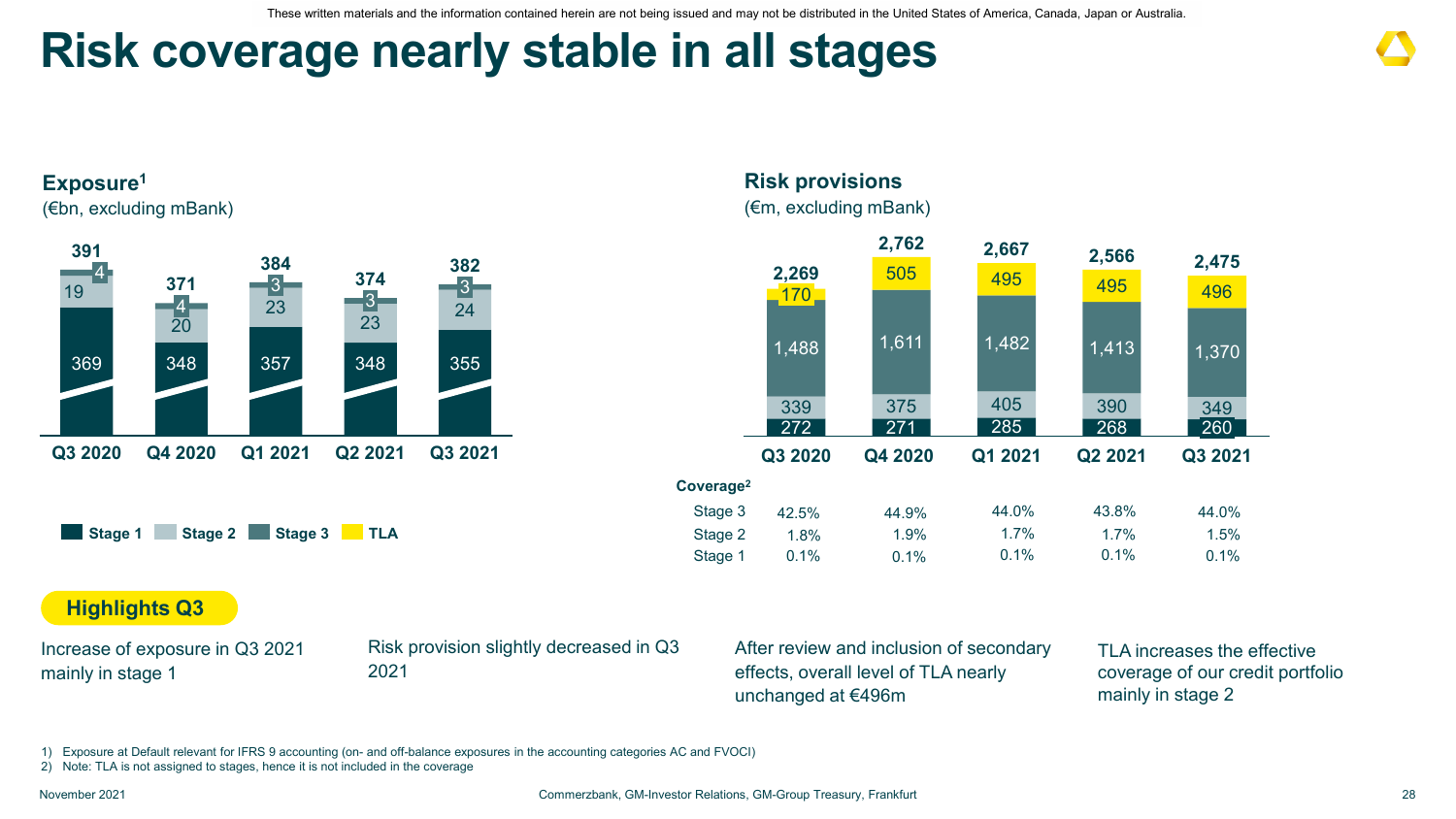# **Retail industry**

### Portfolio reduced by  $\epsilon$ 0.5bn in Q3 – share of 1.3% of overall portfolio

| by sub-portfolios<br>$(\epsilon$ bn) | 1.1<br>2.7<br>6.1<br>1.8<br>0.6 | Food retailing<br>Home improvement / furnitures<br>Specialists<br>Mail order, fashion, clothing |
|--------------------------------------|---------------------------------|-------------------------------------------------------------------------------------------------|
| by region                            | $1\%$<br>16%<br>57%<br>26%      | Germany<br><b>Western Europe</b><br><b>North America</b><br>Asia                                |
| by maturity                          | 18%<br>34%<br>49%               | < 1 year<br>1 to 5 years<br>> 5 years                                                           |

- Overall stable sector due to high proportion of food retailing and drugstores (food retailing with 10-15% non food revenues). Top 10 borrower units represent 59% of sector EaD
- Retail industry: fierce predatory competition in all segments by price and investments in shop modernisation. Online is gaining market share at the expense of the stationary retailers. Since we see the customers of the future as "hybrid", omnichannel can be the answer to the concept question
- In crisis: food retailing winner due to stay-at-home effect and lockdown of competitors in non food. Fashion: most severely affected. The failure of the Christmas, winter and Easter business hits this sub-segment hard. Home improvement/DIY/ Consumer electronics/Sports benefit from "cocooning impact", shift in consumer preferences and "home office"
- After lockdown: all segments with promising development
- Liquidity: still satisfactory
- Future risks are rising prices for raw materials, energy and logistics costs, interruption of the supply chain and cyber risk attacks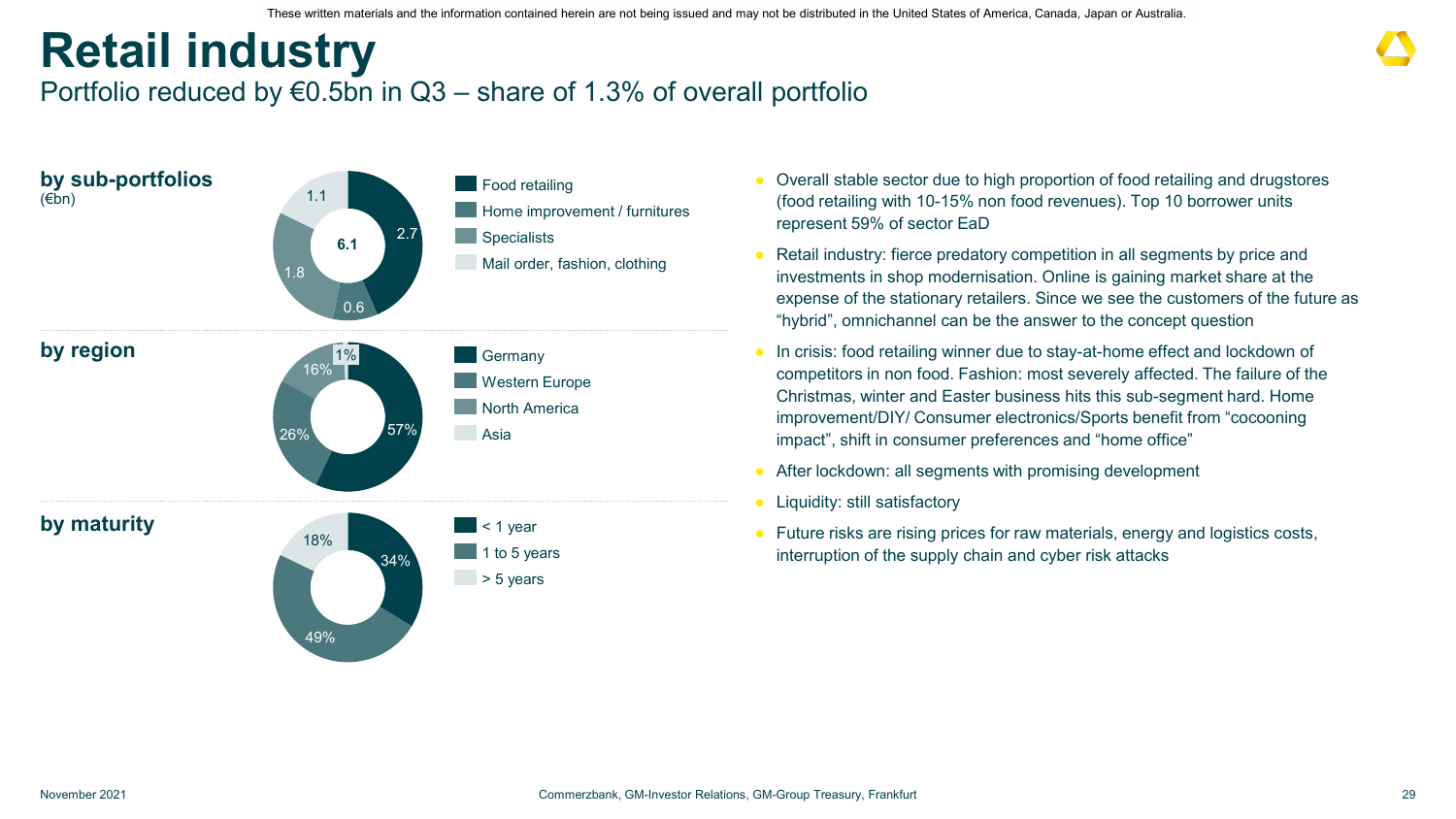### **Travel related industries**

Portfolio reduced by  $\epsilon$ 0.4bn in Q3 – share of only 0.8% of overall portfolio



- **Airlines (€ 2.0bn):** Portfolio consists of €1.7bn secured aircraft financing and €0.3bn corporate exposure. Corona has hit the airline industry in an unprecedented extent. The crisis has a sustainable impact, but the general global trend for travel and mobility should be intact once the situation has improved. Full recovery is uncertain, but currently expected to take until 2024
- Cruise liners (€0.8bn): After CDC lifted the no-sail order, cruise industry slowly restarted operations. The two industry leaders CCL and RCL are aiming to have 80% of their ships operating by the end of the year, NCL is expecting to have 66% running. The restart of the industry is causing increased ramp-up costs, which can be compensated with inflowing customer deposits for future cruises. The industry is expected to be at full capacity by mid 2022, which is underpinned by strong bookings for the upcoming season
- **Hotels (€0.7bn):** Most hotels have reopened since lift of lockdown. Recovery is expected through: 1) implementation of 2G/3G-concept and 2) increasing vaccination rates. Return to pre-Corona level seems realistic for leisure hotels, while business hotels will suffer longer from negative Corona impact and existing project pipeline (oversupply)
- Tour operators (€0.4bn): Mix of state support and use of KfW programs. Currently we see a slow restart of business. Achievement of pre-Corona level will take time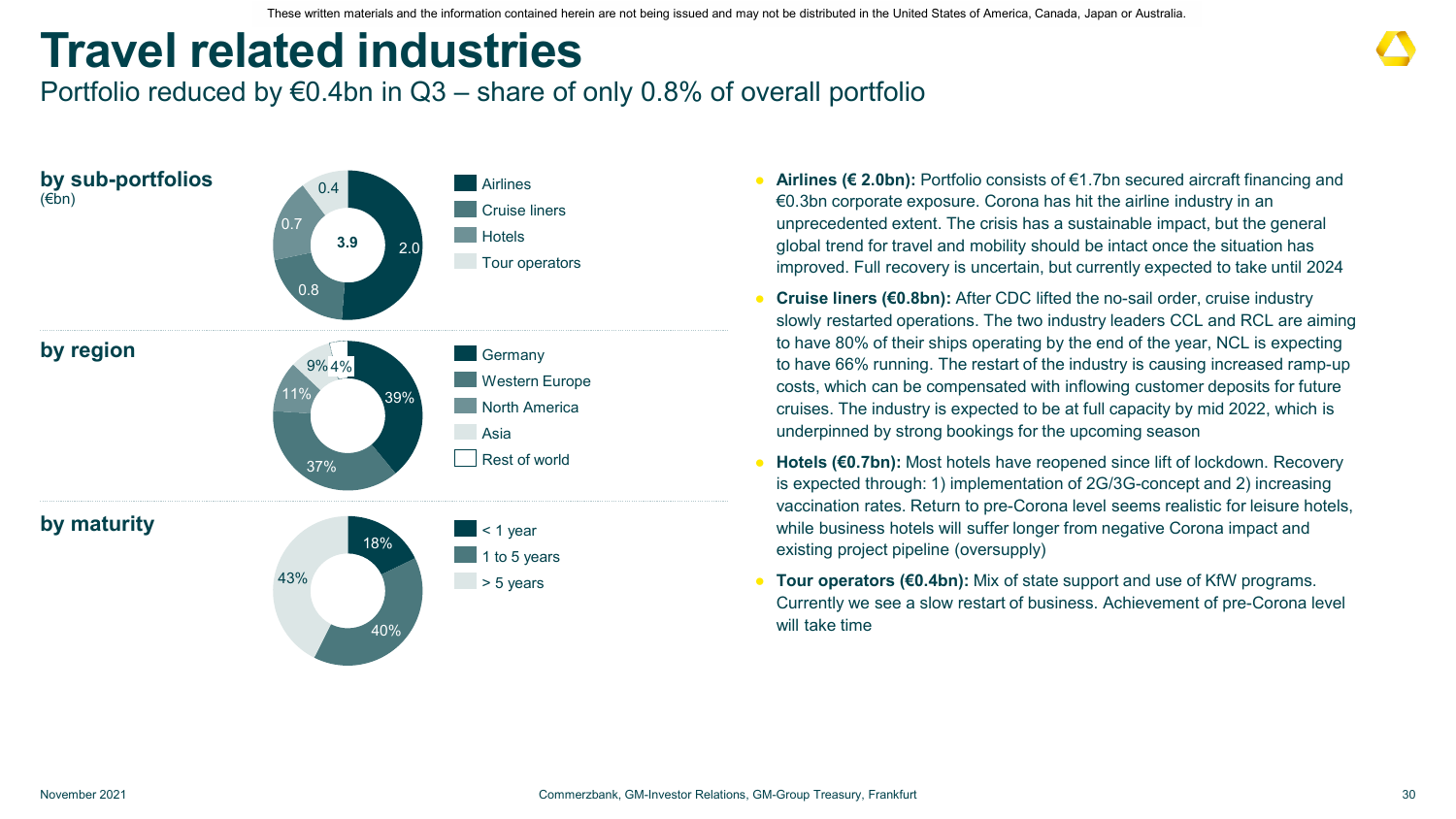### **Automotive & mechanical engineering** Portfolio reduced by  $\epsilon$ 0.7bn in Q3 – share of 3.8% of overall portfolio

5.7  $1.1$  3.6 8.0 **by sub-portfolios** (€bn) **by region by maturity 18.5** 46% 44% 10% 1 to 5 years < 1 year > 5 years Car parts supplier Automotive OEM Automotive wholesale & retail **Machinery** 9% 8% 25% 55% 1% **Germany** Western Europe North America Asia Middle & Eastern Europe

**Automotive**: Major share of complete automotive EaD is rated investment grade (84%).

- Despite ongoing recovery of demand very challenging market environment, high backlog in vehicle production and temporary plant shutdowns, mainly due to global supply shortages for automotive semiconductors, other pre-products and raw materials, leading to modified call-off orders.
- Vulnerable supply chains, rising material prices, increased freight rates and also energy costs are hitting profitability with significant impact on liquidity, mainly at car part supplier side. Requirements caused by strong transformation process (switch from combustion engine to e-mobility) are remaining meanwhile.
- Overall disrupting impact on production process threatens recovery of automotive sector, return to pre-crisis level not expected before 2023.

**Mechanical engineering**: Overall stable sector due to highly diversified portfolio with different impact of Corona induced crisis on portfolio subgroups. Biggest subgroup Machine Tools representing less than 10% of all client groups and top 10 clients approx. 20% of EaD

- Difficult market even before Corona in subsectors with high exposure to automotive sector but for sector as a whole no severe impact expected due to well-filled order books, improving order income in recent months and sufficient liquidity
- Market environment recovered from Q4/2020 onwards. However, shortage of raw materials are having a negative impact on the overall sector and threaten recovery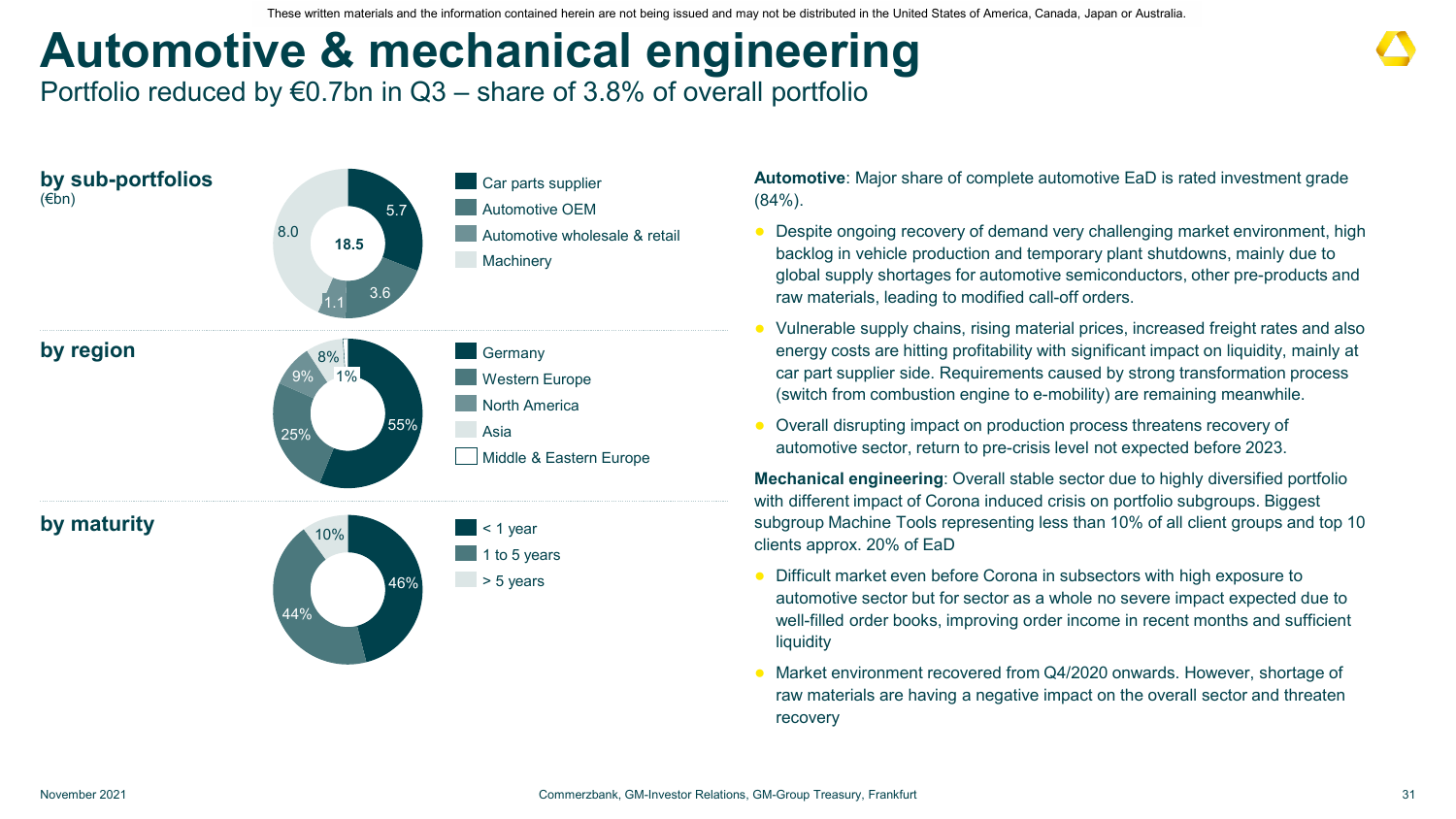# **Residential mortgage business and property prices**

### **German residential properties**

(index values)



Prices of houses and flats, existing stock and newly constructed dwellings, averages

#### **Overall mortgage portfolio**

- Growing mortgage volume with unchanged risk quality:
	- − 12/17: EaD €75.2bn RD 9bp
	- − 12/18: EaD €81.0bn RD 9bp
	- − 12/19: EaD €86.6bn RD 8bp
	- − 12/20: EaD €95.1bn RD 7bp
	- − 03/21: EaD €98.4bn RD 7bp
	- − 06/21: EaD €99.1bn RD 7bp
	- − 09/21: EaD €101.4bn RD 7bp
- Rating profile with a share of 92% in investment grade ratings
- Vintages of recent years developed more favorably so far and NPEs remain at a low level
- Due to risk-oriented selection very low RD
- As a consequence of low interest rates, repayment rates remain on a very high level
- Average "Beleihungsauslauf" (BLA) in new business of 84% in Q3 2021. German BLA is more conservative than the internationally used LtV definition due to the application of the strict German Pfandbrief law

#### **Risk parameters unchanged, impact of pandemic so far negligible**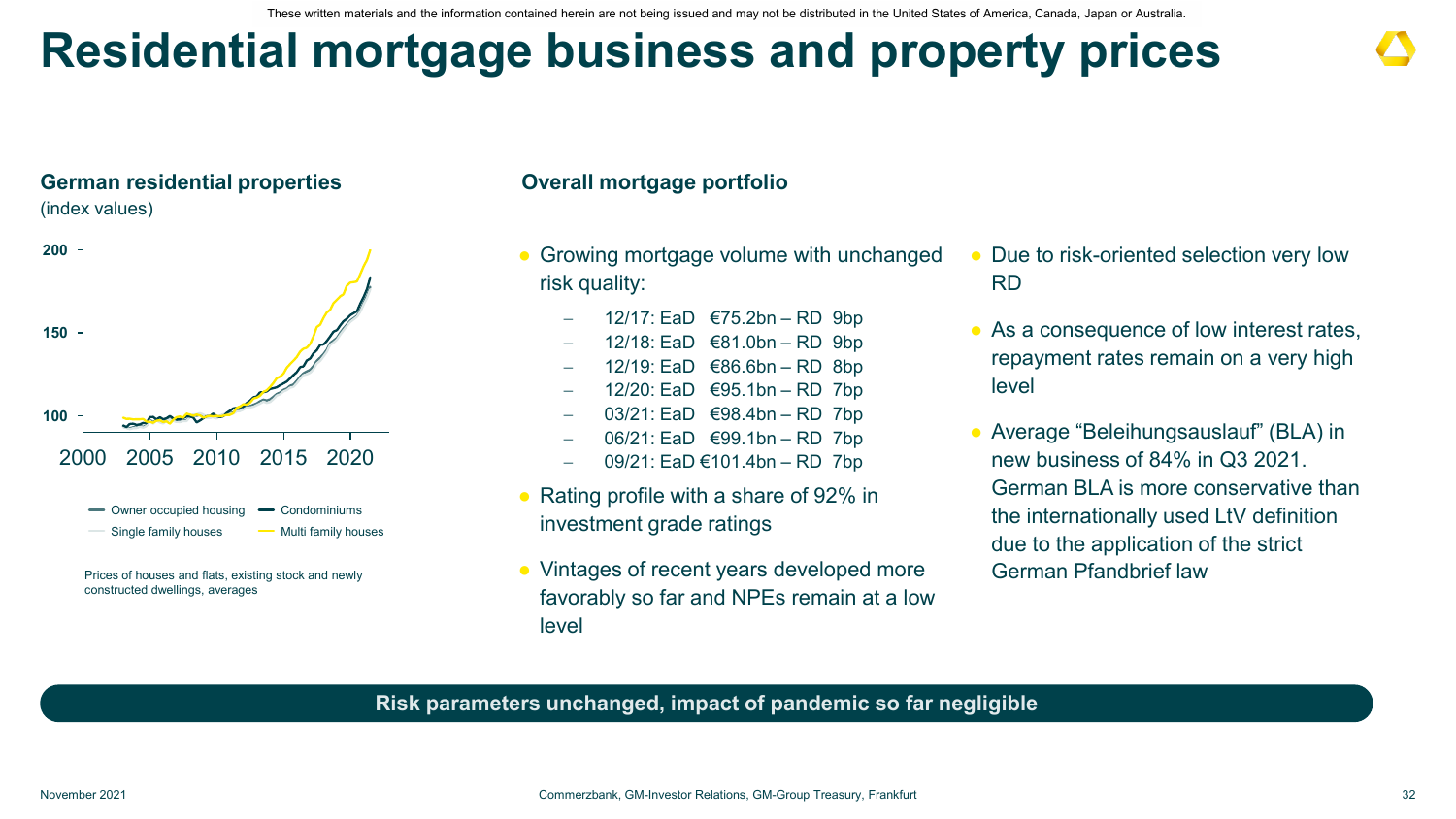### **Development of renewable energy portfolio**

**Renewable Energies (RE) project finance portfolio** (EaD, €bn eop)



#### **Global footprint of Renewable Energy financing**



#### **Offshore:**

Commerzbank active globally as  $MLA<sup>1</sup>$  and lender with offshore projects in Germany, France, Belgium, UK and Taiwan

**International RE project finance:**  amongst others UK, France, Spain, US, Italy and Chile

**Core market Germany:** 55% of portfolio in Germany

#### **Renewable Energy portfolio**





1) MLA = Mandated Lead Arranger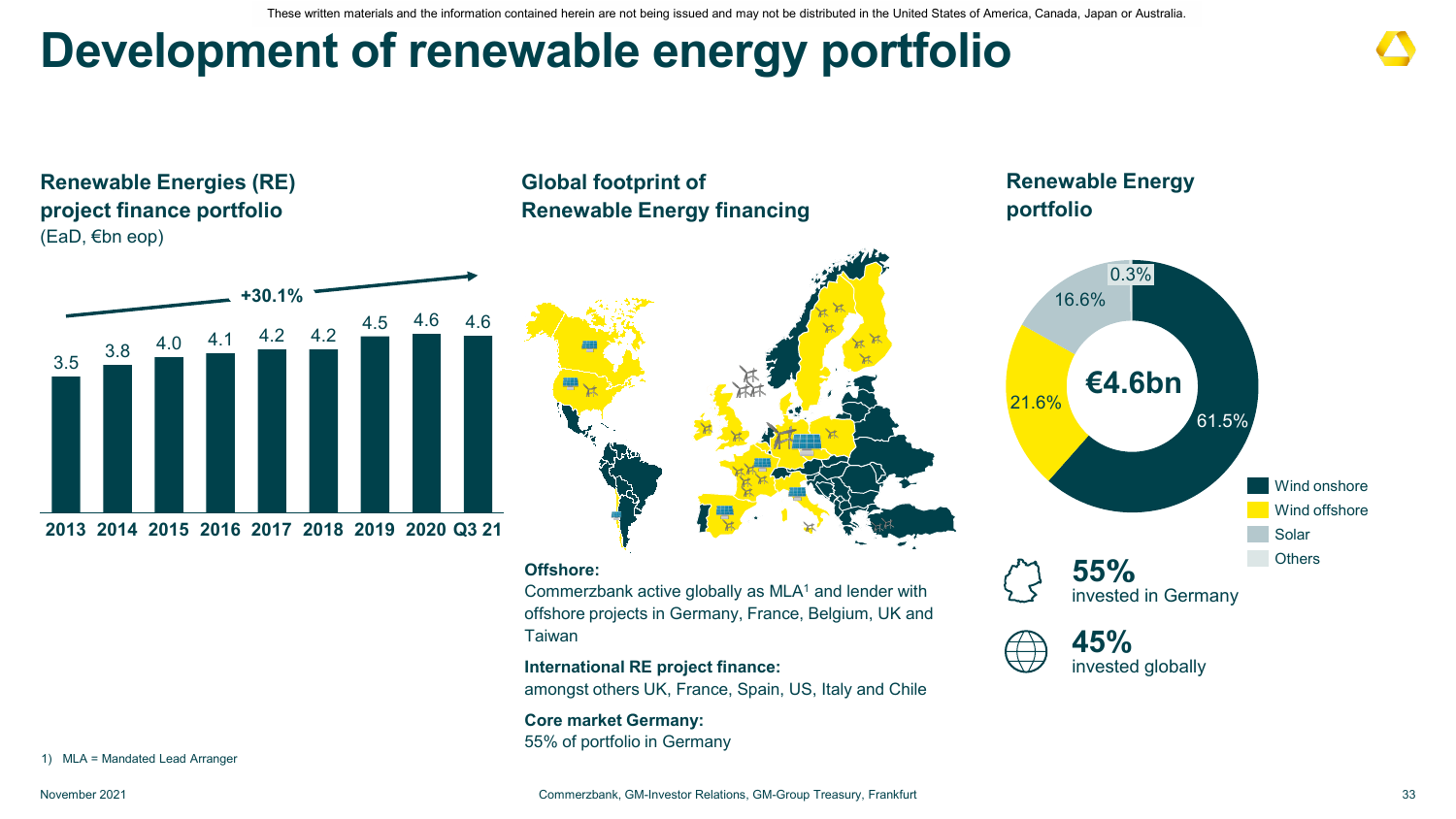### **Loan and deposit development**

**PSBC** (monthly average €bn)



#### **Corporate Clients**  (monthly average €bn)



#### **Highlights**

Loan growth in PSBC driven by residential mortgage business and investment loans in Germany

Decrease of deposit base in Germany while mBank shows slight increase

Decreased loan volumes in CC across all sub-segments, but mainly in International Corporates and Institutionals

Increase in deposits driven by Institutionals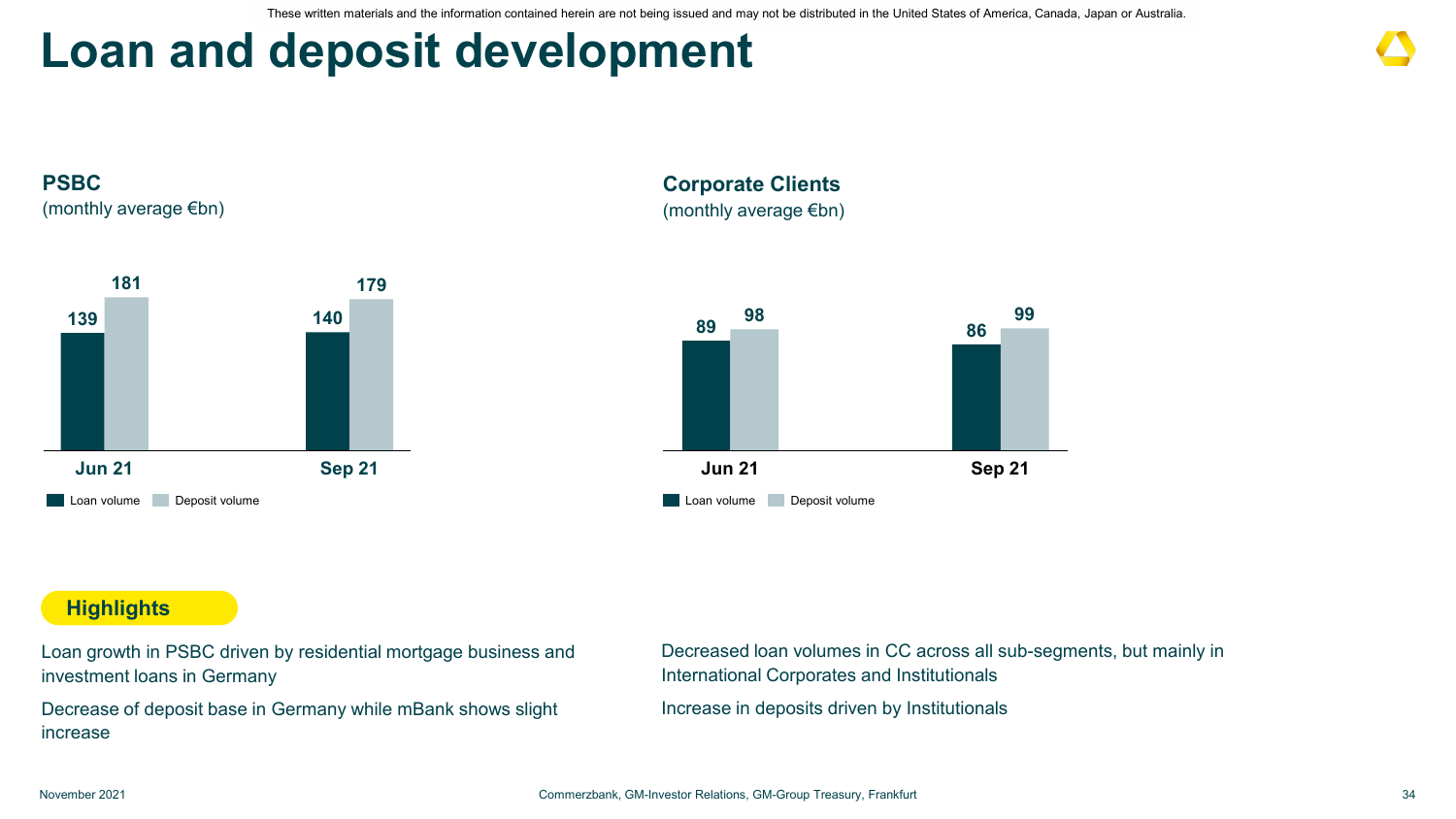# **Significant NII potential in rising interest rate scenario**







#### **Highlights**

Year 1 effect of ~€600-650m driven by shortend rates due to large stock of overnight (excess) deposits

Thereof ~1/2 stem from leaving the negative interest rate territory

Year 4 effect of  $\neg \in 1,000 - 1,100$ m driven by higher reinvestment yield of modelled deposits used to refinance longer term loans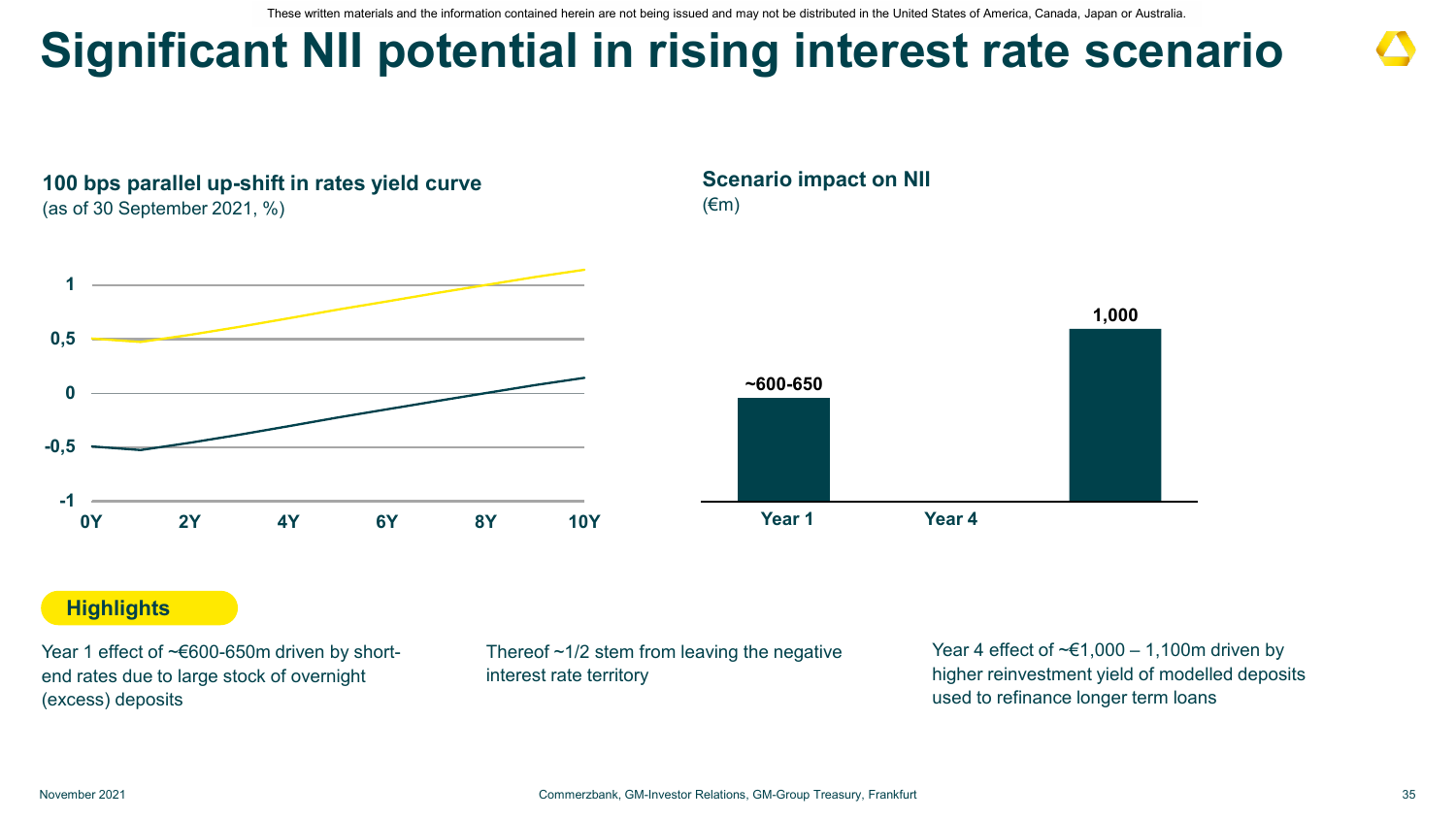# **FX impact on CET1 ratio**

#### **QoQ Change in FX capital position**



#### **Explanation**

Only marginal negative impact on CET1 ratio<sup>1</sup>: nearly stable currency translation reserve is overcompensated by slightly higher FX driven credit risk RWA

- Slight increase in credit risk RWA from FX effects, mainly due to opposing effects between stronger USD, weaker PLN and nearly unchanged GBP
- Nearly stable currency translation reserve due to opposite effects: stronger USD is offset by weaker PLN and nearly unchanged GBP (USD +€62m, PLN -€56m, GBP  $-€1m$ )

| <b>FX</b> rates | 06/21 | 09/21 |
|-----------------|-------|-------|
| EUR / GBP       | 0.858 | 0.861 |
| EUR / PLN       | 4.520 | 4.620 |
| EUR / USD       | 1 188 | 1 158 |

1) Based on current CET1 ratio

2) Change in Credit Risk RWA solely based on FX not on possible volume effects since 06/21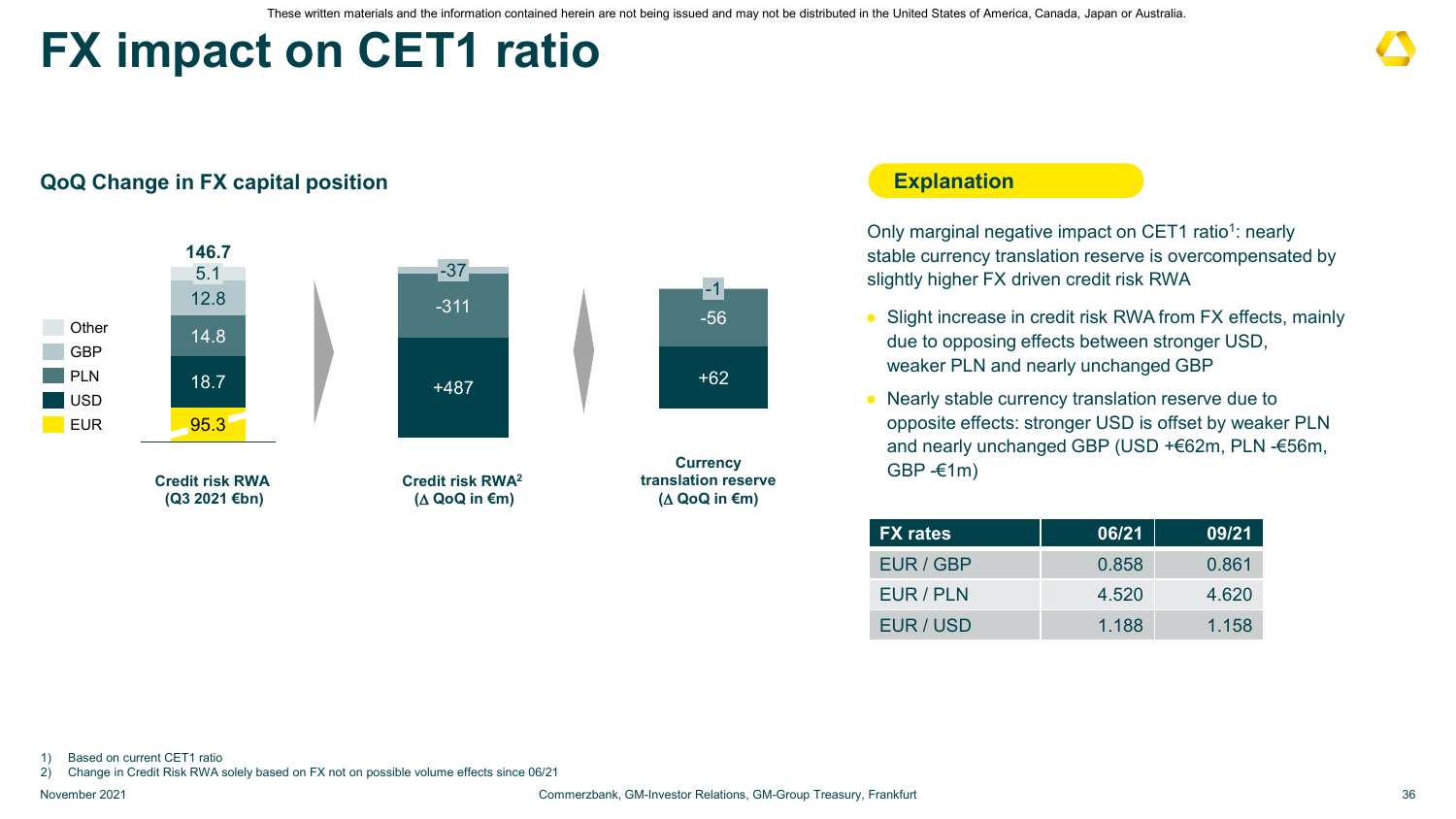# **Only minor exceptional revenue items in Q3**

| <b>2020</b> (€m) |                                                                                                        |                      | <b>Revenues</b> | 2021 (€m)      |                                                                                                                                       |                           | <b>Revenues</b> |
|------------------|--------------------------------------------------------------------------------------------------------|----------------------|-----------------|----------------|---------------------------------------------------------------------------------------------------------------------------------------|---------------------------|-----------------|
| Q <sub>1</sub>   | Hedging & valuation adjustments<br>PPA Consumer Finance (PSBC)                                         | $-160$<br>$-13$      | $-172$          | Q <sub>1</sub> | Hedging & valuation adjustments<br>PPA Consumer Finance (PSBC)<br>TLTRO benefit (O&C)                                                 | 67<br>$-9$<br>126         | 184             |
| Q2               | Hedging & valuation adjustments<br>PPA Consumer Finance (PSBC)<br>Fine UK Financial Conduct Auth. (CC) | 49<br>$-12$<br>$-41$ | $-5$            | Q2             | Hedging & valuation adjustments<br>PPA Consumer Finance (PSBC)<br>TLTRO benefit (O&C)<br>Prov. re judgement on pricing of acc. (PSBC) | 10<br>$-8$<br>42<br>$-66$ | $-22$           |
| Q3               | Hedging & valuation adjustments<br>PPA Consumer Finance (PSBC)                                         | $-51$<br>$-11$       | $-62$           | Q3             | Hedging & valuation adjustments<br>PPA Consumer Finance (PSBC)<br>Prov. re judgement on pricing of acc. (PSBC)                        | 32<br>$-8$<br>$-33$       | $-9$            |
| Q4               | Hedging & valuation adjustments<br>PPA Consumer Finance (PSBC)                                         | $-9$<br>$-10$        | $-19$           |                |                                                                                                                                       |                           |                 |
| <b>FY</b>        |                                                                                                        |                      | $-258$          | <b>9M</b>      |                                                                                                                                       |                           | 153             |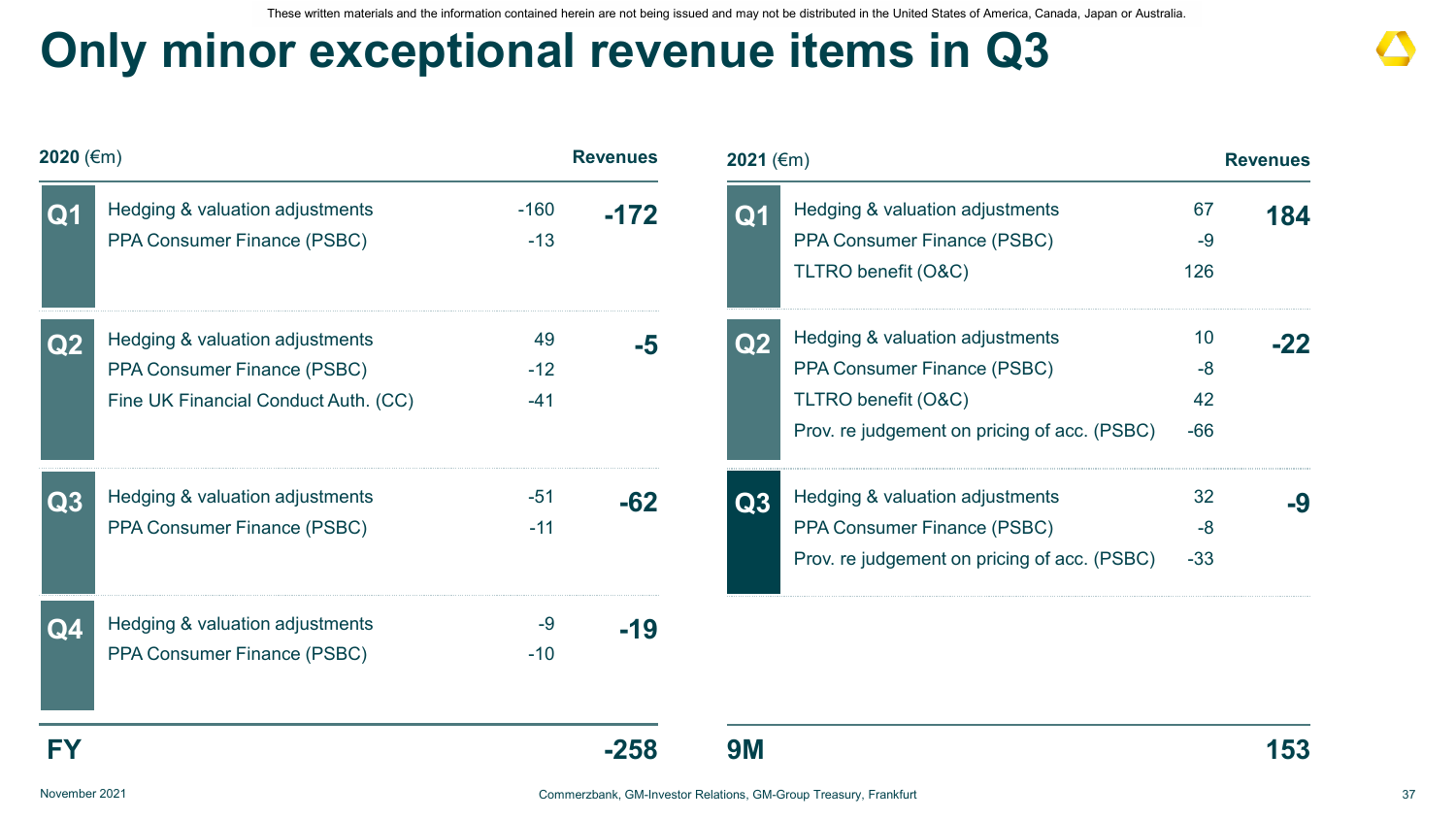### **Strong NCI from securities business**

#### **Underlying net commission income** (€m)



#### **Highlights Q3**

NCI in PSBC (+13% YoY) reflects strong securities business continuing to benefit from increased securities volume in custody

Good trading volume but below exceptional Q1

Commission income in CC stable YoY – increase QoQ from improvements in transaction banking and bonds business

November 2021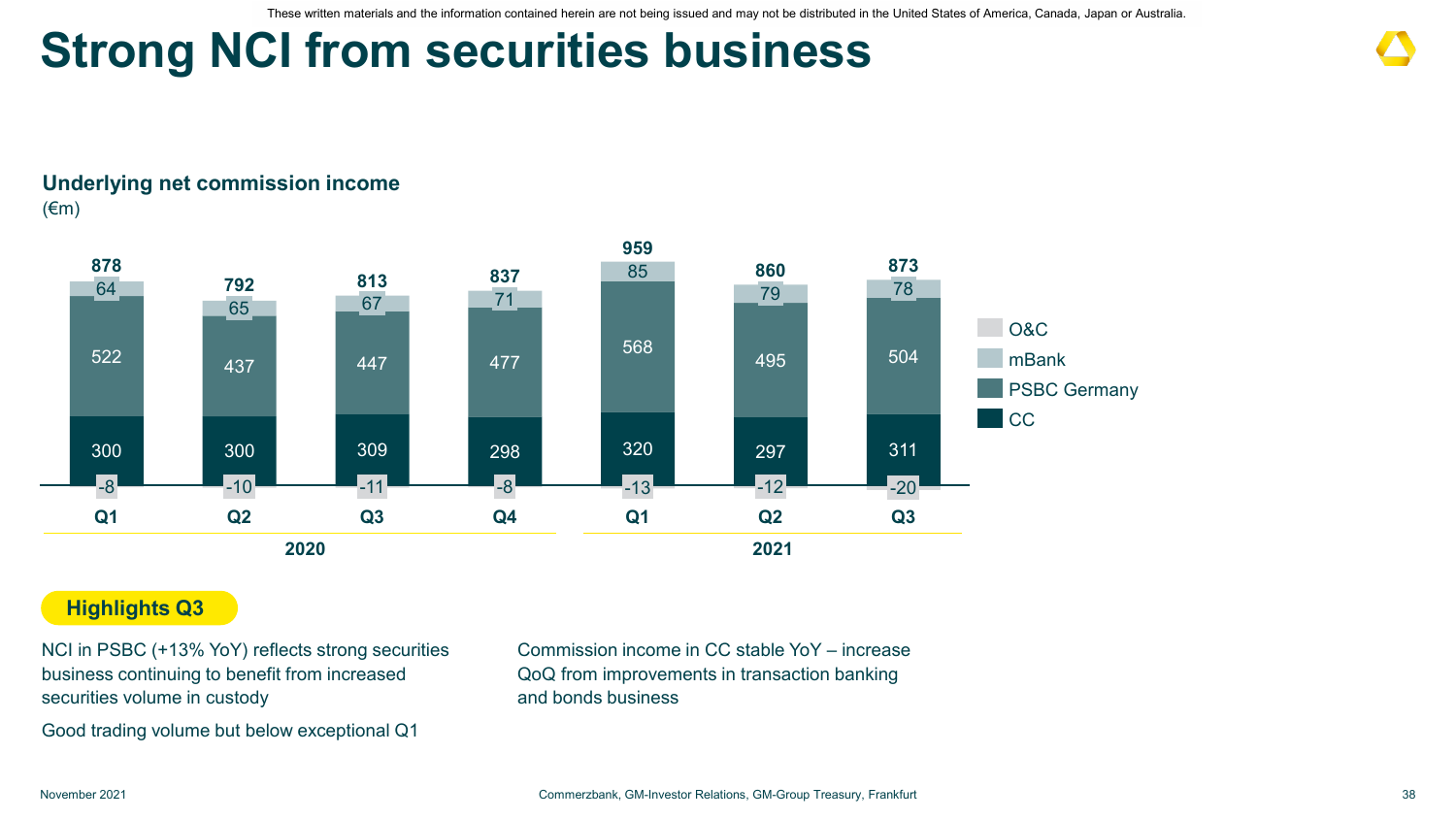# **Stable underlying net interest income in Q3**

#### **Underlying net interest income** (€m)



#### **Highlights Q3**

QoQ increased NII in PSBC Germany with higher contributions from the loan business and also deposits due to increased deposit pricing

QoQ better NII in CC with higher contributions from deposits and stable contributions from loans

TLTRO benefits (€126m in Q1, €42m in Q2) reported as exceptional revenue items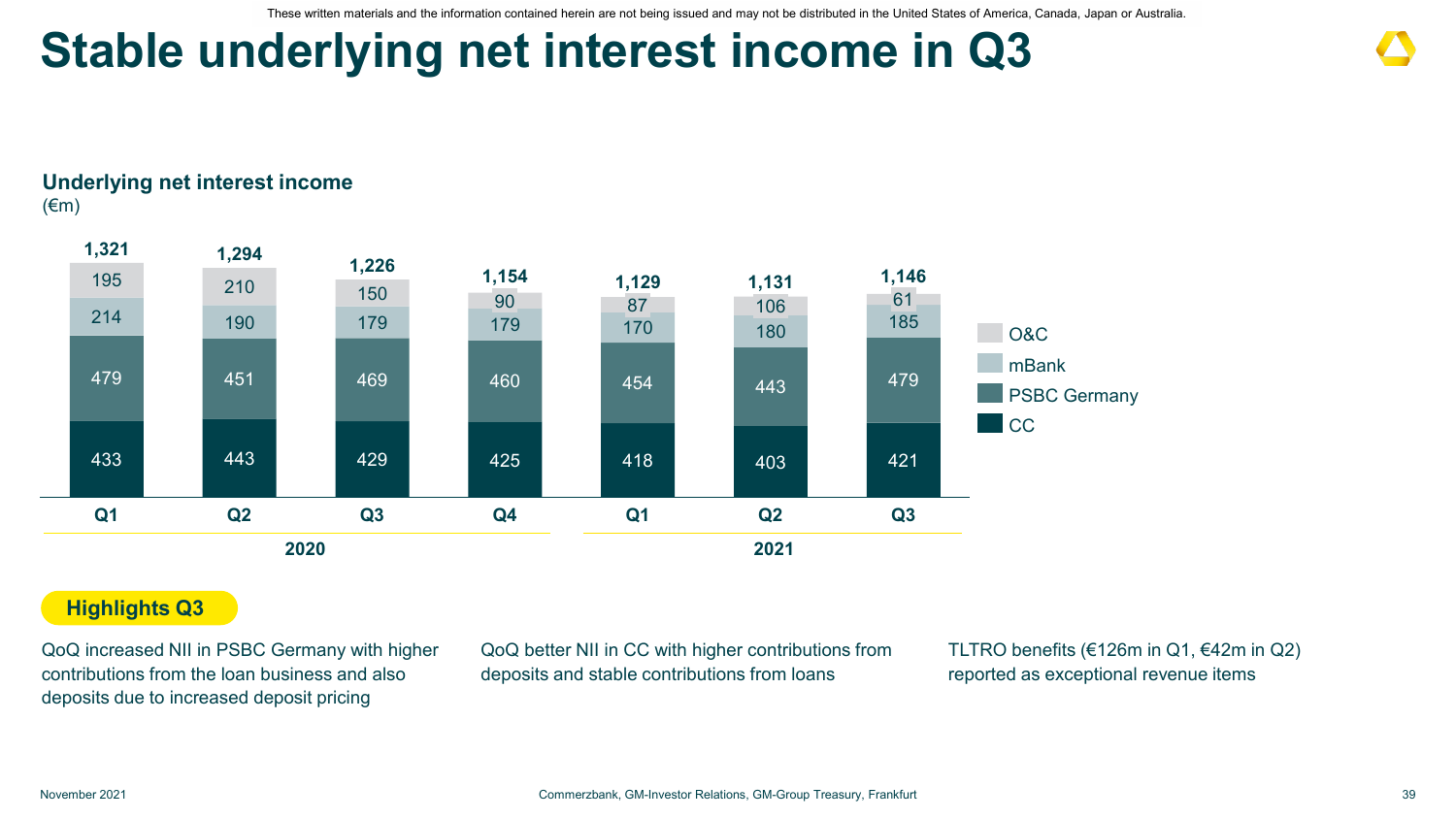### **Forward rates imply >€200m extra revenues vs. plan in 2024**



#### **Highlights**

Higher long-term rates would support NII from modelled deposits

Higher short-term rates would benefit nonmodelled deposits – stabilisation effects of deposit pricing while short-term rates stay low Recent rate hike in PLN also not anticipated in Strategy 2024

Note: constant deposit volume assumed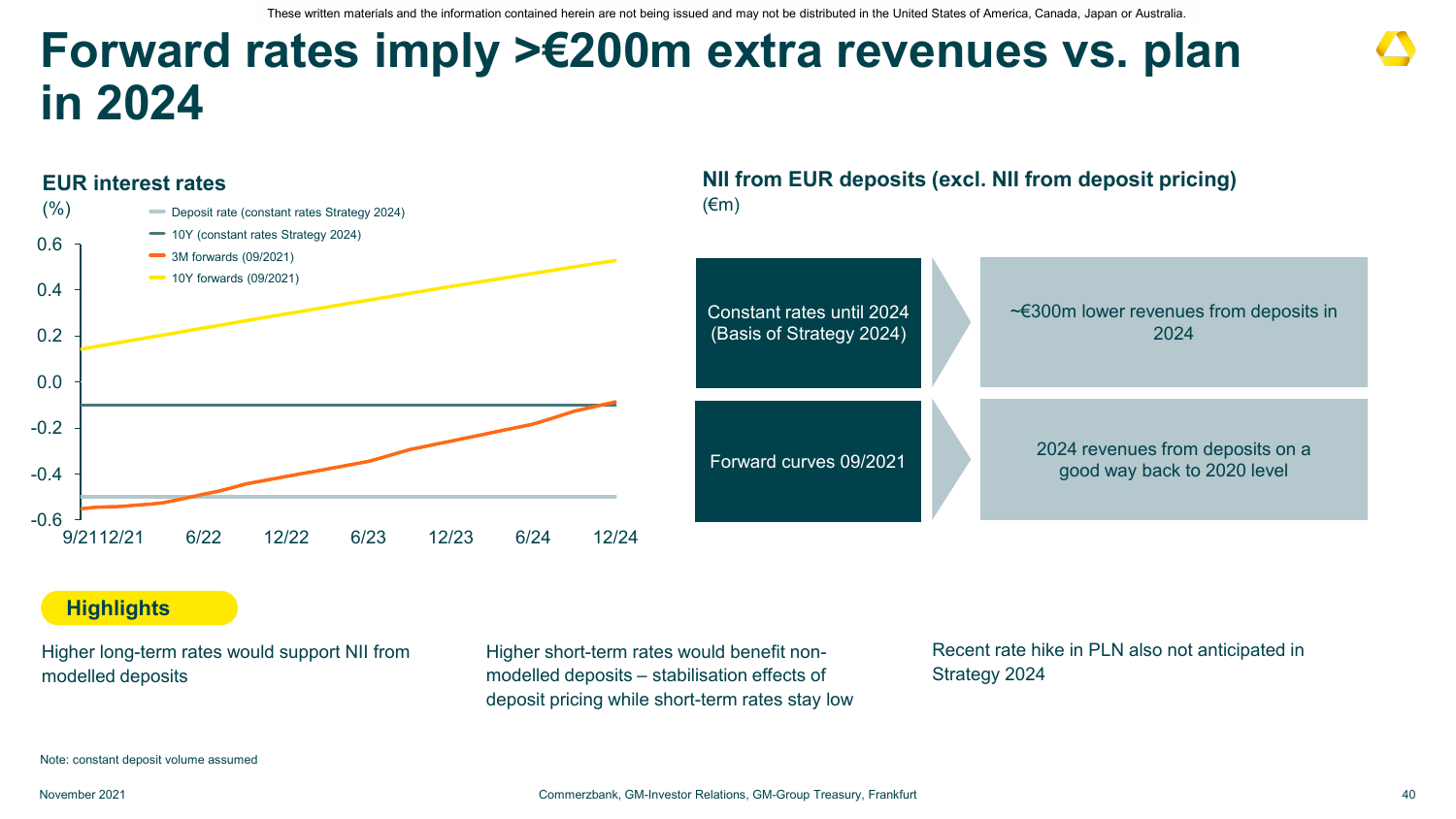# **Operating expenses excluding Q2 one-off on track**



#### **Highlights**

Personnel expenses benefit from a ~1,200 net FTE reduction YoY to 38,432 – partly offset by wage adjustments and higher variable compensation

Decrease in administrative expenses for advertising, regular depreciation and travel

YtD ~€360m investment spending on digitalisation, IT infrastructure and regulatory topics

Total expenses burdened by one-time write-off for the stop of securities outsourcing project in Q2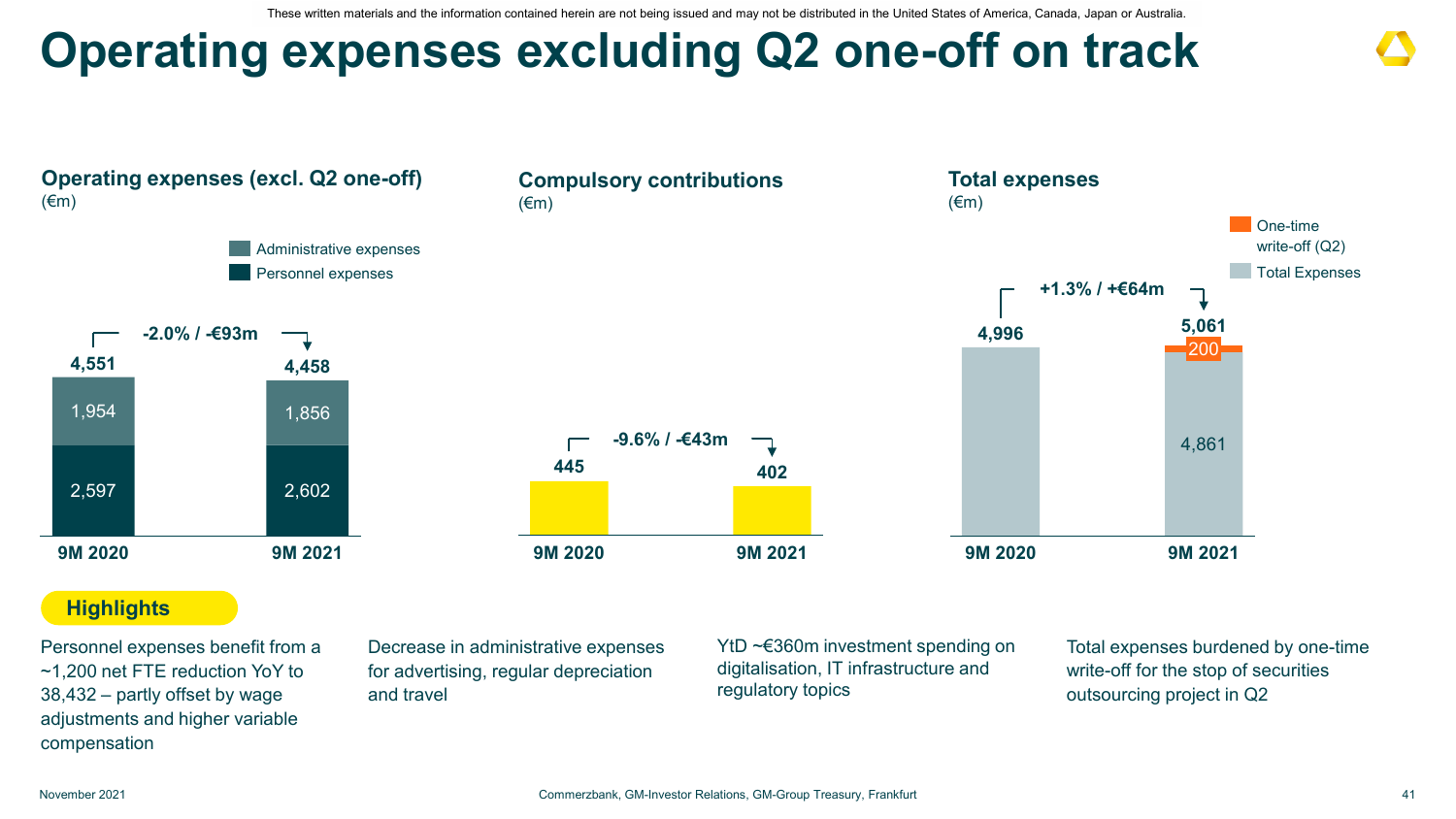### **Further revenue increase in PSBC**

### **Operating result**

(€m)

![](_page_42_Figure_5.jpeg)

#### **Segmental P&L PSBC**

| in $\epsilon$ m                                   | Q3 2020 | Q2 2021 | Q3 2021 | 9M 2020 | <b>9M 2021</b> |
|---------------------------------------------------|---------|---------|---------|---------|----------------|
| Revenues                                          | 1.153   | 1.129   | 1.176   | 3.644   | 3.634          |
| <b>Exceptional items</b>                          | $-11$   | $-71$   | $-43$   | $-38$   | $-123$         |
| Revenues excl. exceptional items                  | 1,163   | 1,200   | 1,219   | 3,682   | 3,757          |
| o/w Private Customers                             | 682     | 692     | 736     | 2.104   | 2.193          |
| o/w Small Business Customers                      | 207     | 204     | 209     | 622     | 623            |
| o/w mBank                                         | 227     | 254     | 223     | 805     | 786            |
| o/w Commerz Real                                  | 47      | 50      | 51      | 150     | 155            |
| Risk result                                       | -130    | $-62$   |         | -444    | $-125$         |
| Operating expenses                                | 872     | 866     | 850     | 2.596   | 2,568          |
| Compulsory contributions                          | 67      | 63      | 27      | 268     | 254            |
| <b>Operating result</b>                           | 83      | 138     | 299     | 337     | 687            |
| RWA (end of period in $\notin$ bn)                | 48.1    | 53.2    | 53.5    | 48.1    | 53.5           |
| CIR (excl. compulsory contributions) (%)          | 75.7    | 76.7    | 72.3    | 712     | 70.7           |
| $CR$ (incl. compulsory contributions) $(\%)$      | 81.5    | 82.3    | 74.6    | 78.6    | 77.7           |
| Operating return on equity (%)                    | 5.8     | 89      | 18.8    | 7.9     | 15.0           |
| Legal provisions on CHF loans of mBank            | $-71$   | $-55$   | $-95$   | $-116$  | $-164$         |
| Operating result ex legal provisions on CHF loans | 154     | 193     | 394     | 453     | 850            |

#### **Highlights Q3**

YoY 5% increase in underlying revenues driven by 8% better revenues in the client group Private Customers with strong securities business and loan growth

YoY improvement in operating result additionally supported by risk result

Net reduction of customer base by 115k – customer and revenue churn below expectation

mBank YoY with growing NCI and NII nearly offsetting higher provisions for CHF loans (addition of €95m in Q3 2021 vs. €71m in Q3 2020) – outstanding volume of CHF loans at €2.4bn and legal reserves at €472m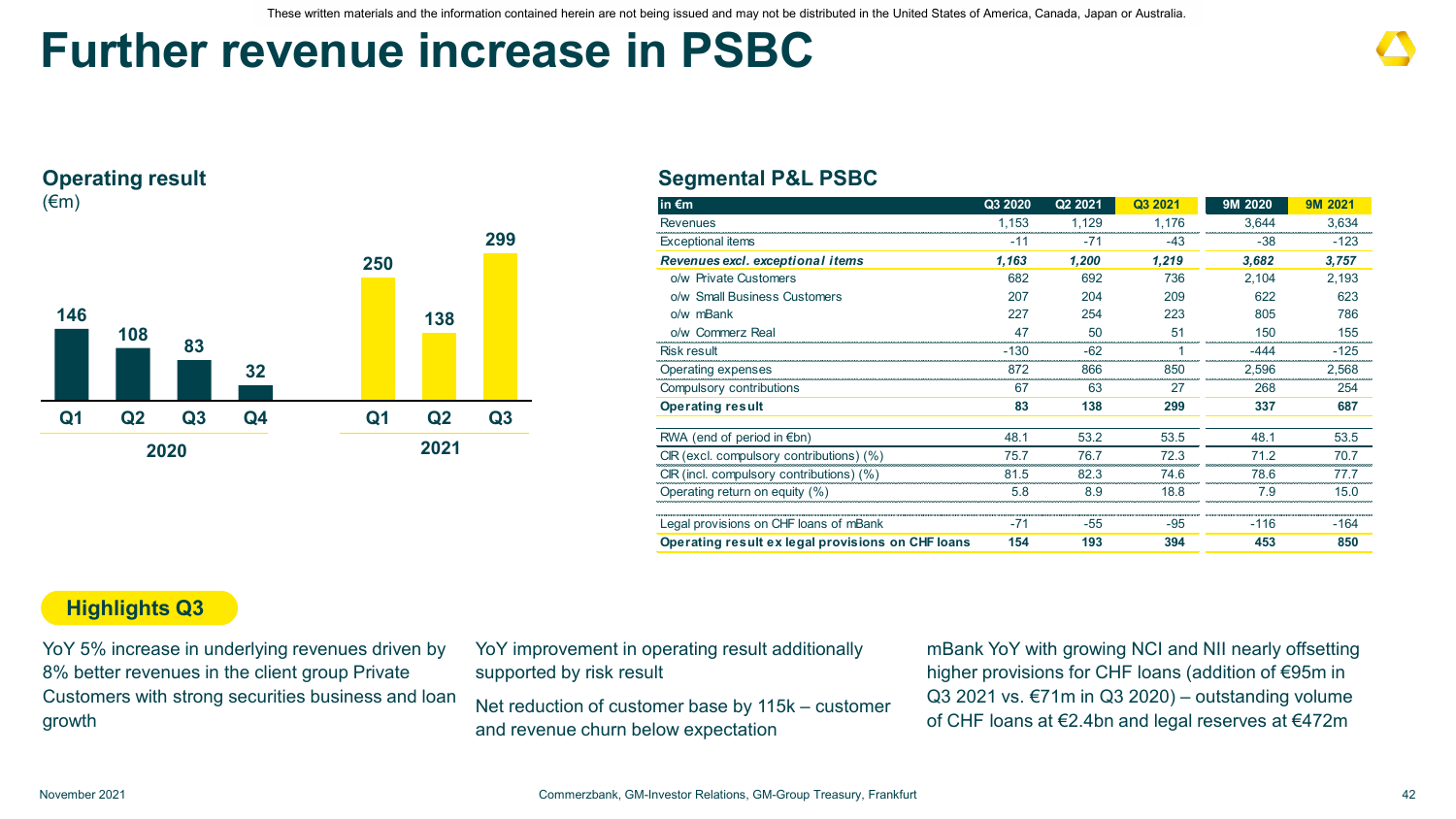### **PSBC: continued growth & expansion of deposit pricing**

![](_page_43_Figure_2.jpeg)

### **Deposits (Germany)**

(€bn eop)

![](_page_43_Figure_5.jpeg)

#### **Highlights Q3**

Increase in securities volume from inflow of €3bn net new money

**Loan and securities volumes (Germany)** 

Successful reduction in deposit volumes to €146bn

German mortgage business up 7% YoY to €90bn Consumer finance book stable at €3.9bn

In August allowance for deposit pricing was reduced from €100k to €50k for new customers – existing customers are addressed on an individual basis

(€bn eop)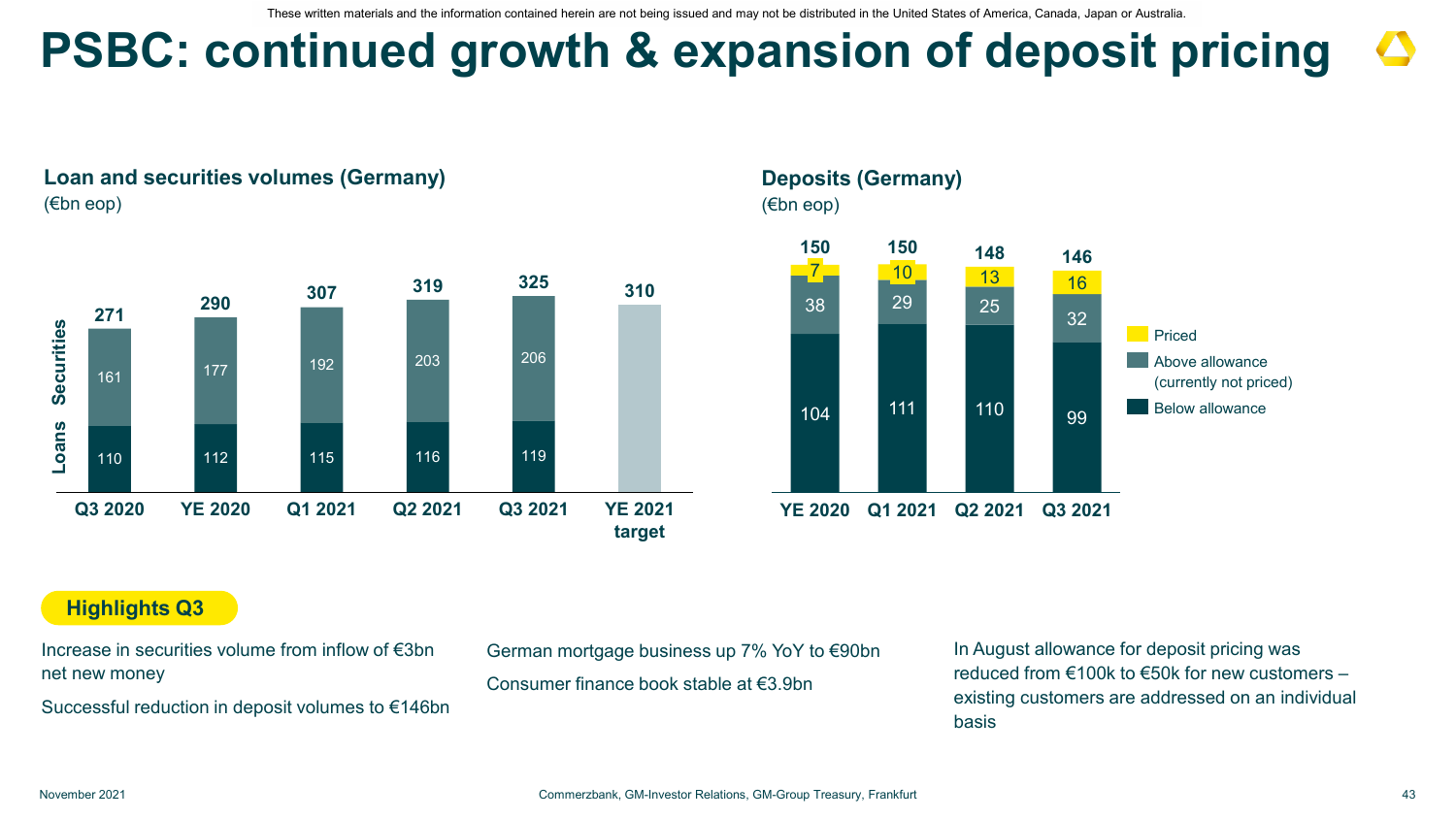### **Improved revenues in all CC client groups**

#### **Operating result** (€m)

![](_page_44_Figure_4.jpeg)

#### **Segmental P&L CC**

| in $\epsilon$ m                          | Q3 2020 | Q2 2021 | Q3 2021 | 9M 2020 | <b>9M 2021</b> |
|------------------------------------------|---------|---------|---------|---------|----------------|
| <b>Revenues</b>                          | 773     | 769     | 781     | 2.297   | 2.377          |
| Exceptional items                        | $-21$   | 11      | 15      | $-113$  | 43             |
| Revenues excl. exceptional items         | 794     | 758     | 766     | 2,410   | 2,333          |
| o/w Mittelstand                          | 430     | 431     | 437     | 1.303   | 1.310          |
| o/w International Corporates             | 229     | 187     | 200     | 703     | 614            |
| o/w Institutionals                       | 116     | 115     | 138     | 401     | 388            |
| o/w others                               | 19      | 25      | $-10$   | 3       | 22             |
| Risk result                              | $-120$  | 13      | $-29$   | $-575$  | -68            |
| Operating expenses                       | 576     | 559     | 531     | 1.734   | 1.652          |
| Compulsory contributions                 | 4       | $-19$   |         | 110     | 95             |
| <b>Operating result</b>                  | 73      | 242     | 221     | $-123$  | 561            |
| RWA (end of period in $\notin$ bn)       | 93.2    | 83.1    | 79.5    | 93.2    | 79.5           |
| CIR (excl. compulsory contributions) (%) | 74.5    | 72.7    | 68.0    | 75.5    | 69.5           |
| CIR (incl. compulsory contributions) (%) | 75.0    | 70.2    | 68.0    | 80.3    | 73.5           |
| Operating return on equity (%)           | 2.6     | 9.8     | 9.1     | -1.4    | 7.5            |

#### **Highlights Q3**

Mittelstand and Institutionals with higher revenues YoY and QoQ benefitting from better transaction banking

International Corporates with lower revenues YoY in line with strategy – increase QoQ from improved capital markets business as well as better transaction banking

Positive YtD in Others reduced by valuation effects and restructuring of legacy positions in Q3

YoY €14bn lower RWA mainly driven by €9bn credit RWA efficiency measures and €4bn lower operational risk RWA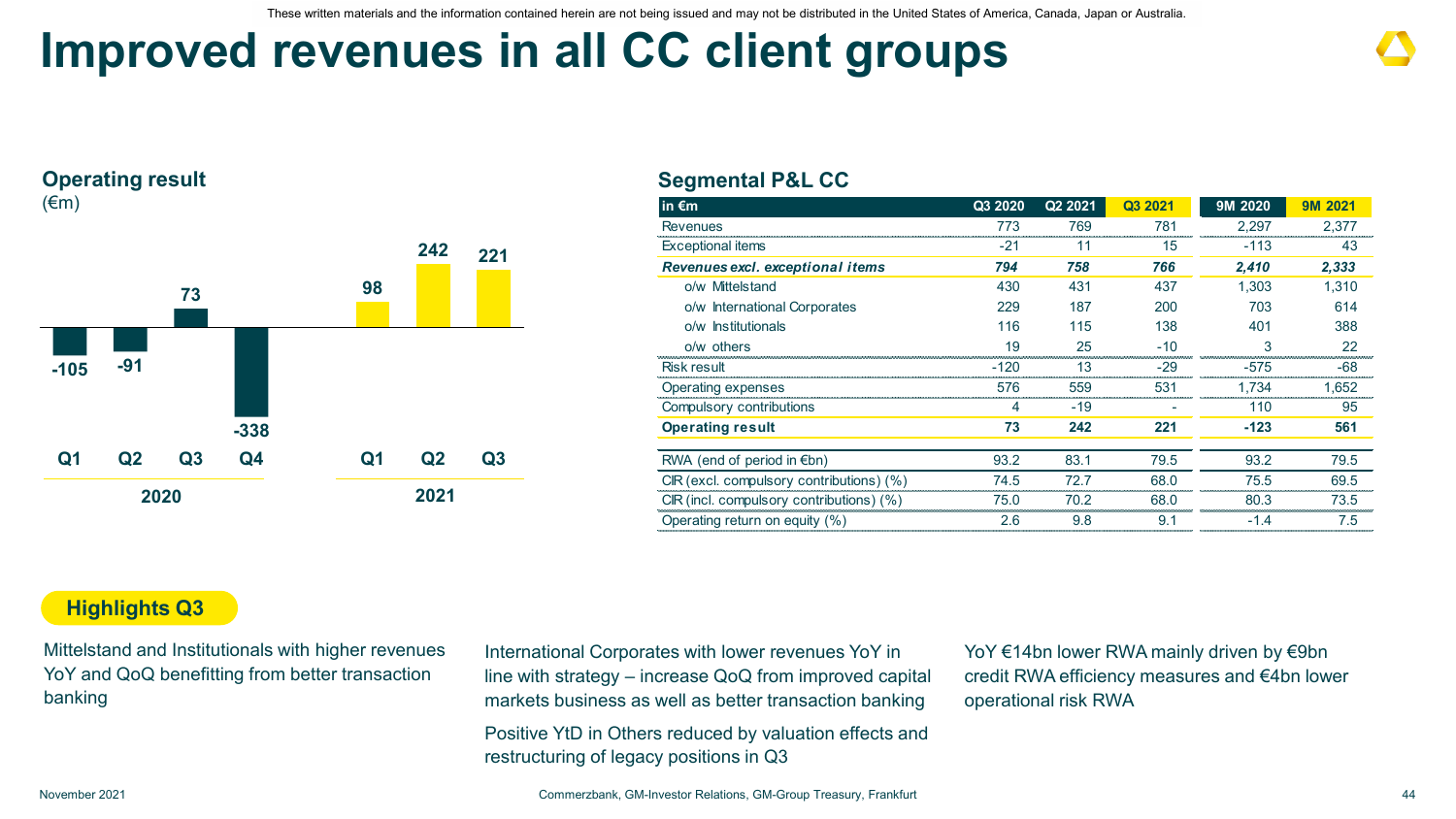# **CC: ongoing increase in priced deposits**

#### **Loan volume Corporates**

(quart. avg. €bn | Mittelstand and International Corporates)

![](_page_45_Figure_5.jpeg)

#### **Deposits** (quart. avg. €bn)

![](_page_45_Figure_7.jpeg)

#### **Highlights Q3**

Quarterly average loan volume largely stable Increase in deposits driven by high liquidity and less investment activity, however fully priced

Average RWA efficiency of corporates portfolio stable at 5.0%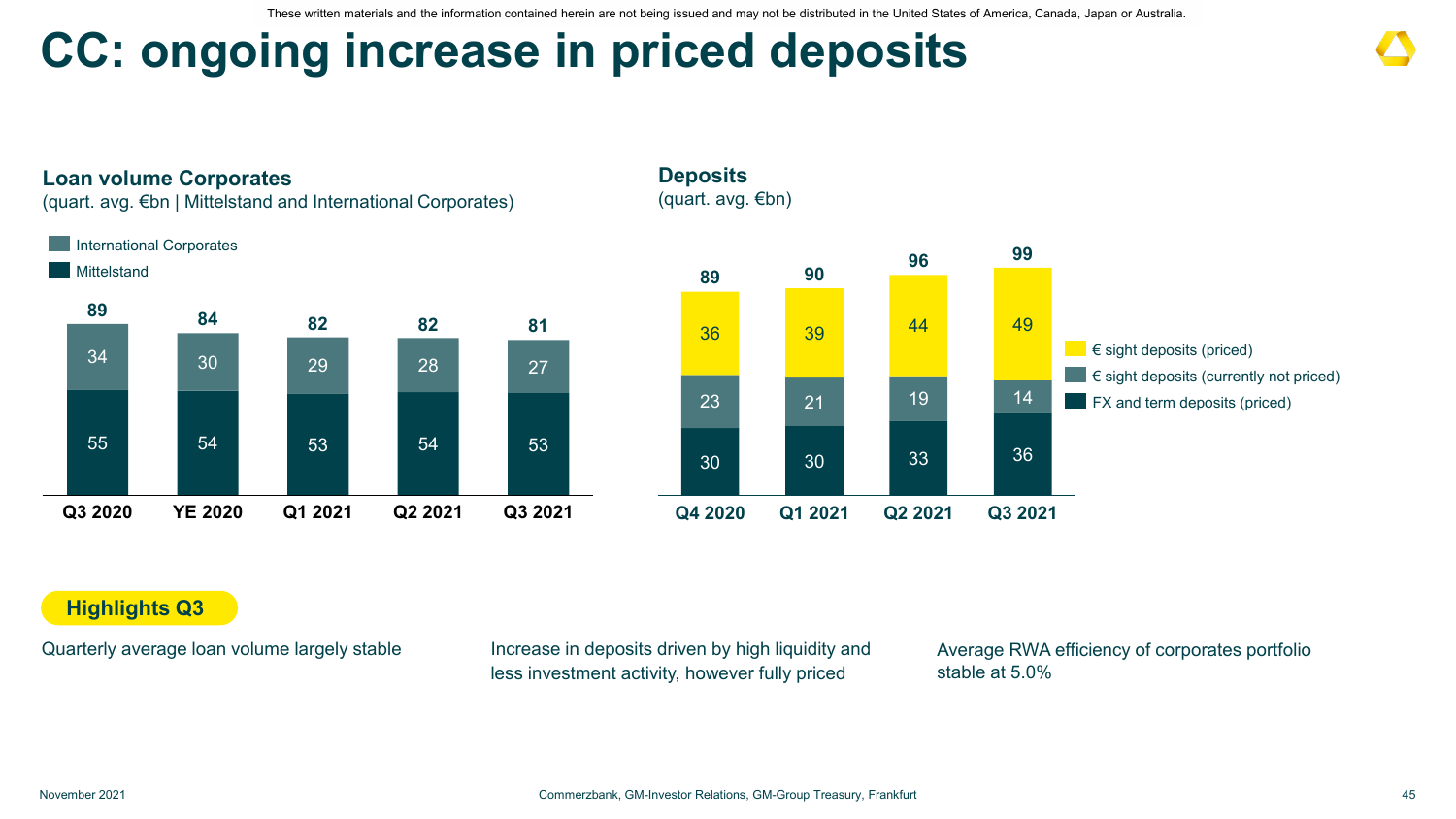### **O&C result in line with expectations**

#### **Operating result**

![](_page_46_Figure_4.jpeg)

#### **Segmental P&L O&C**

| $\ln \epsilon$ m                   | Q3 2020 | Q2 2021 | Q3 2021 | 9M 2020 | 9M<br>2021 |
|------------------------------------|---------|---------|---------|---------|------------|
| Revenues                           | 107     | $-37$   | 49      | 217     | 349        |
| <b>Exceptional items</b>           | $-31$   | 38      | 19      | -88     | 232        |
| Revenues excl. exceptional items   | 138     | $-74$   | 30      | 305     | 117        |
| o/w Net interest income            | 150     | 106     | 61      | 555     | 253        |
| o/w Net commission income          | $-11$   | $-12$   | $-20$   | $-29$   | $-45$      |
| o/w Net fair value result          | $-27$   | $-13$   | 46      | $-186$  | 180        |
| o/w Other income                   | 26      | $-155$  | -56     | $-35$   | -271       |
| Risk result                        | $-22$   | -37     | 6       | -49     | -63        |
| Operating expenses                 | 73      | 279     | 104     | 221     | 439        |
| Compulsory contribution            |         | -6      |         | 67      | 53         |
| <b>Operating result</b>            | $12 \,$ | $-347$  | $-49$   | $-120$  | $-206$     |
| RWA (end of period in $\notin$ bn) | 42.0    | 41.3    | 42.2    | 42.0    | 42.2       |

#### **Highlights Q3**

Operating result driven by lower valuations at CommerzVentures

Lower NII largely offset by better NFV YoY Other income reflects fluctuations in hedge accounting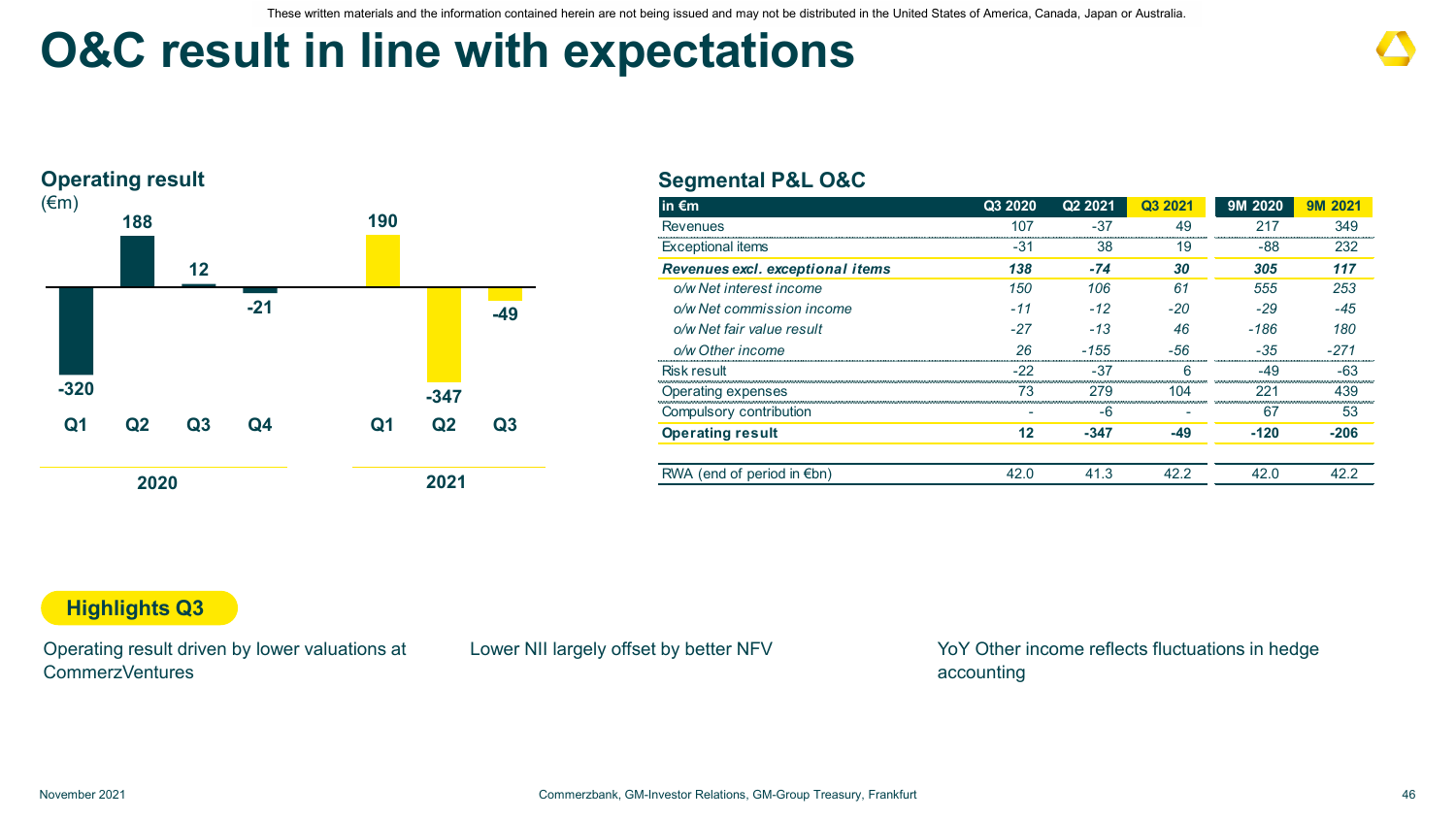### **Commerzbank Group**

| €m                                                                                                            | Q <sub>1</sub><br>2020 | Q2<br>2020     | Q3<br>2020   | <b>9M</b><br>2020 | Q4<br>2020     | FY<br>2020 | Q1<br>2021     | Q2<br>2021     | Q3<br>2021      | 9M<br>2021      |
|---------------------------------------------------------------------------------------------------------------|------------------------|----------------|--------------|-------------------|----------------|------------|----------------|----------------|-----------------|-----------------|
| Total underlying revenues                                                                                     | 2,024                  | 2,278          | 2,095        | 6,397             | 2,047          | 8,444      | 2,308          | 1,884          | 2,015           | 6,207           |
| <b>Exceptional items</b>                                                                                      | $-172$                 | $-5$           | $-62$        | $-239$            | $-19$          | $-258$     | 184            | $-22$          | $-9$            | 153             |
| <b>Total revenues</b>                                                                                         | 1,851                  | 2,273          | 2,033        | 6,158             | 2,029          | 8,186      | 2,492          | 1,862          | 2,006           | 6,360           |
| o/w Net interest income                                                                                       | 1,320                  | 1,277          | 1,226        | 3,824             | 1,151          | 4,975      | 1,254          | 1,173          | 1,122           | 3,549           |
| o/w Net commission income                                                                                     | 877                    | 791            | 812          | 2.481             | 837            | 3,317      | 951            | 852            | 889             | 2,692           |
| o/w Net fair value result                                                                                     | $-304$                 | 163            | 25           | $-116$            | 182            | 66         | 360            | 125            | 160             | 645             |
| o/w Other income                                                                                              | $-42$                  | 42             | $-30$        | $-30$             | $-142$         | $-172$     | $-73$          | $-288$         | $-165$          | $-527$          |
| o/w Dividend income                                                                                           | $\overline{2}$         | 12             | 14           | 27                | 10             | 37         | $\overline{1}$ | 6              | $\overline{3}$  | 10 <sup>°</sup> |
| o/w Net income from hedge accounting                                                                          | $-70$                  | 135            | 88           | 152               | 55             | 207        | $-48$          | $-4$           | $-32$           | $-84$           |
| o/w Other financial result                                                                                    | 13                     | $\overline{2}$ | $-39$        | $-24$             | $-41$          | $-65$      | 19             | $-2$           | $5\overline{5}$ | 21              |
| o/w At equity result                                                                                          | $\overline{2}$         | $\overline{3}$ | $\sim$       | 5                 | $\overline{2}$ | 6          |                | $\overline{2}$ | $\overline{2}$  | $\overline{4}$  |
| o/w Other net income                                                                                          | 12                     | $-109$         | $-94$        | $-191$            | $-167$         | $-357$     | $-45$          | $-290$         | $-143$          | $-478$          |
| <b>Risk result</b>                                                                                            | $-326$                 | $-469$         | $-272$       | $-1,067$          | $-681$         | $-1,748$   | $-149$         | $-87$          | $-22$           | $-257$          |
| Operating expenses                                                                                            | 1,503                  | 1,526          | 1,521        | 4,551             | 1,609          | 6,160      | 1,469          | 1,704          | 1,485           | 4,658           |
| Compulsory contributions                                                                                      | 301                    | 73             | 72           | 445               | 67             | 512        | 336            | 39             | 27              | 402             |
| <b>Operating result</b>                                                                                       | $-278$                 | 205            | 168          | 94                | $-328$         | $-233$     | 538            | 32             | 472             | 1,042           |
| Impairments on goodwill and other intangible assets                                                           | $\sim$                 | $\sim$         | ×            |                   | 1,578          | 1,578      | $\sim$         | $\sim$         | $\blacksquare$  |                 |
| Restructuring expenses                                                                                        |                        | ٠              | 201          | 201               | 614            | 814        | 465            | 511            | 76              | 1,052           |
| Pre-tax result discontinued operations                                                                        | 44                     | 6              | $-11$        | 40                | $-10$          | 30         | $\sim$         | . н.           | ٠               |                 |
| Pre-tax result Commerzbank Group                                                                              | $-234$                 | 211            | $-43$        | $-67$             | $-2,530$       | $-2,597$   | 73             | $-478$         | 396             | $-10$           |
| Taxes on income                                                                                               | 48                     | 14             | $\mathbf{3}$ | 65                | 199            | 264        | $-83$          | 40             | $-6$            | $-49$           |
| Minority Interests                                                                                            | 8                      | 13             | 15           | 36                | $-26$          | q          | 23             | 8              | $-1$            | 30              |
| Consolidated Result attributable to Commerzbank shareholders and<br>investors in additional equity components | $-291$                 | 183            | $-60$        | $-168$            | $-2,702$       | $-2,870$   | 133            | $-527$         | 403             | 9               |
| <b>Total Assets</b>                                                                                           | 516,958                | 550,366        | 544,030      | 544,030           | 506,613        | 506,613    | 537,778        | 543,643        | 541,258         | 541,258         |
| o/w Discontinued operations                                                                                   | 4,752                  | 2,179          | 2,167        | 2,167             | 2,040          | 2,040      | 2,143          | 1,809          | 1,368           | 1,368           |
| Average capital employed                                                                                      | 24,269                 | 24,577         | 24,974       | 24,601            | 24,318         | 24,499     | 23,684         | 23,800         | 23,813          | 23,751          |
| RWA credit risk (end of period)                                                                               | 153,812                | 157,215        | 153,082      | 153,082           | 147,849        | 147,849    | 149,314        | 148,183        | 146,691         | 146,691         |
| RWA market risk (end of period)                                                                               | 11,113                 | 11,208         | 11,260       | 11,260            | 12,191         | 12,191     | 12,467         | 10,850         | 8,731           | 8,731           |
| RWA operational risk (end of period)                                                                          | 18,178                 | 18,056         | 18,732       | 18,732            | 18,287         | 18,287     | 16,690         | 18,555         | 19,795          | 19,795          |
| RWA (end of period) continued operations                                                                      | 183,102                | 186,478        | 183,073      | 183,073           | 178,327        | 178,327    | 178,471        | 177,588        | 175,217         | 175,217         |
| RWA (end of period) discontinued operations                                                                   | 690                    | 574            | 263          | 263               | 253            | 253        |                |                |                 |                 |
| RWA (end of period)                                                                                           | 183,792                | 187,051        | 183,337      | 183,337           | 178,581        | 178,581    | 178,471        | 177,588        | 175,217         | 175,217         |
| Cost/income ratio (excl. compulsory contributions) (%)                                                        | 81.2%                  | 67.1%          | 74.8%        | 73.9%             | 79.3%          | 75.2%      | 59.0%          | 91.5%          | 74.0%           | 73.2%           |
| Cost/income ratio (incl. compulsory contributions) (%)                                                        | 97.4%                  | 70.4%          | 78.3%        | 81.1%             | 82.6%          | 81.5%      | 72.5%          | 93.6%          | 75.4%           | 79.6%           |
| Operating return on CET1 (RoCET) (%)                                                                          | $-4.6%$                | 3.3%           | 2.7%         | 0.5%              | $-5.4%$        | $-1.0%$    | 9.1%           | 0.5%           | 7.9%            | 5.8%            |
| Operating return on tangible equity (%)                                                                       | $-4.1%$                | 2.9%           | 2.3%         | 0.4%              | $-4.6%$        | $-0.8%$    | 7.8%           | 0.5%           | 6.6%            | 4.9%            |
| Return on equity of net result (%)                                                                            | $-4.4%$                | 2.3%           | $-1.3%$      | $-1.1%$           | $-40.5%$       | $-10.7%$   | 1.5%           | $-8.9%$        | 5.6%            | $-0.7%$         |
| Net return on tangible equity (%)                                                                             | $-4.8%$                | 2.6%           | $-1.5%$      | $-1.2%$           | $-44.0%$       | $-11.7%$   | 1.5%           | $-9.3%$        | 5.8%            | $-0.7%$         |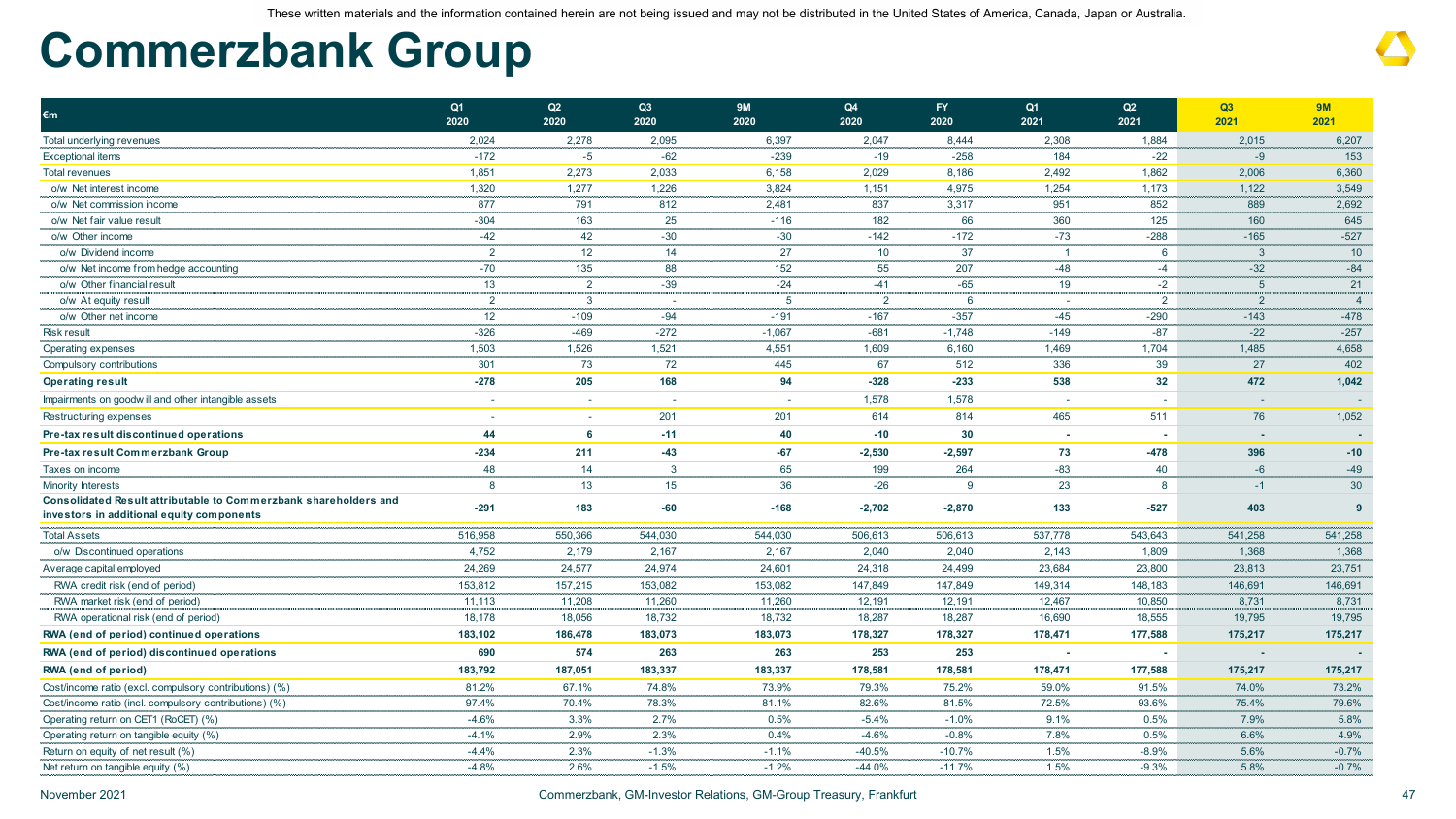### **Commerzbank financials at a glance**

| Group                                                           |               | Q3 2020 | Q2 2021 | Q3 2021 | 9M 2020  | <b>9M 2021</b> |
|-----------------------------------------------------------------|---------------|---------|---------|---------|----------|----------------|
| <b>Total revenues</b>                                           | €m            | 2,033   | 1,862   | 2,006   | 6,158    | 6,360          |
| <b>Risk result</b>                                              | €m            | $-272$  | $-87$   | $-22$   | $-1,067$ | $-257$         |
| Personnel expenses                                              | €m            | 877     | 862     | 886     | 2,597    | 2,602          |
| Administrative expenses (excl. depreciation)                    | €m            | 409     | 422     | 379     | 1,246    | 1,193          |
| Depreciation                                                    | €m            | 235     | 421     | 220     | 708      | 863            |
| Compulsory contributions                                        | €m            | 72      | 39      | 27      | 445      | 402            |
| <b>Operating result</b>                                         | €m            | 168     | 32      | 472     | 94       | 1,042          |
| Net result                                                      | €m            | $-60$   | $-527$  | 403     | $-168$   | 9              |
| Cost/income ratio (excl. compulsory contributions)              | $\frac{0}{0}$ | 74.8    | 91.5    | 74.0    | 73.9     | 73.2           |
| Cost/income ratio (incl. compulsory contributions)              | $\frac{0}{0}$ | 78.3    | 93.6    | 75.4    | 81.1     | 79.6           |
| Accrual for potential AT1 coupon distribution current year      | €m            | $-34$   | $-42$   | $-49$   | $-68$    | $-133$         |
| Net RoE                                                         | $\frac{0}{0}$ | $-1.3$  | $-8.9$  | 5.6     | $-1.1$   | $-0.7$         |
| Net RoTE                                                        | $\%$          | $-1.5$  | $-9.3$  | 5.8     | $-1.2$   | $-0.7$         |
| <b>Total assets</b>                                             | €bn           | 544     | 544     | 541     | 544      | 541            |
| Loans and advances (amortised cost)                             | €bn           | 272     | 265     | 265     | 272      | 265            |
| <b>RWA</b>                                                      | €bn           | 183     | 178     | 175     | 183      | 175            |
| CET1 ratio <sup>1</sup>                                         | $\frac{0}{0}$ | 13.5    | 13.4    | 13.5    | 13.5     | 13.5           |
| Total capital ratio (with transitional provisions) <sup>1</sup> | $\frac{0}{0}$ | 18.0    | 17.9    | 18.4    | 18.0     | 18.4           |
| Leverage ratio (with transitional provisions) <sup>1</sup>      | $\frac{0}{0}$ | 4.9     | 4.6     | 4.6     | 4.9      | 4.6            |
| NPE ratio                                                       | $\frac{0}{0}$ | 0.9     | 0.8     | 0.8     | 0.9      | 0.8            |
| <b>Group CoR</b>                                                | bps           | 29      | 10      | 7       | 29       | $\overline{7}$ |
| Group CoR on Loans (CoRL)                                       | bps           | 53      | 18      | 13      | 53       | 13             |
| Full-time equivalents excl. junior staff (end of period)        |               | 39,626  | 38,671  | 38,432  | 39,626   | 38,432         |

1) Capital reduced by potential (fully discretionary) AT1 coupons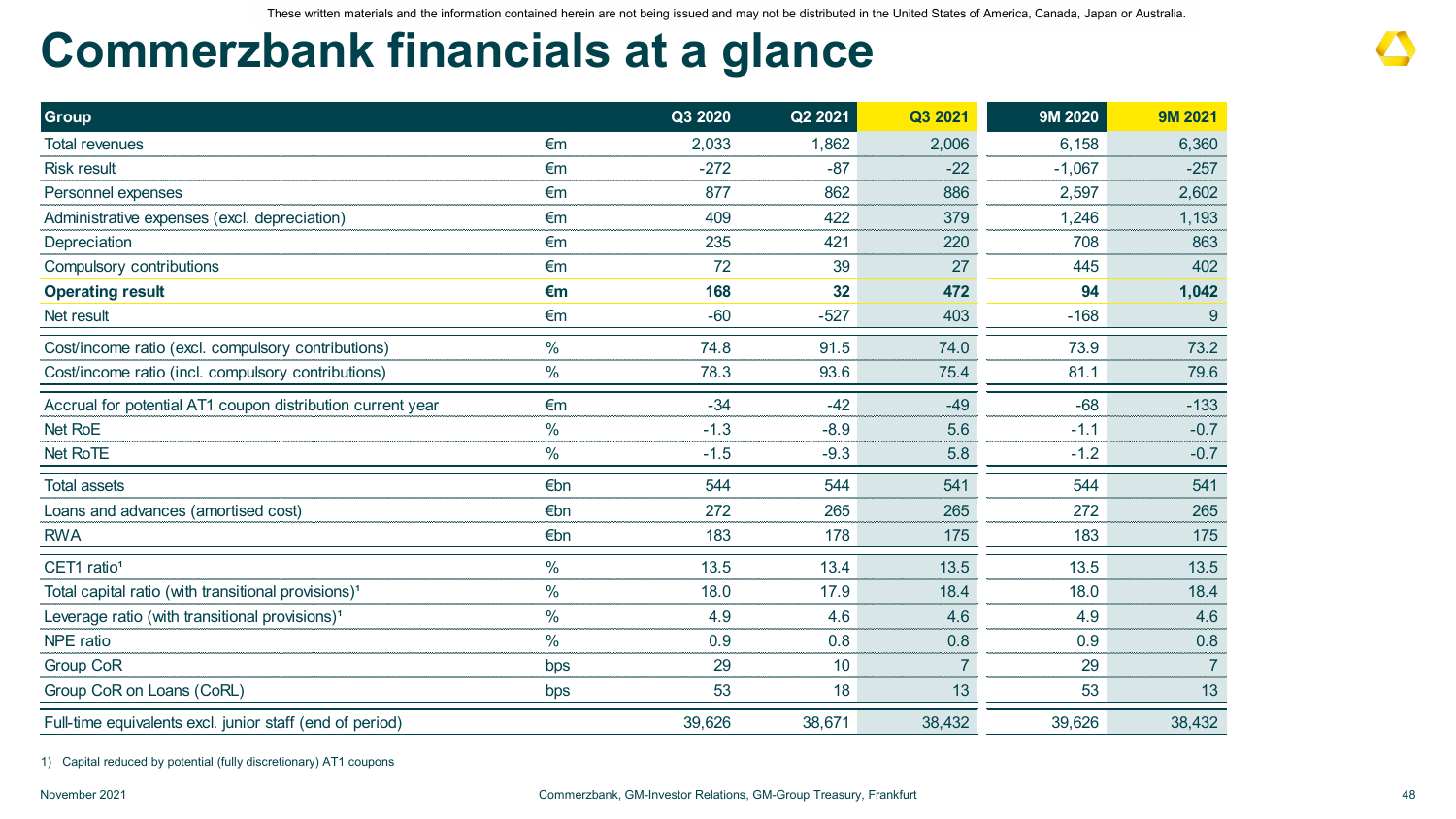# **Glossary – Key Ratios**

| <b>Key Ratio</b>                                       | <b>Abbreviation</b>                         |                                          | <b>Calculated for</b><br><b>Numerator</b>                                                                                                                                               |                                                                                                                                                                                                | Denominator                                                                                                                                                                          |                                                                               |  |  |
|--------------------------------------------------------|---------------------------------------------|------------------------------------------|-----------------------------------------------------------------------------------------------------------------------------------------------------------------------------------------|------------------------------------------------------------------------------------------------------------------------------------------------------------------------------------------------|--------------------------------------------------------------------------------------------------------------------------------------------------------------------------------------|-------------------------------------------------------------------------------|--|--|
|                                                        |                                             |                                          |                                                                                                                                                                                         | <b>Group</b>                                                                                                                                                                                   | <b>Private and Small Business</b><br><b>Customers and Corporate Clients</b>                                                                                                          | <b>Others &amp; Consolidation</b>                                             |  |  |
| Cost/income ratio (excl. compulsory contributions) (%) | CIR (excl. compulsory<br>contributions) (%) | Group as well as segments<br>PSBC and CC | Operating expenses                                                                                                                                                                      | <b>Total revenues</b>                                                                                                                                                                          | <b>Total revenues</b>                                                                                                                                                                | n/a                                                                           |  |  |
| Cost/income ratio (incl. compulsory contributions) (%) | CIR (incl. compulsory<br>contributions) (%) | Group as well as segments<br>PSBC and CC | Operating expenses and compulsory<br>contributions                                                                                                                                      | <b>Total revenues</b>                                                                                                                                                                          | <b>Total revenues</b>                                                                                                                                                                | n/a                                                                           |  |  |
| Operating return on CET1 (%)                           | Op. RoCET (%)                               | Group and segments (excl. O&C)           | Operating profit                                                                                                                                                                        | Average CET11                                                                                                                                                                                  | 12% <sup>2</sup> of the average RWAs<br>(YTD: PSBC €50.9bn, CC €83.3bn)                                                                                                              | n/a<br>(note: O&C contains the<br>reconciliation to Group CET1)               |  |  |
| Operating return on tangible equity (%)                | <b>Op. RoTE (%)</b>                         | Group and segments (excl. O&C)           | Operating profit                                                                                                                                                                        | Average IFRS capital after deduction<br>of goodwill and other intangible<br>assets <sup>1</sup>                                                                                                | 12% <sup>2</sup> of the average RWAs plus<br>average regulatory capital deductions<br>(excluding goodwill and other<br>intangible assets)<br>(YTD: PSBC $\in$ 0.1bn, CC $\in$ 0.7bn) | n/a<br>(note: O&C contains the<br>reconciliation to Group tangible<br>equity) |  |  |
| Return on equity of net result (%)                     | Net RoE (%)                                 | Group                                    | Consolidated Result attributable to<br>Commerzbank shareholders and<br>investors in additional equity<br>components after deduction of<br>potential (fully discretionary) AT1<br>coupon | Average IFRS capital without non-<br>controlling interests and without<br>additional equity components <sup>1</sup>                                                                            | n/a                                                                                                                                                                                  | n/a                                                                           |  |  |
| Net return on tangible equity (%)                      | Net RoTE (%)                                | Group                                    | Consolidated Result attributable to<br>Commerzbank shareholders and<br>investors in additional equity<br>components after deduction of<br>potential (fully discretionary) AT1<br>coupon | Average IFRS capital without non-<br>controlling interests and without<br>additional equity components after<br>deduction of goodwill and other<br>intangible assets (net of tax) <sup>1</sup> | n/a                                                                                                                                                                                  | n/a                                                                           |  |  |
| Non-Performing Exposure ratio (%)                      | NPE ratio (%)                               | Group                                    | Non-performing exposures                                                                                                                                                                | Total exposures according to EBA<br><b>Risk Dashboard</b>                                                                                                                                      | n/a                                                                                                                                                                                  | n/a                                                                           |  |  |
| <b>Cost of Risk (bps)</b>                              | CoR (bps)                                   | Group                                    | <b>Risk Result</b>                                                                                                                                                                      | <b>Exposure at Default</b>                                                                                                                                                                     | n/a                                                                                                                                                                                  | n/a                                                                           |  |  |
| Cost of Risk on Loans (bps)                            | CoRL (bps)                                  | Group                                    | <b>Risk Result</b>                                                                                                                                                                      | Loans and Advances<br>[annual report note (25)]                                                                                                                                                | n/a                                                                                                                                                                                  | n/a                                                                           |  |  |
|                                                        |                                             |                                          |                                                                                                                                                                                         |                                                                                                                                                                                                |                                                                                                                                                                                      |                                                                               |  |  |

| <b>Key Parameter</b>                    | <b>Calculated for</b> | Calculation                                                                       |
|-----------------------------------------|-----------------------|-----------------------------------------------------------------------------------|
| Total underlying revenues               | Group and segments    | Total revenues excluding exceptional revenue items                                |
| <b>Underlying Operating Performance</b> | Group and segments    | Operating result excluding exceptional revenue items and compulsory contributions |

1) reduced by potential dividend accrual and potential (fully discretionary) AT1 coupon 2) charge rate reflects current regulatory and market standard